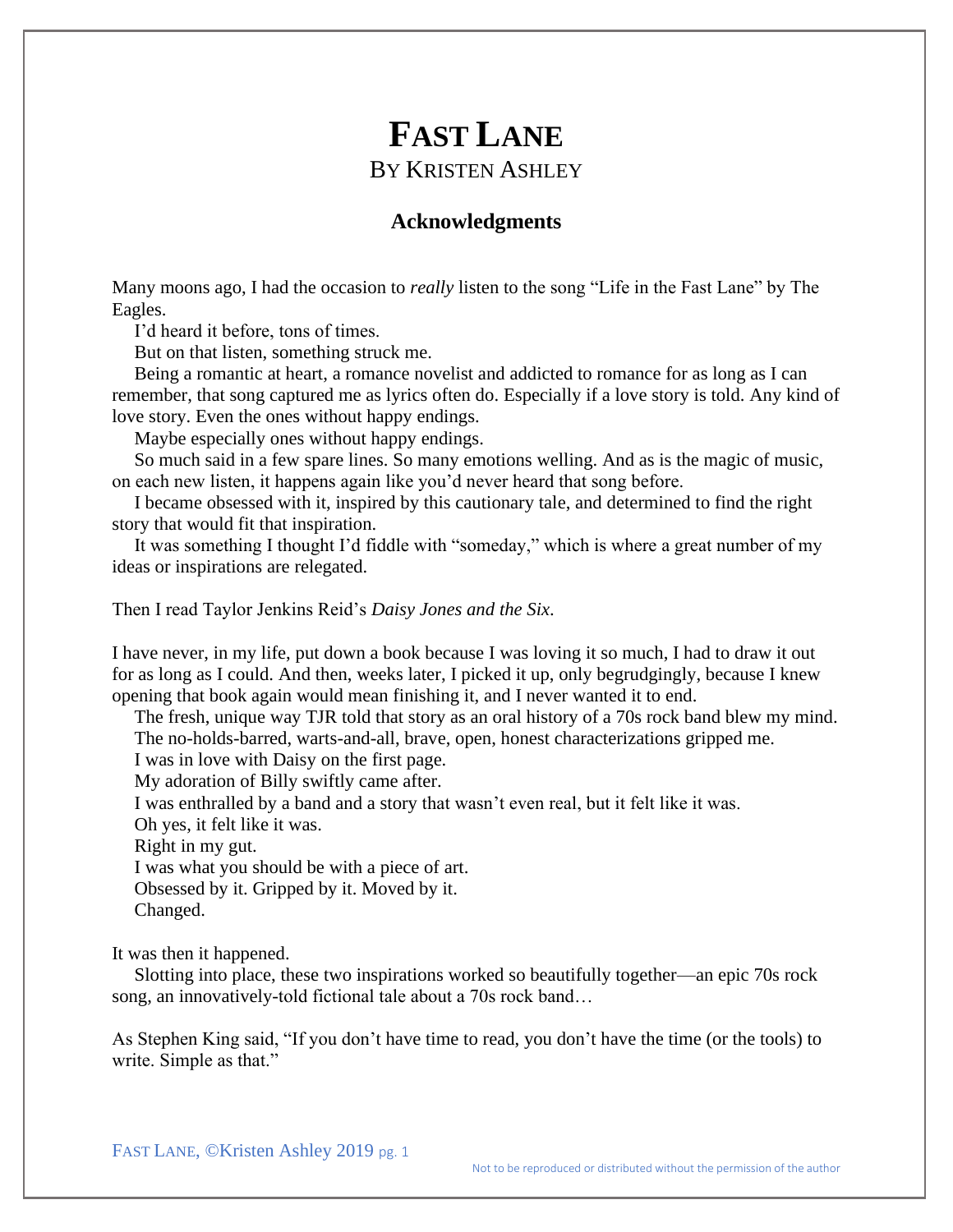My world opened upon reading *Daisy Jones and the Six* in more than one way, and I thank Taylor Jenkins Reid, and, of course, The Eagles, to the marrow of my bones for being the impetus for this happening.

I would break the bounds of my very own writing to explore new ways to tell a story. I would tackle difficult subject matter. I would present myself with a new challenge in a way I haven't since I first started writing to share a raw, emotional story, break even more rules, rip the lid off creativity, make my story *immediate* to my readers, and I wouldn't hold anything back.

It wasn't that I wasn't doing this before.

It was that I'd quit pushing the boundaries because I found my happy place in my writing…and I liked it.

But after reading *Daisy Jones and the Six*, I knew it was time to push down the accelerator, flip on the turn signal, and hit the fast lane.

# *The Story*

# [Off tape] *Just talk like you're telling a story. But please do it clearly so the recording can pick you up.*

[Jesse Simms, founding member and bassist of Preacher McCade and the Roadmasters clears his throat. There is a long pause.]

*I know it's a long story to tell, and some parts are difficult, but…*

*Jesse:* I didn't know at first. [Another long pause]

[Off tape] *You didn't know what at first?*

*Jesse:*

That it was her. That it was Lyla. That once he met her, it was and always would be Lyla.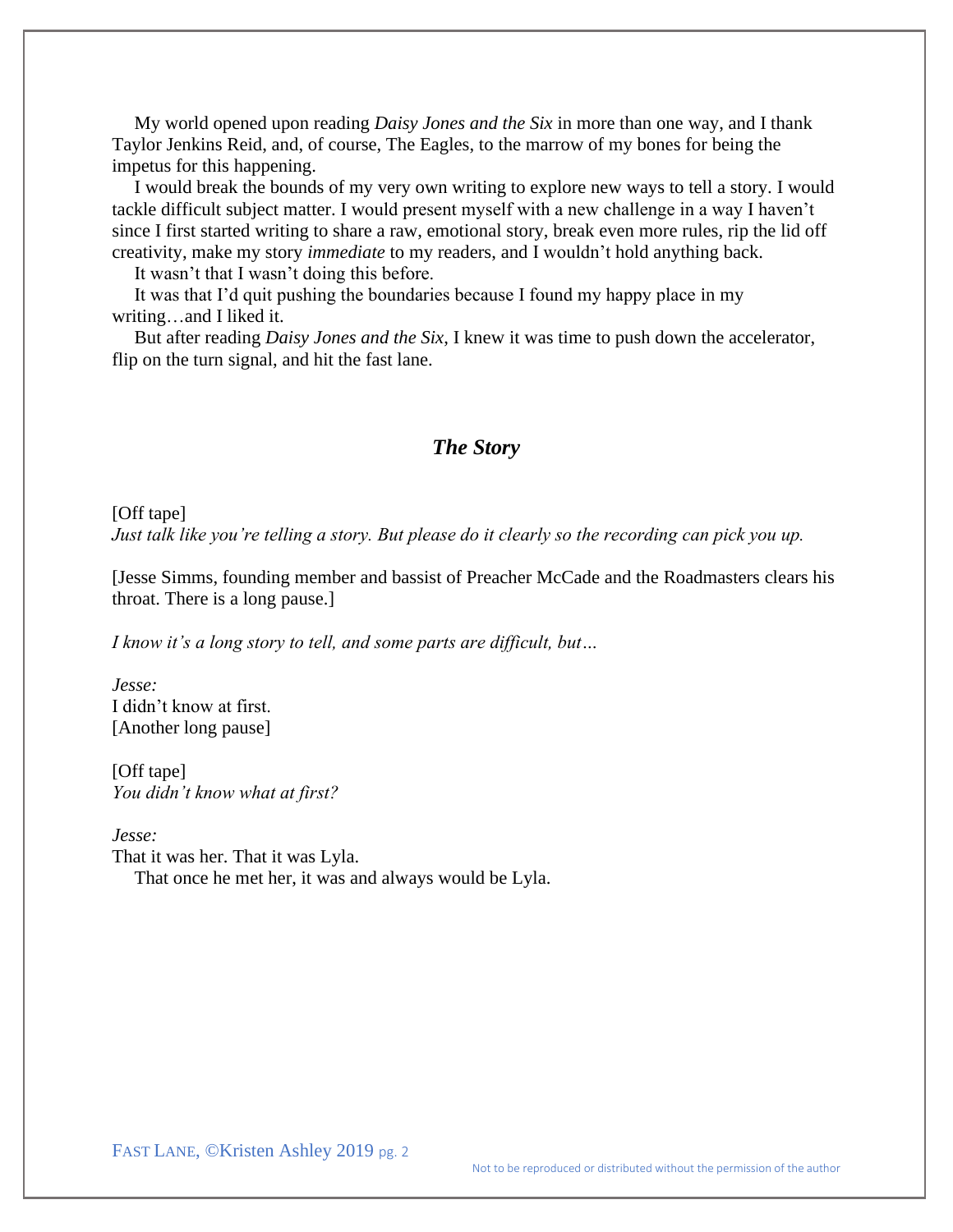# **THE 80S**

## *Nicky and Ricky*

*Jesse Simms, bassist, Preacher McCade and the Roadmasters, formerly Zenith:* It was my band. A lot of people don't know that. It's been in a few articles. A few books.

Everyone thinks it was Preacher's band.

But it was me who started the band with Tim in my garage when I was sixteen.

Tim was lead guitar and lead singer. I was bass. We used to fuck around on our guitars a lot before we picked up Nicky and Ricky Pileggi. The twins. They were the rhythm section. Nicky on guitar, Ricky on drums.

Nicky and Ricky are lore though.

It's funny, and you'll see I'm not laughing, how everyone knows the story about Nicky and Ricky and not many know it was my fuckin' band in the first fuckin' place.

Not Preacher's.

I see the look on your face.

And yeah, it became his band and not just because the name was changed. I know that. I knew it all along. I knew it when he took over my band. I *wanted* him to take it over. He was…he was…

He was *Preacher McCade*, man. Even *before* he was Preacher McCade, you know what I'm sayin' to you?

A man like that, his looks, his talent, the way he was, especially the way he was, in *that* way, if a man like that wants your band, you give it to him.

But Preach and me, we got tight.

I mean, he changed my life even before it all went down, you know?

So it wasn't that he was a badass. It wasn't that he was a mean-as-a-snake motherfucker. It was his talent, man.

I knew.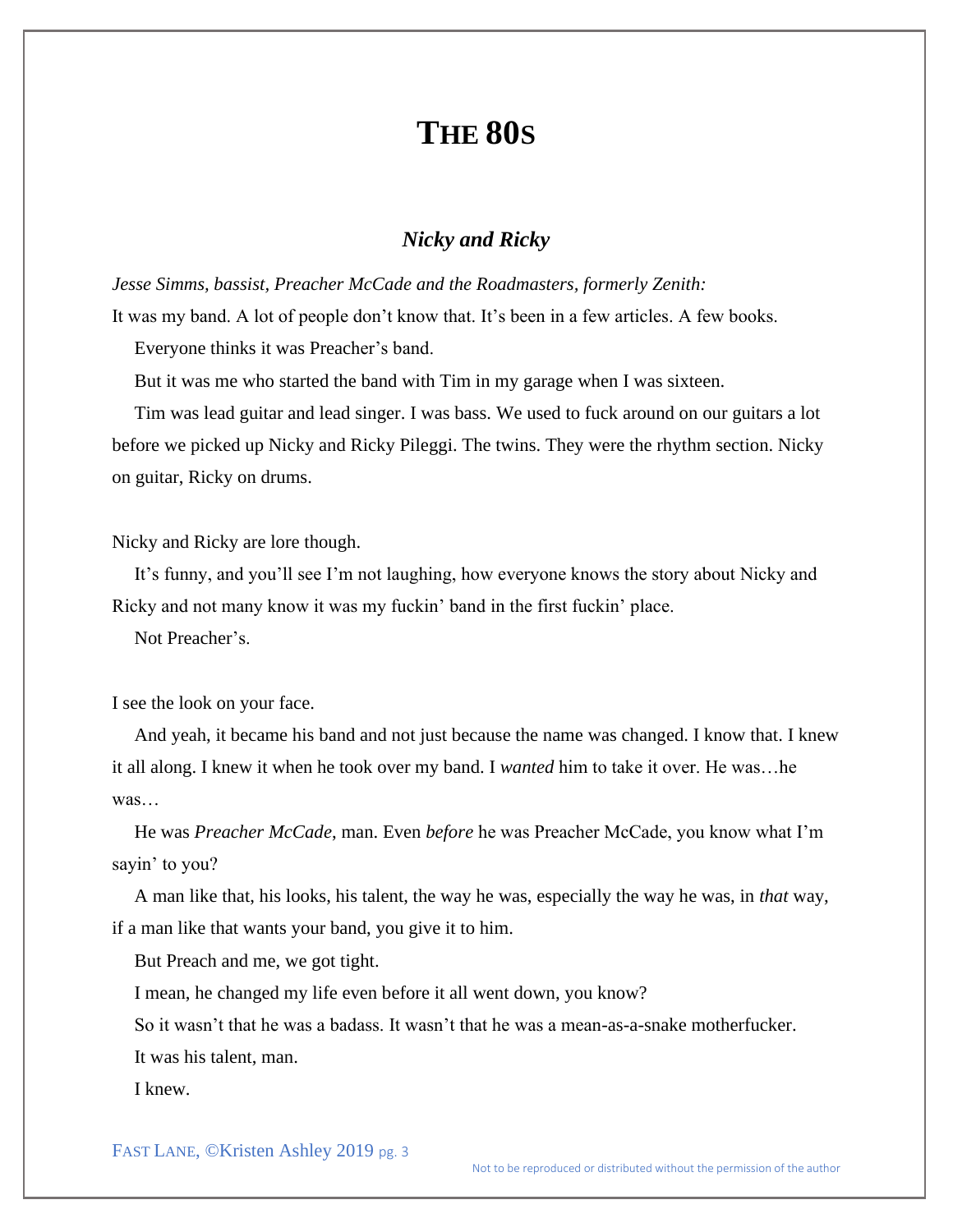I knew with that man in my band, my band was going to be something. And we were.

You hear that song "Click Click Boom" by Saliva?

That was way after us. But the minute I heard those lyrics, hey.

That was me. As a kid.

Everyone else was listening to Culture Club and Duran Duran and Kaja-fuckin'-googoo.

I was listening to Metallica. AC/DC. Iron Maiden. Whitesnake. And what I thought of as the "oldies." Led Zeppelin. Pink Floyd. Rush.

And, man, from the beginning, Prince. I mean, overall, he was not my jam, but that dude could play a fuckin' guitar. He could frame a song.

Fuck.

Sitting in my bedroom, plucking on my bass, listening to that music, dreams of being a juke box hero in my head.

So, I started a band.

And I had bad acne. Bet you know that. Everyone fuckin' talks about that thanks to Nick. So, I couldn't get a girlfriend or get laid if I made a deal with the devil to do it.

Nope, [shakes head] wrong about that.

Guess I made a deal with the devil in the end.

A devil named Preacher.

[Laughs]

Yeah.

Anyway, seein' as I couldn't do what every other sixteen-year-old boy wants to do, find some girl and fuck her, or at least hold her hand, I started a band.

But it was about the music for me too.

Yeah.

Totally.

All I wanted to do was rehearse and find gigs.

Nicky and Ricky, they'd rehearse all right. They weren't as into it as Tim and me. But they were down to get good enough to find some gigs. Get paid in six packs. Get laid after.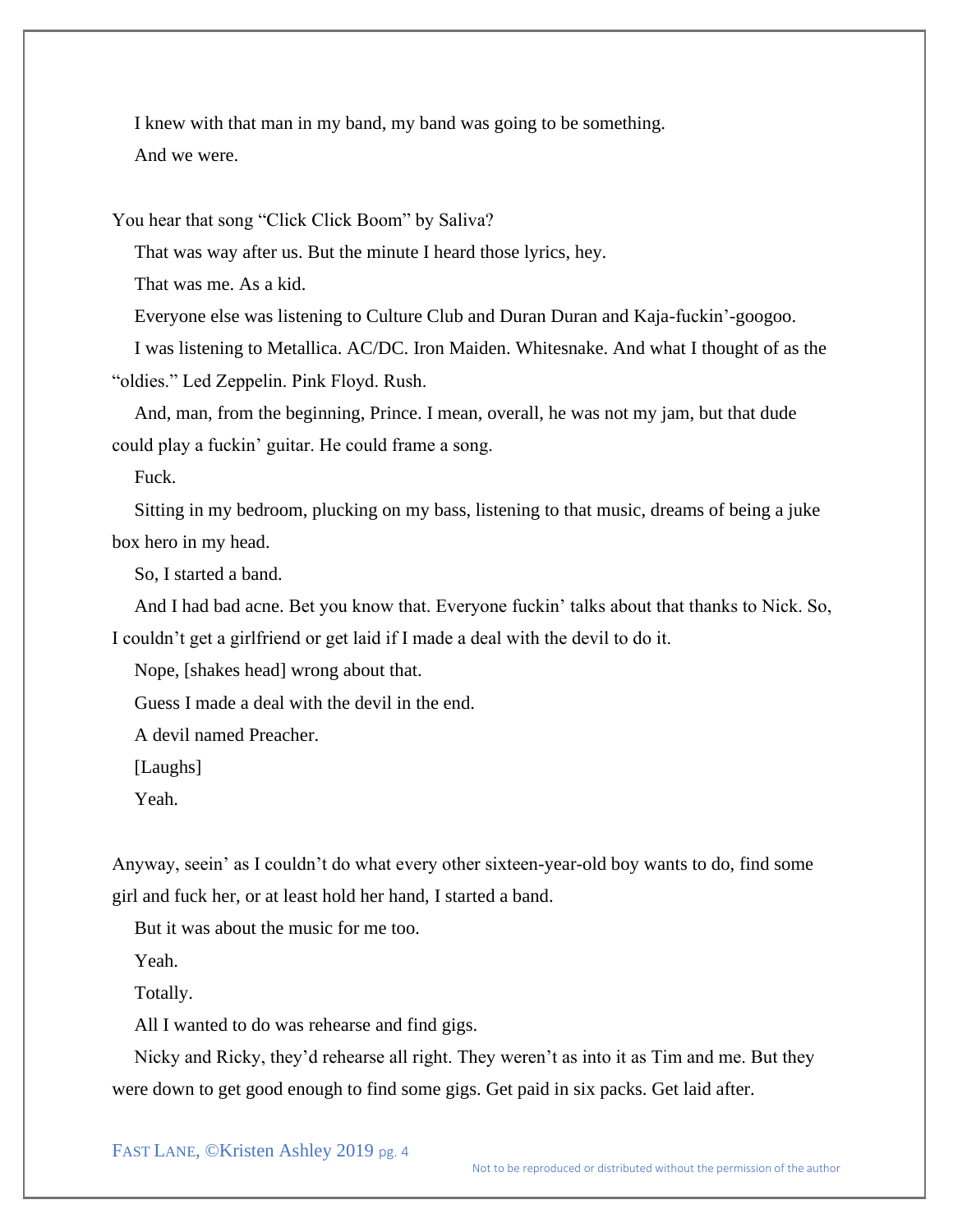We scored some basement parties. A few gigs out in some cornfields with generators and kegs and no one listening to a note we were playing because they were all smokin' pot or feelin' each other up.

Then we scored that girl Heidi's party.

You know, for the life of me, I can't remember her last name. I know she was the middle of five hot sisters. Everyone in school knew about Heidi and her hot sisters.

And it's weird, man. That I still don't know. [laughs] I should grab a yearbook, except I don't have any yearbooks. Burned all of mine.

Figure you know why.

You'd think Heidi whoever-she-was would come forward and say it was her. It was her party where it came together.

Though she and her sisters probably got that house cleaned up and her parents never knew.

Her dad was a cop, a cop with five hot daughters. [chuckles] Got my girls now and they're beautiful so I know what kind of hell that guy lived.

But everyone knew about Heidi and her hot sisters and everyone wanted in Heidi or her hot sisters' pants and everyone was scared as shit to try anything with Heidi or any of her sisters because her dad would fuck you up.

So, maybe even now, years later, that guy was such a hardass, they do not want their dad to know Heidi threw a rager while they were out of town.

What I do know is that I'd turned seventeen and the band was closing in on being nearly a year old and I thought that meant something.

Bands don't last long. You seen *The Commitments*? [laughs] That's every band's story right there, man. One way or another.

One lives.

And a hundred die and the deaths are always ugly.

I also know that the band's shit was coming together, we'd been at it so long, we'd gone from being bad to being alright.

And I remember that, right before that gig, Ricky had painted this kickass logo on his bass drum that dulled the sound of that motherfucker, but we didn't care.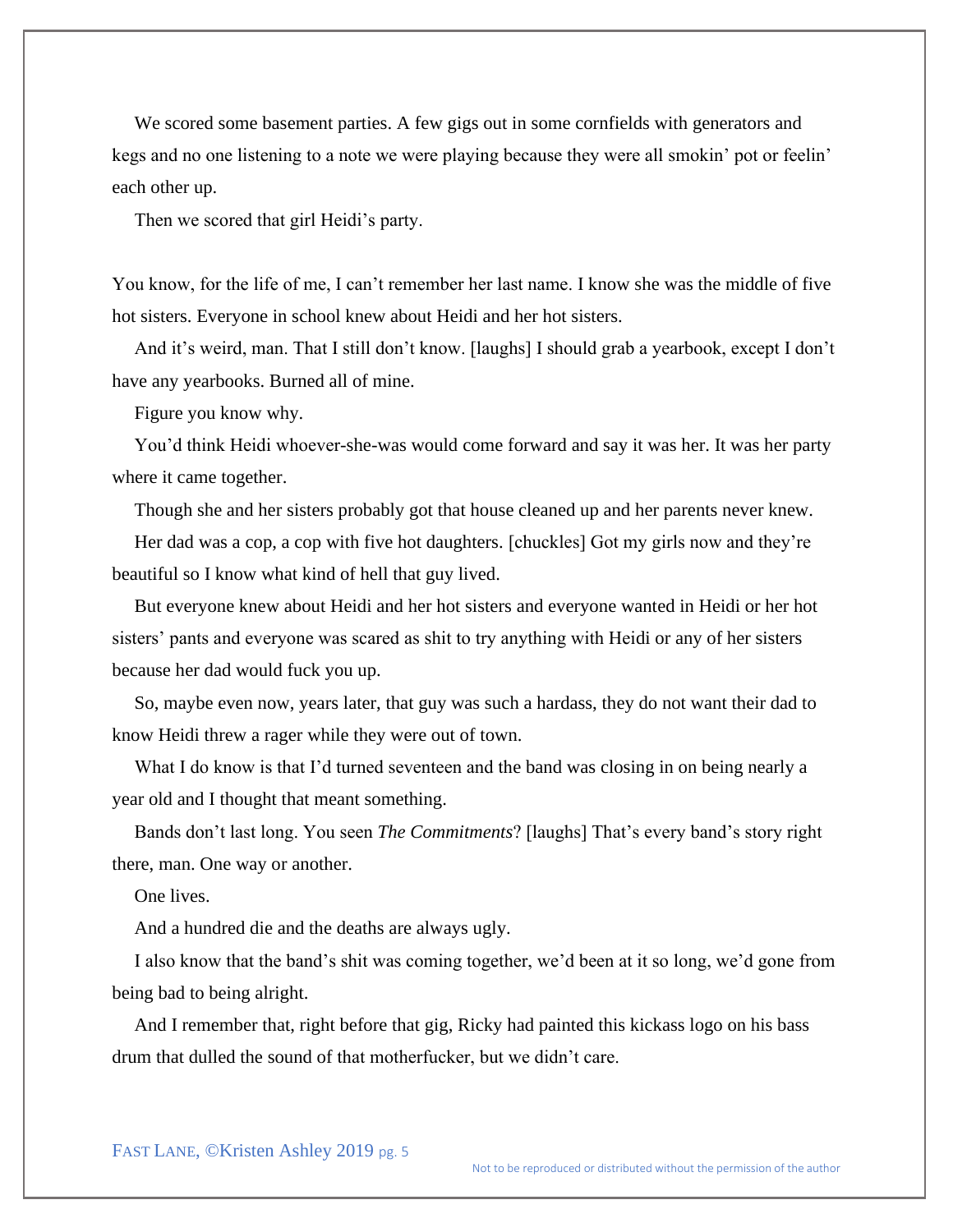We were the Zeniths and that logo with the back of that long-haired dude with his ripped arms opened wide and the stars all around, like he's got the heavens under his command.

Man, that logo was *the shit*.

Someone got hold of that drum kit, you know. I lost track of it, but someone got hold of it and knew what it was. Sold it. Made twenty-five thousand at some auction.

Can you believe that shit?

[Shakes head]

Crazy.

[Clears throat]

I also remember that Heidi's oldest sister came home from a date in the middle of that party and she lost her goddamned mind.

I remember playing and watching those two fight. Heidi was drunk off her ass, it was kinda funny, especially with her sister screeching in her face.

And while this was happening, her date was leaning against an archway, arms crossed on his chest, boots at the ankle, watching us play.

I caught a load of him, and he gave me a shiver, man.

I saw why she'd want some of that…but, *fuck*.

He gave me a shiver, that guy was so intimidating.

It was Preacher.

Preacher McCade.

Heidi's sister closed shit down. She was a ballbuster, that one was.

But, [laughs] oldest of five hot sisters, dad a cop, she'd have to be a ballbuster.

She could let loose, and I had occasion to be around Preach when he got done with her, so I know she did and she'd have to, to keep her hooks in Preach.

But she wouldn't let any of her sisters let loose.

It was when me and the guys were loading up our gear. Nicky, Ricky and Tim had gone in to grab more shit, I was stowing my amp. I was in the back of Tim's dad's pickup that we used to haul our shit to our gigs.

He'd have to steal it, Tim did. But his dad would be passed-out drunk, so that wasn't hard. I heard a thump on the side of the bed and looked down to see a fist had landed there.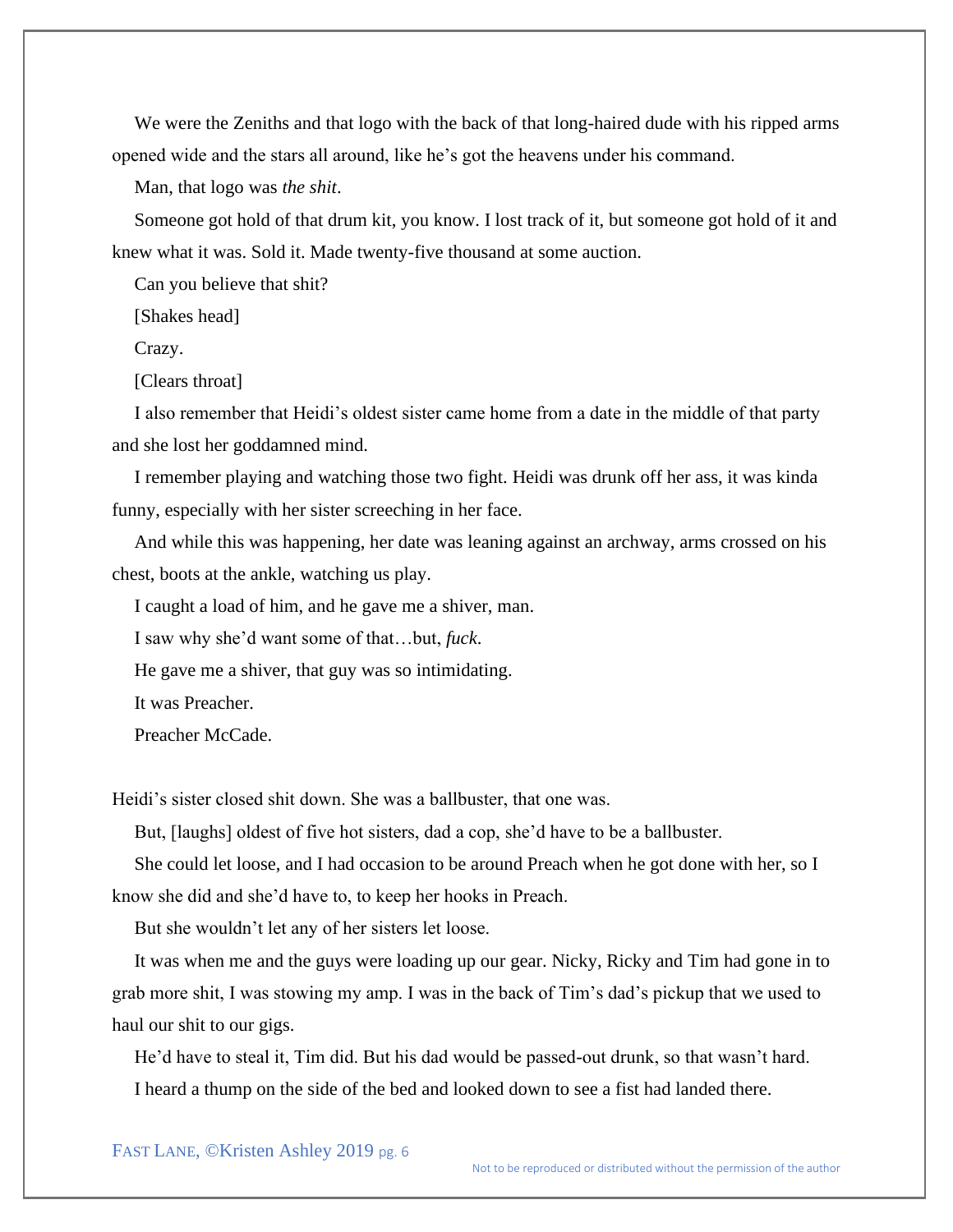I looked and there was Preacher, standing by the side of the truck, looking up at me.

I did not want to be alone with this dude. That was my first thought.

It didn't get better when he started talking. And I remember every word he said like it wasn't over thirty fuckin' years ago.

Like it happened an hour ago.

"Your drummer sucks," he said.

I didn't say dick, part because he was flipping my shit, part because I knew he was right.

"Your rhythm guitarist works," he kept going. "Barely," he said.

I just stood in the bed of that truck, staring down at this guy, saying nothing.

He didn't quit with our first rock review.

"Your lead's alright."

Yup.

You guessed it.

I still didn't say dick.

"You're a rock star, brother."

That was what he said.

He looked right in my eyes and said, "You're a rock star, brother."

My parents fought. They did it loud. But they loved me, you know? Both of them did.

Dad was kind of a wuss, but he was a decent guy. Mom was pushy, but she could be sweet a lot. It wasn't all roses at my house, but, you know, I had love.

Me and my sisters were tight.

And we had love.

I had no idea why they stayed together since it seemed most the time, they hated each other's guts, but that didn't leak to me. Mom could be hard on me. Mom could make Dad lay down the hammer on me. But I knew others had it rougher.

Tim's shit at home was whacked. He'd do anything to escape it.

And when I learned Preach's story…

[Trails off]

But yeah, man. Yeah.

[Quietly] Yeah.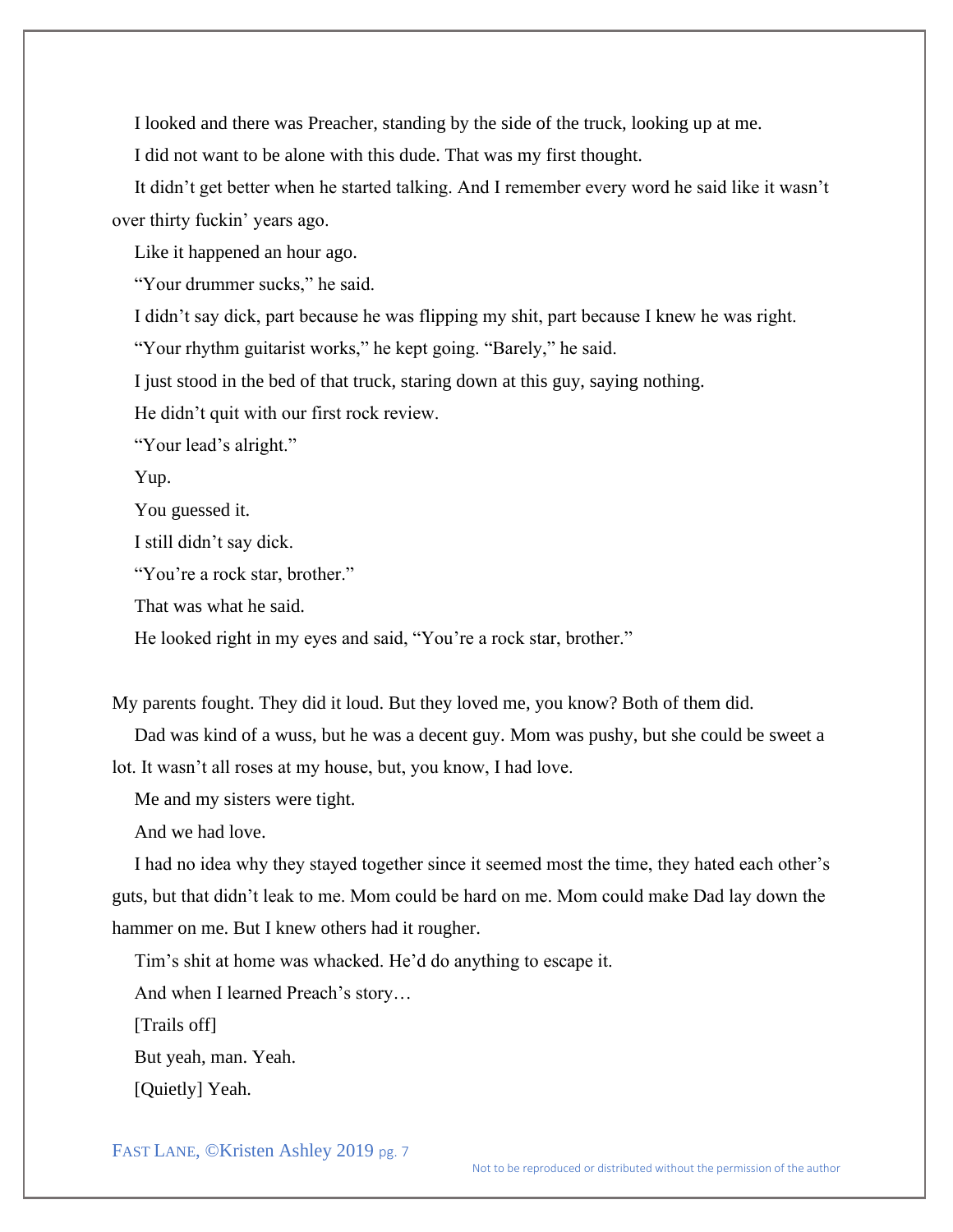When Preacher said that to me, I grew two stories tall. I was goddamn Superman. I could conquer the world.

"Got a pen?" he said after that.

Hell no, I didn't have a pen.

But you better fuckin' believe I found one.

And with Tim and Ricky staring at us, Ricky not looking happy, Tim already fucked right the hell up in hero worship like me, Nicky walking up to us carrying Ricky's snare and stand, doing that with his mouth hanging open, Preacher wrote his number on my palm.

When he was done, he said, "You wanna do somethin' with that shit, call me."

Then he walked away.

I'll tell you what, I got home, and I wrote that number down on a piece of paper so fast, scared that shit would smear, my hand had to be a blur.

Bet if I still had that piece of paper, it'd go for a million.

No joke.

I'd never sell it though.

Frame it, yeah.

Sell it?

Not for a million dollars.

Okay, so me and Tim were seventeen, Nicky and Ricky already eighteen, Preach was twenty. I mean, [laughs] he's like, *adult* to a seventeen-year-old, you know?

But he strolled into my garage in that way he moved for his first jam with us and *Jesus*.

Shit.

Just watching him move?

I could practically see the groupies straining toward us, screaming our names.

But then he played.

And sang.

*Shit*.

We had a band meeting after he left, and Ricky did not like Preacher at all. Wanted nothin' to do with him.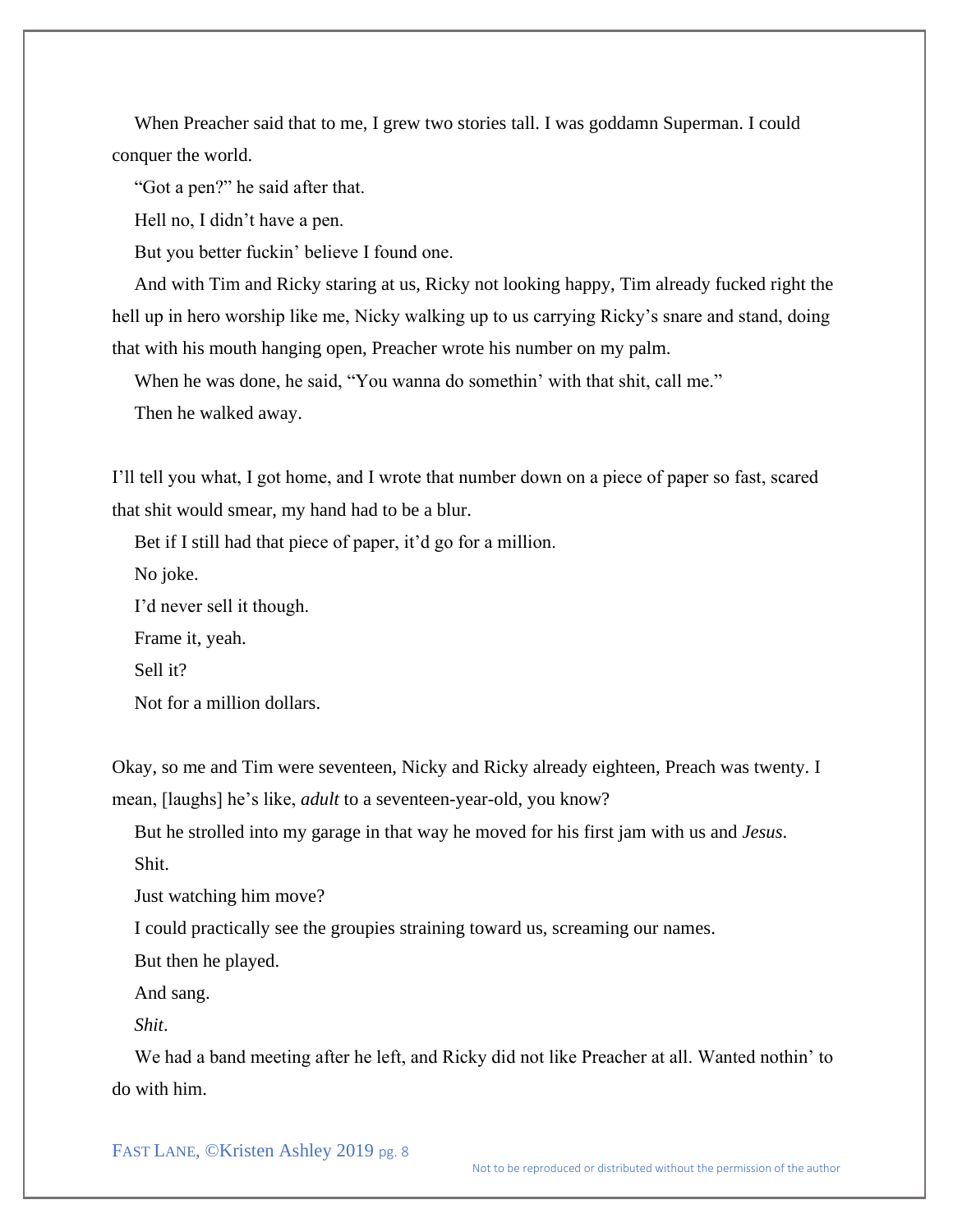"What's an old guy like that want with us? It's creepy, dudes," he said. Preacher was two years older than Ricky. I gotta say, hindsight. [Long pause] "He's totally gonna edge you out, Timmy," Rick told Tim. If I remember, Tim shrugged.

Everyone talks about it. How Tim was the light to Preach's dark.

Man, when we…when we.

[Pause]

Preach stage left.

Tim stage right.

The fuckin' bass, me in the middle.

Caught between light and dark.

My parents' love for me. My sisters. Their hate for each other.

Then the band.

And then there was Lyla.

Caught between light and dark my whole life, you know?

Tim was not an attention guy. He wanted to play his guitar. He was more into the music than me. Definitely more than Nick or Rick.

I mean, he didn't talk much, but you got him rapping, it'd be about music. And he'd go on about shit I wouldn't get until later.

About Bowie and Ziggy Stardust and how that shit was beyond. He was into Petty. And Springsteen. The dude listened to Joni Mitchell and Carole fuckin' King. Stevie Wonder. Johnny Cash. Jackson Brown. Patti Smith.

None of us knew who the fuck Leonard Cohen was. But Tim did.

Preach did too.

Dolly Parton. The Eagles. Fleetwood Mac. Elvis Costello.

The guy did not discriminate.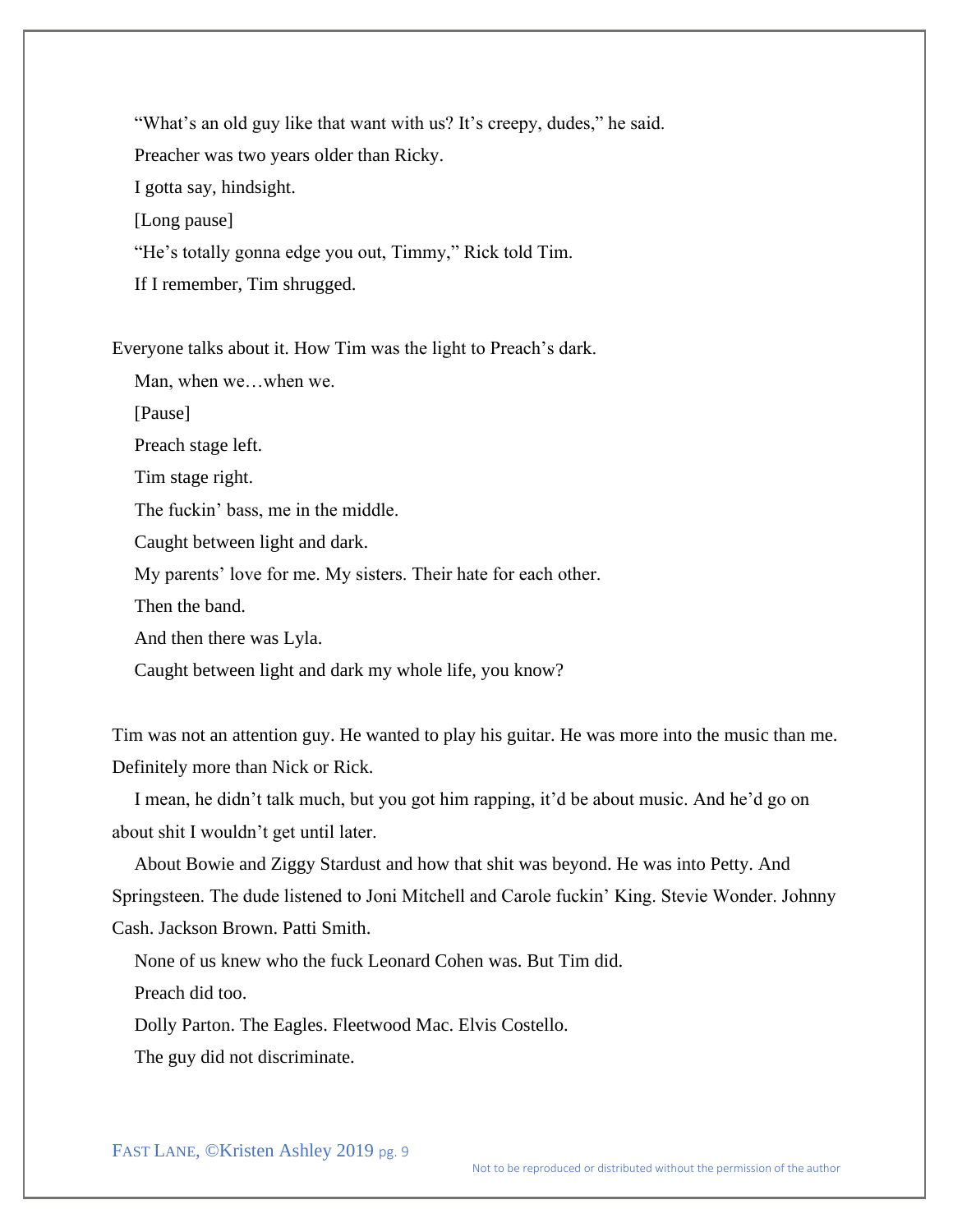Hell, when Paul Simon released *Graceland*, fuck. Tim listened to that so often, back then, if I heard "do, do, do, do…do, do, do, *do*," [humming opening of "You Can Call Me Al"] one more time, I'd fuckin' kill someone.

He blasted out the Runaways.

He was Joan Jett's biggest fuckin' fan. If she'd asked him to be in the Blackhearts, he would have dropped everything to follow her anywhere she went.

Yeah, he'd even drop *us*.

Believe it.

I think he had a little punk down deep in his heart.

It was quiet. Punk ain't quiet.

But listen to his solos and tell me he wasn't screaming about something.

And you know, when Mellencamp got airplay, we hadn't even started the fuckin' band. We were in junior high, for fuck's sake.

And it was Tim who said, when we first heard "Hurts So Good," "This is the guy."

I mean, that wasn't even "Jack and Diane." And he was listening to *Chestnut Street Incident* and *John Cougar* and "Ain't Even Done with the Night."

It was also about Mellencamp for him, and all of us, I guess. Seein' as we're all from Indiana. Except Preach.

So, Tim did not care that Preacher edged him out.

Especially when we heard the guy sing.

Tim got lead on a lot of songs. As you know. For sure. He was a decent guitar player, but with Preach in the band, we all got better.

We had to match him. The way Preacher played guitar like it was second nature, didn't even look down at his strings. Moved his fingers, and miracles came out.

But there were a few songs he passed along to Tim to play lead guitar, also sing, but really, no one would sing lead, you know, regular, except Preach when we heard him sing.

That deep, raspy voice that had that Cajun lilt.

That was one of the things I thought made him even more badass. He'd say "dis" and "dat" and "dos" and "dem" instead of "this" and "that" and "those" and "them."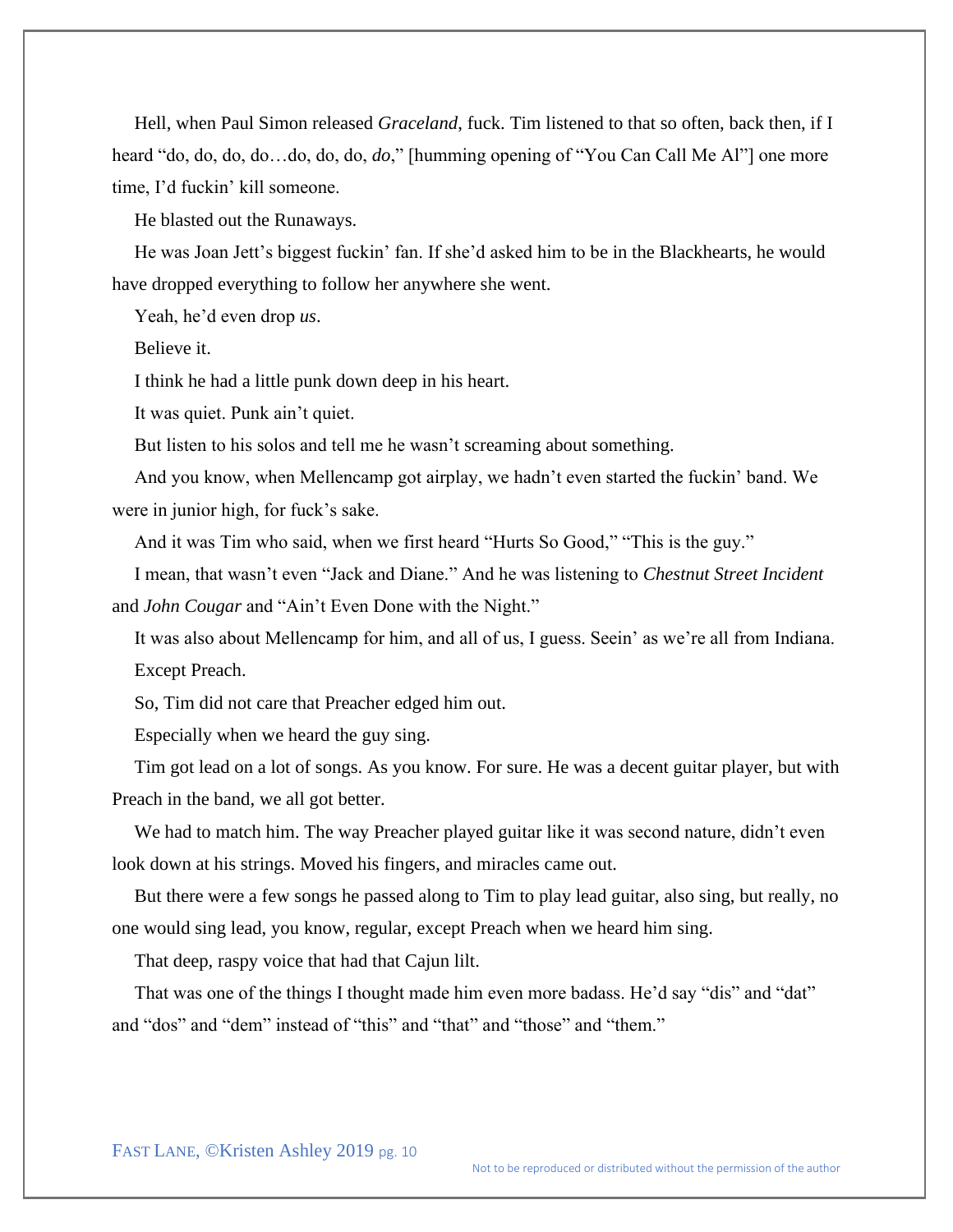You'd say something, and he'd reply, "talk about," and you would not know what the fuck he meant. But it was a Cajun thing. After a while, we all said, "talk about" and every time we did in the beginning, it'd make Preach smile.

He was just him.

Twenty years old and he was just him. He wasn't gonna change for anybody.

Like the Beatles, when everyone else from over there was singing in an American accent, they were all, "Fuck that." They were English. They sang with an English accent. And that was that.

That's rock 'n' roll, you know.

You take me as I am or kiss my ass.

Preach was all about that.

Tim was all about that too, in Tim's way.

I think he felt relief when Preacher came along, and he didn't have to carry the band.

He could just play.

And when he could just play, he got better. So much better.

On "Best of" lists, you know. *That* much better.

Though, down from Preacher on those lists, just sayin'.

[Off tape]

*You're on "Best of" lists too*.

[Long pause]

Yeah, I know.

The shit hit the fan when Ricky stopped coming to band practice and Nicky was being weird when he did.

Preacher had been with us for a few weeks by then. But I figure he'd sussed shit right out, doin' this maybe the first time he jammed with us.

He worked during the day, no clue at what. He had his own apartment, but he hadn't asked us around. Had his own car. Beat-up POS, but he had his own car and we all thought that was cool seeing as we were in our parents' rides if we were in anything.

Tim still rode his fuckin' bike everywhere. [Laughs] Guitar strapped to his back. [Laughs more]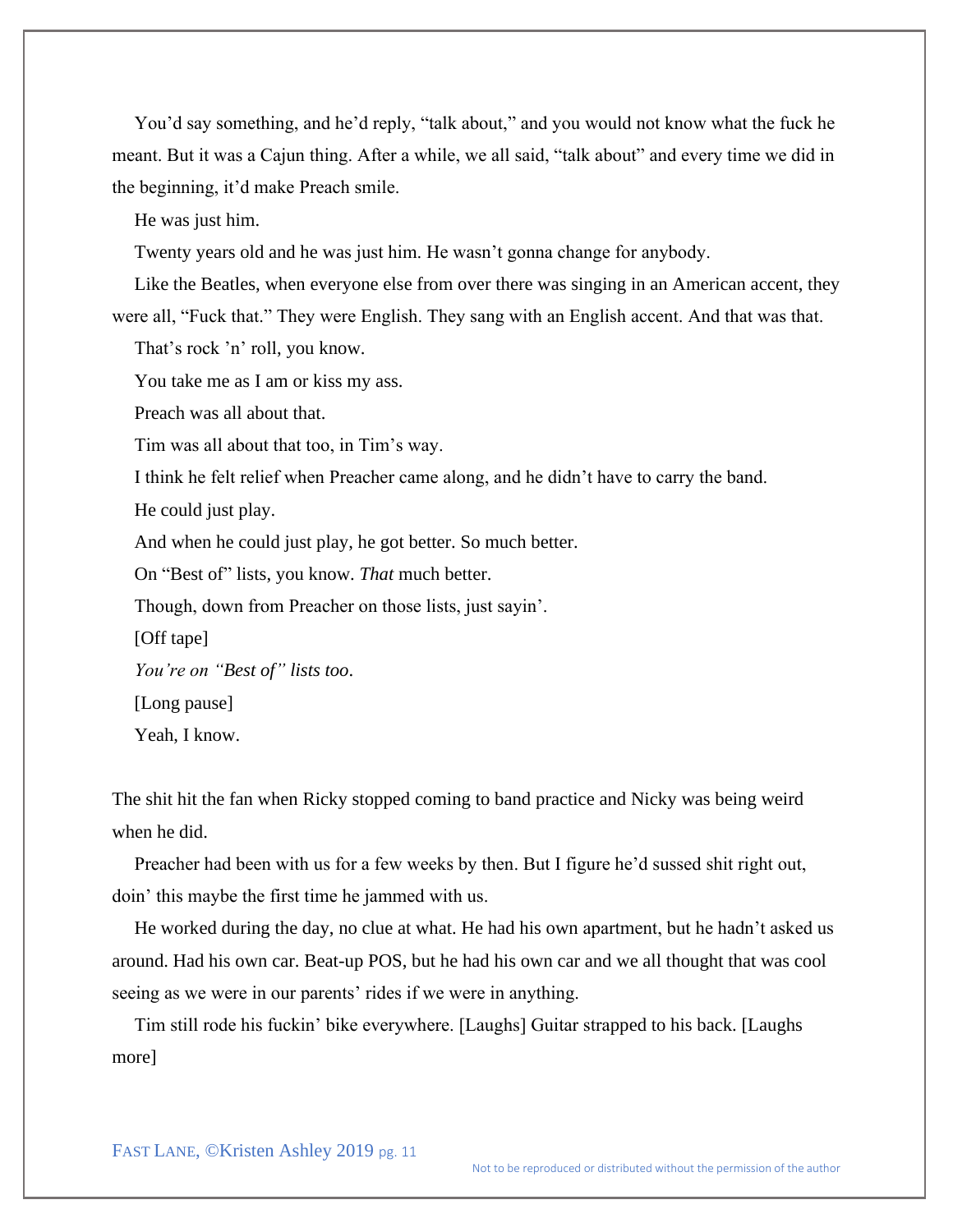People at home, they still talk about seein' ol' Timmy Townes peddling around on his bike with his guitar on his back.

When Rick bailed, Tim'd play rhythm while Nicky hit the drums. Or Tim'd hit the drums while Nick played rhythm. Tim'd play a lot of rhythm in the end, so this was good practice.

Didn't feel that way then. Never feels good when someone bails, and Nick would not say dick about why Ricky was gone, which felt worse.

And man, this is where the story gets famous. Nick blabbing his fuckin' mouth after, you know, the band became the band and people would listen to what he had to say.

Kicked out of the band and made money off us anyway.

But whatever, man. He told no lies, mostly, so I guess, [pause] whatever.

[Off tape]

*So it happened that day like he said?*

[Nods]

Yup, he left some shit out, but yeah.

Those dudes rolled up, walked up *my* fuckin' parents' driveway into *my* fuckin' parents' garage, and…

[Pause]

Shit.

You know, there are times in your life that are etched into your brain.

My life, there are a lot of those times.

But I had help remembering things.

My dad, maybe he wanted me to live his dream. I don't know. He was into rock 'n' roll too. He played the bass too. He was in a band when he was a kid too.

He's the one who got me into it. He bought me my first bass when I was ten. He'd listen to his music a lot. The Allman Brothers Band. Lynyrd Skynyrd. The Outlaws. He'd listen to it loud when Mom was out of the house.

But when we started rollin'. When Preach came to the band. Dad gave me this little notebook.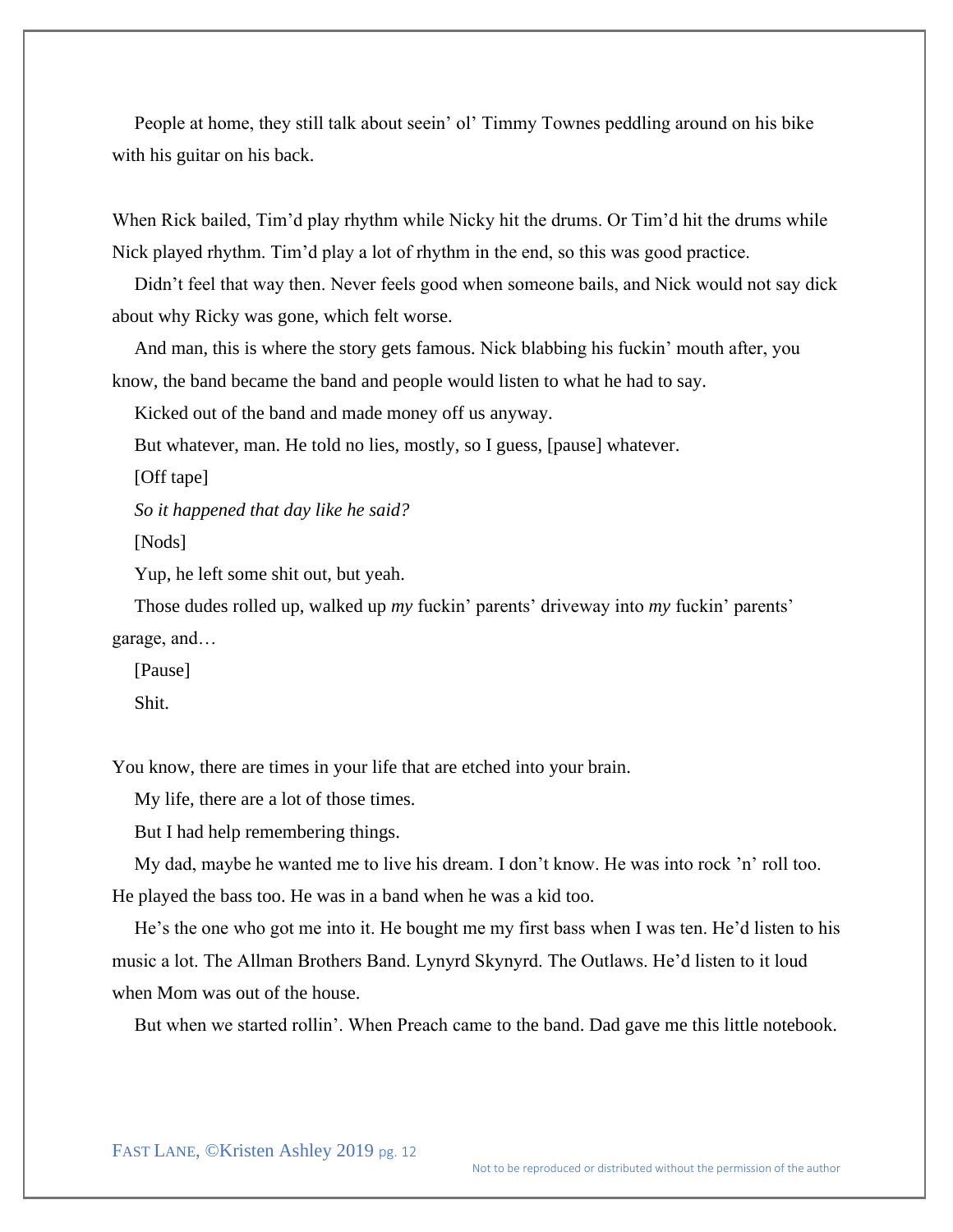He said, "Write everything down, kid. Every gig. Every practice. Every song. Every girl. Every city. Every stretch of road. Write it down, 'cause there'll come a time, you won't want to forget."

And you know, Dad got sick. And then Dad died.

And what did I do?

I went to every fuckin' Kmart I could find, and I bought up every notebook they had that was the same size and brand and color of the one my dad gave me.

Still got 'em all.

Every one.

Natalie counted them once. I don't remember how many of them she said there were.

Over fifty.

[Off tape]

*I'd like to read them*.

Wouldn't everyone?

So, these guys roll up, yeah?

These fuckin' guys.

And I'm not ashamed to say, I near-on pissed my jeans.

Tim's behind the kit so that means Nicky's standin' there and this is what he didn't fuckin' say all the times he told this story.

He had to hose down our garage floor after, yeah?

And he went home in a pair of my jeans, gym shoes *and* shorts and it wasn't just piss he tied up tight in that trash bag and put in our bin, you know?

Pissed himself, shit his pants.

And Nicky is not my favorite person in the world, all these years, his big, fat mouth, you know why, and that shit is not *ever* gonna change.

But like I said, I nearly lost it too, these scary motherfuckers walkin' right up to my friend in my own goddamned garage.

"Where's Ricky?" they said.

And that was when it happened.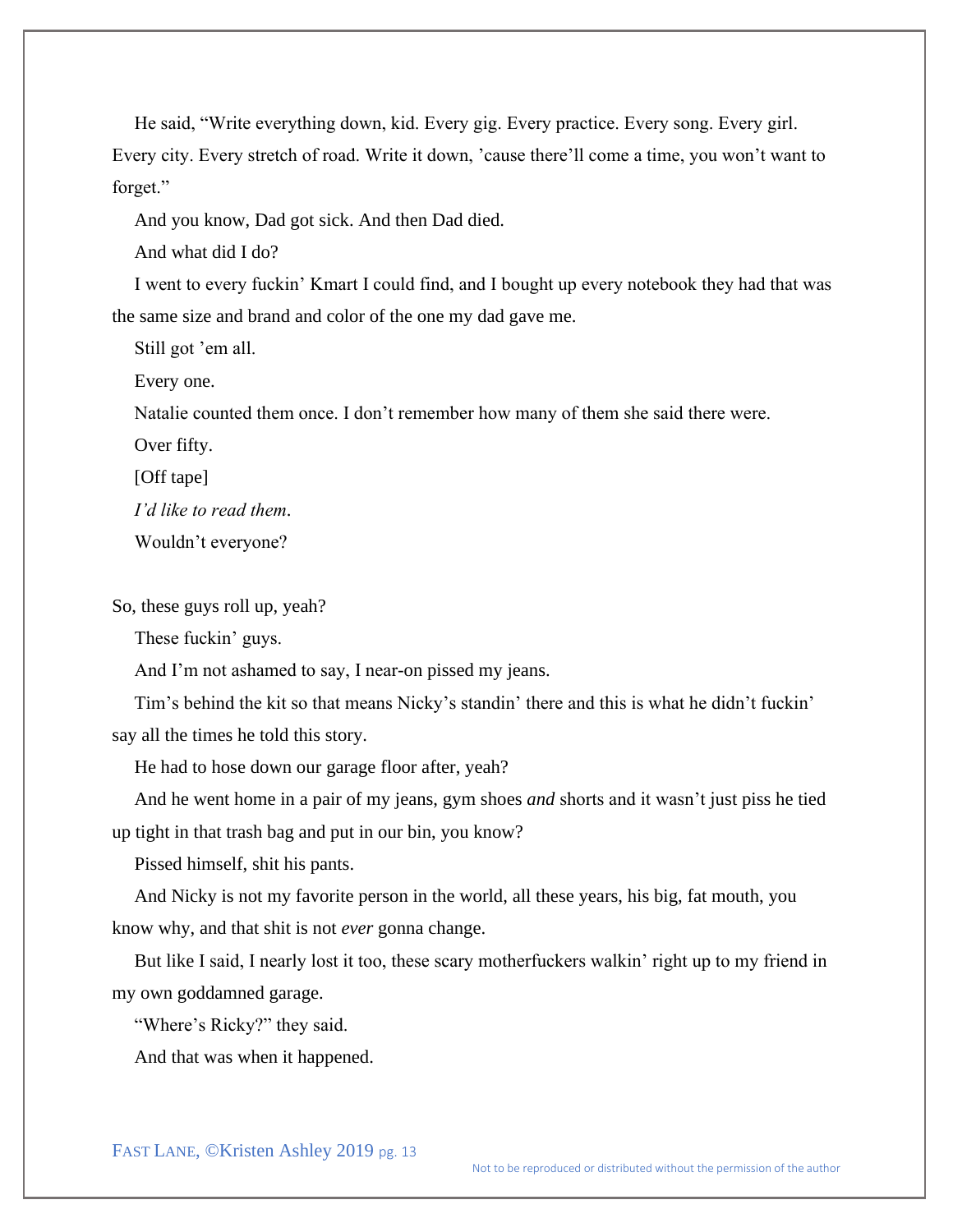We were all so freaked by these motherfuckers showing up, we didn't pay any attention to Preacher.

"Get gone."

That was what he said.

Didn't leave his place behind his mic. Didn't take his guitar off his shoulder.

Just stood there, looking at them, and told them to, "Get gone."

"We want Ricky," they said to him.

"Don't give a fuck what you want," he said back. "He ain't here. Get gone."

They didn't get gone, as you know.

They tightened up on Nicky, one of them lifting his hand to point a finger in Nick's face, and I figure this was about the time he shit his pants.

And then Nicky crashed into the cymbal, the floor tom, big racket, and Preacher was in their space.

He had his guitar slanted on his back and a look on his face…

[Trails off]

[Leans forward, puts elbows to his knees]

I'm taped, what are you writing?

[Off tape]

*Things people can't hear. Like you just leaned forward. Or when you smile.*

Right. Why?

*The story will be richer*.

[Pause]

Right.

*Go on*.

You heard "Bad Bad Leroy Brown"?

*Yes*.

Ricky was a high school drug dealer. He's in the joint now, never learned. Three strikes was the worst thing that could happen to him. He had about twenty of 'em before that program rolled out and he got his "third." Now, he'll never get out.

It started back then. Dealin' weed and blow to high school kids.

[Shakes head]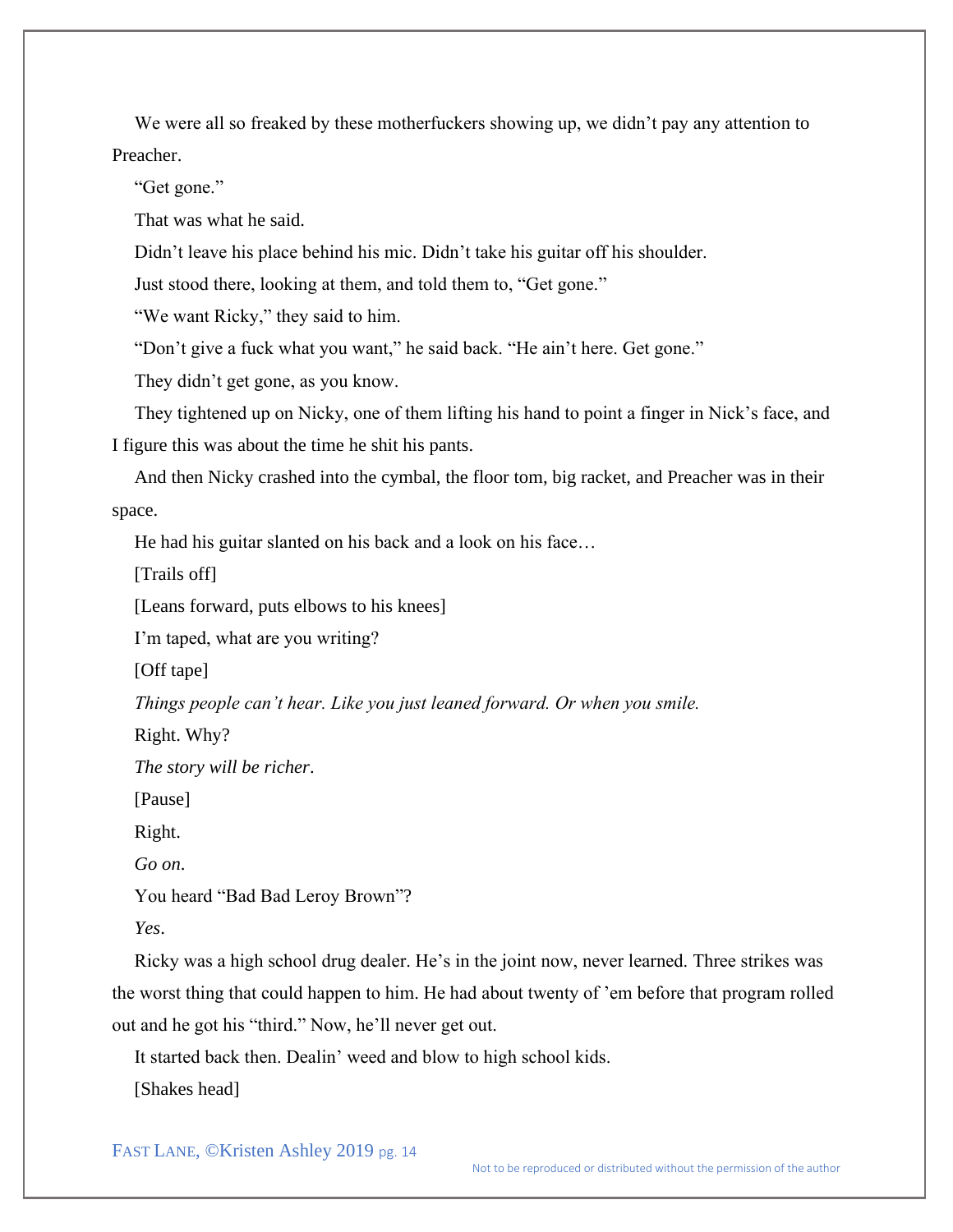And these three guys supplied him.

I do not know their beef. To this day, I do not know what Ricky was pullin' to piss them off. What I know was, Preacher McCade got up in their shit, and when he did, he did not speak a goddamn word and they still knew that they did not come to my parents' driveway, walk up to their fuckin' garage and ask for Ricky.

They got a load of Preacher and they turned and walked away.

We never saw them again.

I asked about that Croce song not because Ricky was Leroy Brown.

Not because those dudes were.

Because Preach was.

#### [Off tape]

## *What happened then?*

Nicky got himself cleaned up, hosed down the garage, was ready to take off, but Preach caught him at the end of the driveway before he went.

You heard Nick tell it. I wasn't there. I was standin' in the garage by the door to the house, pissed as shit that Ricky was such an asshole and wanting his twin brother outta my sight, even if that might mean I'd never see my jeans back.

#### *Nick Pileggi, ex-rhythm guitar of Zenith as told to* Tune *magazine:*

"He said Ricky was out.

I told him it wasn't his band.

He said Ricky was out.

And this was Preacher.

So, Rick was out."

### *Jesse Simms:*

Rick wasn't missed.

And like Preach said from the beginning, he sucked.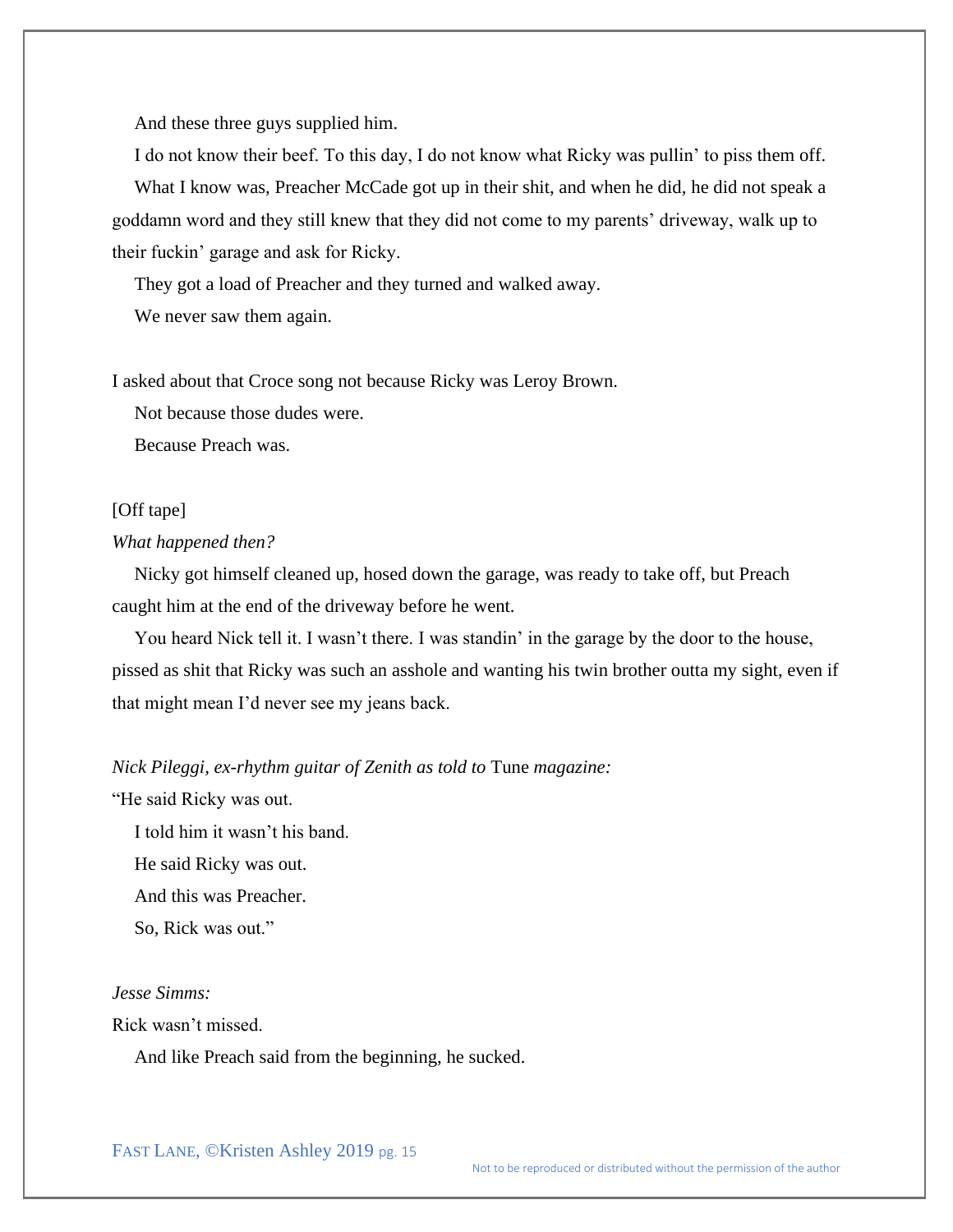It was Preach who found Dave [Clinton, drummer of Zenith and Preacher McCade and the Roadmasters].

Dave was a year older than Tim and me in high school. By then, he was already graduated.

We didn't know him, but we knew him, you know? The way it is in high school.

Didn't know he played the drums, though. Just knew he was a pothead.

[Laughs]

And shit, [smiles, laughs, shakes head] even I didn't know how bad Ricky was until we had Dave.

Suddenly, I kid you not, the first song we did with Dave, "Start Me Up."

[Smiles again]

Dave.

[Shakes head]

He was nineteen, man. He sings "You make a grown man cry," with the rest of us, it was like we'd been on the road together for twenty years.

Dave was the shit.

Wild man.

Christ.

Dave.

[Smiles and keeps smiling]

#### [Off tape]

*Will you talk about what happened with Nick Pileggi?*

[Stares silently]

*You don't have to*.

It isn't shit nobody knows, you know? Because he has a big, fat mouth. Fuckin' asshole.

[Long pause]

*Preacher*—

Yeah, back then, Preacher took care of his ass. But the damage was done. Nothin' Preach really could do.

[Taps with fingers on arm of armchair]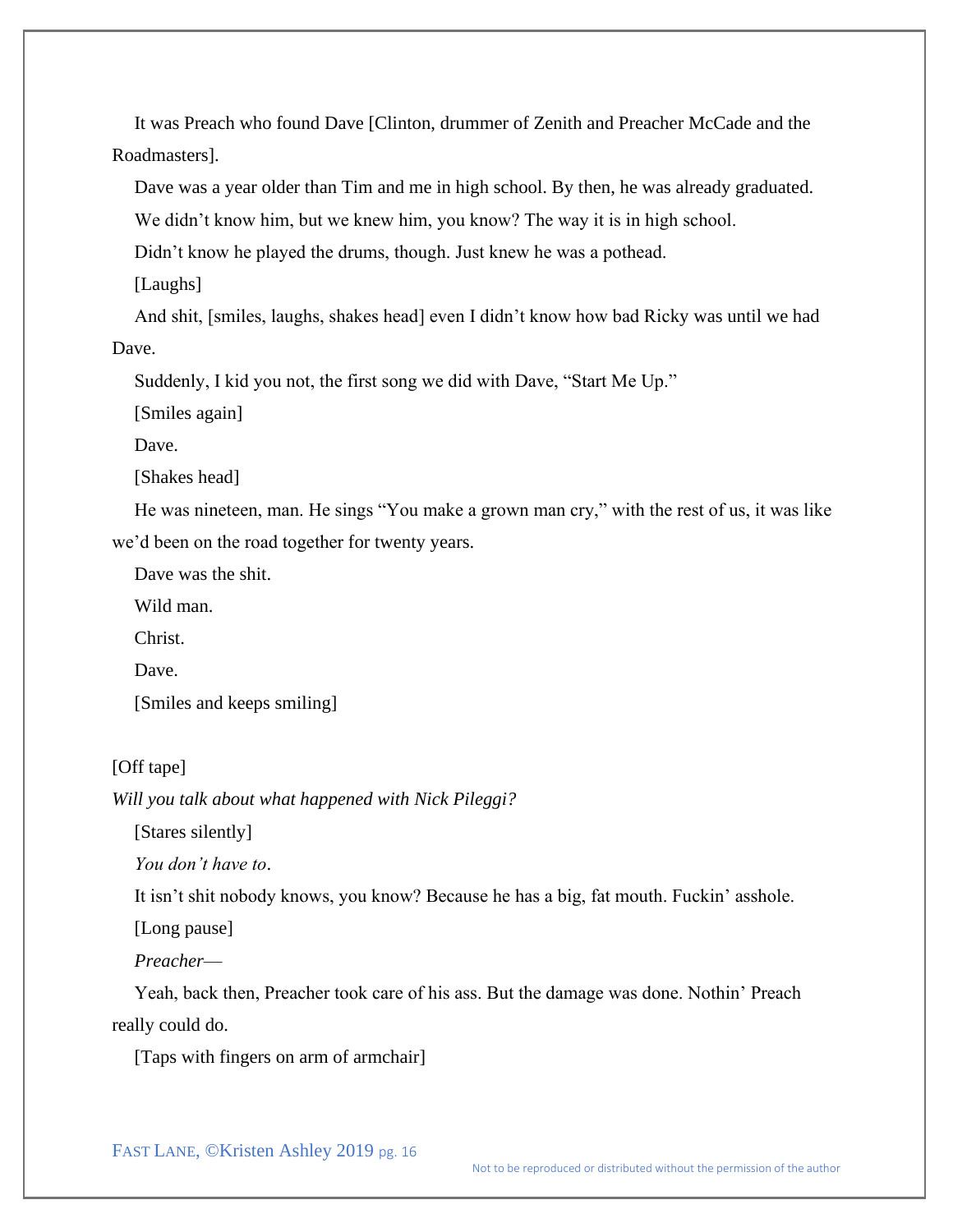One thing in my whole life that my mom and dad were in accord on was what Preacher did to Nick, you know?

Nicky stayed with the band after Ricky was out. Few months. Heading into graduation. Preach and Dave were already at work finding us gigs. *Real* gigs. Paying gigs. At bars and clubs all over the Midwest. Anywhere that would take us, they got us on the schedule.

I did not apply to colleges, neither did Tim.

Mom was pissed.

Dad got it.

Neither of Timmy's parents gave a shit.

We were takin' it on the road.

Preacher had songs before he came to us, worked them out with the band. They were good. You know 'em. Everyone does.

"Give Then Take" was a hit before it was an actual *hit*, and we all knew it. Angsty, dark, pissed-off rock 'n' roll. So dark, man. Deep in a pit, pitch black, sister.

Band defining, you know?

This was before Guns 'n Roses really hit. If you weren't Petty, Springsteen or Mellencamp, rock was hair bands. Mötley Crüe trash. Thinkin' they're badass because they put dots over vowels. What the fuck? I mean those guys were imbeciles, assholes and imbeciles. Clowns. Serious.

That is not rock 'n' roll.

Ratt. Poison. Cinderella. Warrant. Okay, maybe some talent, mostly hair.

Best of the bunch? Bon Jovi. Dudes had heart as well as hair and didn't think solely with their dicks. Put that heart in their music. That's why they're still around. And that's why they were authentic rock. Take them out of the decade where the likes of Crüe pissed all over the genre, they'd still have respect.

And then there's Def Leppard.

Now that's a band who knows brotherhood. They stood by Rick Allen and he worked his ass off not to let them down.

And they pulled no punches they didn't want to change the world with their music, they just wanted to have fun and make others do the same. And they did. The lyrics to "Pour Some Sugar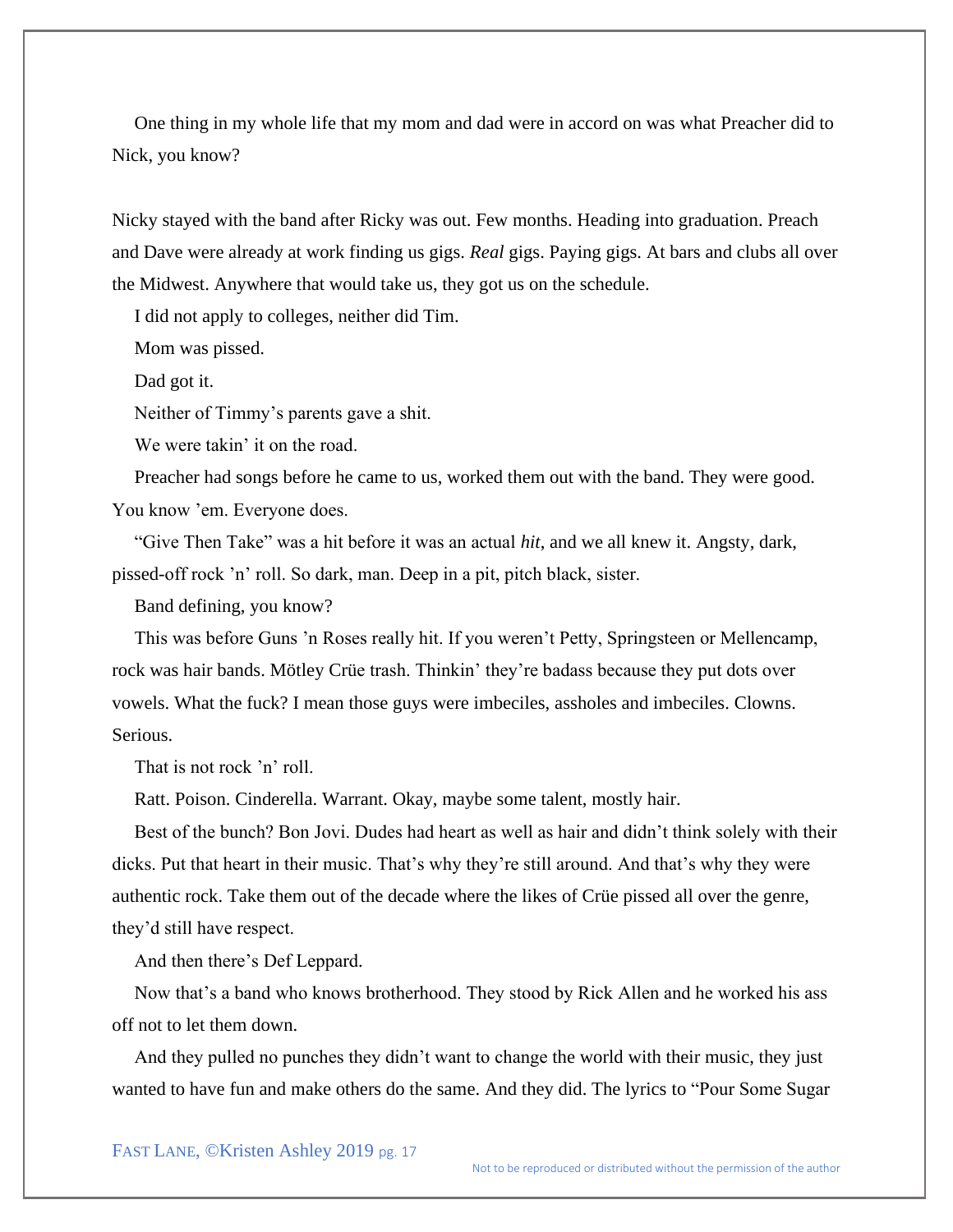on Me" are not gonna hit any poetry books, but to this day, that song comes on, no matter what I'm doin', I turn it up.

Now those guys, Bon Jovi and Def Leppard?

That's rock 'n' roll.

But I'll say, my opinion, the only real thing was Lita Ford and she had no hope, havin' a vagina and a guitar. But if you asked me, hair bands shoulda meant women rockers because there were some chicks who could seriously play that no one knows now, you know?

Lita is one of them.

But us, back then?

We'd been together awhile. We had Preach and his looks and his guitar, his voice, his songs. We had Dave, and that man was mean with a backbeat, guy had Bonham-style licks, and first thing he did was set himself up a cowbell. Now that's rock 'n' roll. [Smirks] Tim gettin' older, comin' into his own. Nick had that Italian stallion thing goin' on, that is, he had it if you asked him.

And I could play bass. Nothin' to look at, but, I mean, now people talk about Flea. Back then it was Geddy Lee, Jack Bruce, John Entwistle, Chris Squire, John Paul Jones, and of course, McCartney.

And there's me.

I could play, I was in a rock band, I didn't have to be good-lookin'. Rock's all about that.

Mick Jagger?

Point made.

So, you know, we're good to go. Toss off those graduation robes and hit the fuckin' road, Springsteen-style.

Then…

[Trails off]

It's not a surprise, or at least I thought at first it wasn't a surprise, how Mom and my sisters took to Preacher.

He had it.

For women, they couldn't fight it, he was *that guy*.

He banged Heidi's ballbuster sister the whole time since I met him to when we hit the road.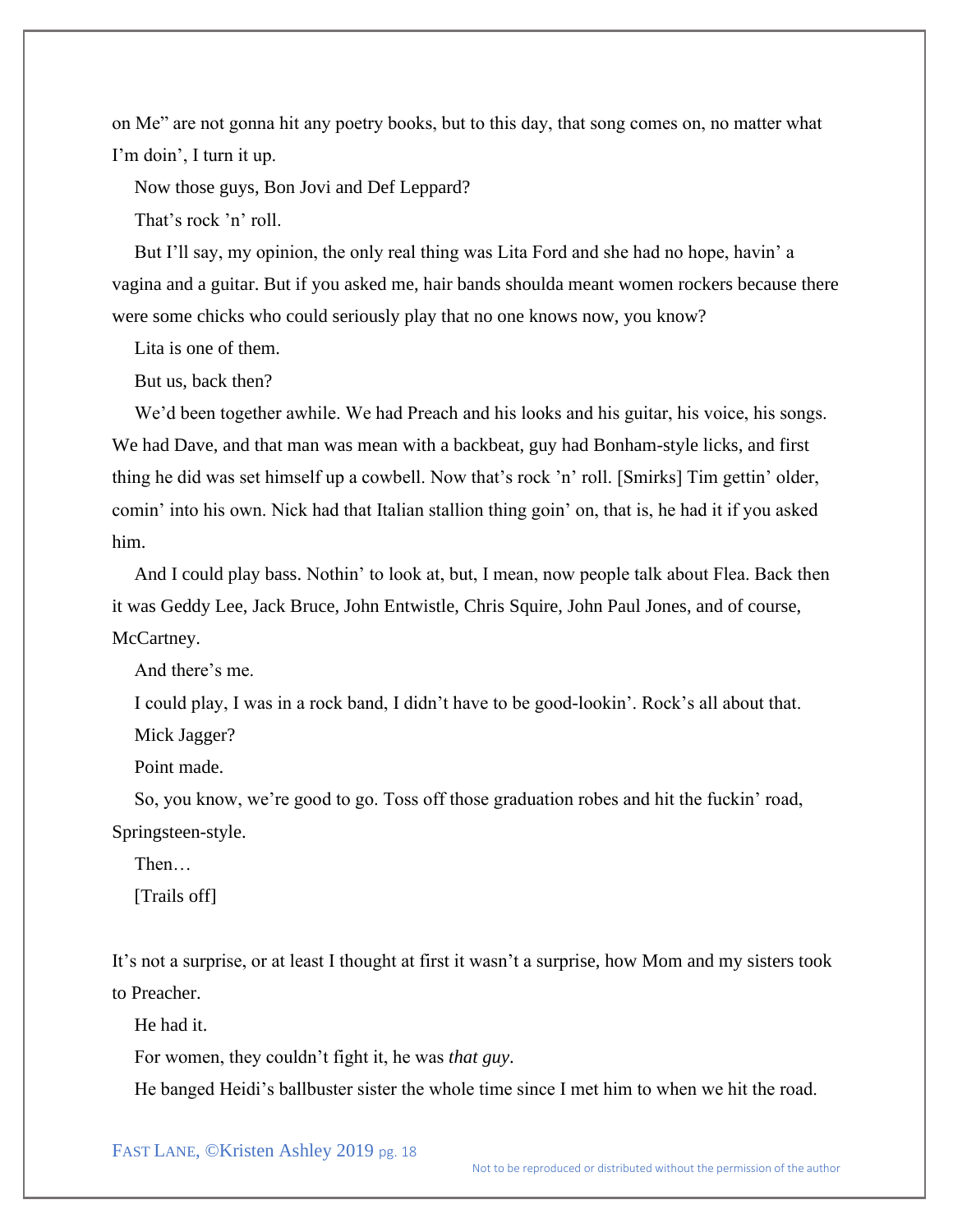And anyone he wanted whenever, wherever.

And I heard Heidi's sister lost it when he took off and left her behind.

But my sisters? My mom?

Especially my mom.

Not like that, of course.

It was later, when it went down, I realized how different it was.

It took Preacher a while to share with me, yeah? I mean, you could listen to his music and know he did not grow up with the Nelsons. But he didn't share at first.

But my mom was a mom.

She knew without him having to say dick.

Preach started havin' dinner with us after practice and before he'd take a girl out on a date because no one said no to my mom, but also because she needed to do that, you know?

Be a mother to a motherless son.

Instant she knew he was adrift, she dragged him in.

And Preach was also *that* guy. Especially with certain women.

He knew she needed it way more than he needed it.

So, he gave it to her.

I'll tell you something about Preacher McCade you might not know.

If you were a woman, and you meant something to him, he'd twist himself into knots to give you what you needed.

My mom needed to be a mom.

Last place he wanted to be, sitting at our table, eating my mom's lasagna, and not because Mom didn't make kickass lasagna. She did.

It was just…

[Pause]

There were a lot of things that made Preacher McCade.

Doing that for my mom was one of them.

Doing what he did for Penny was another.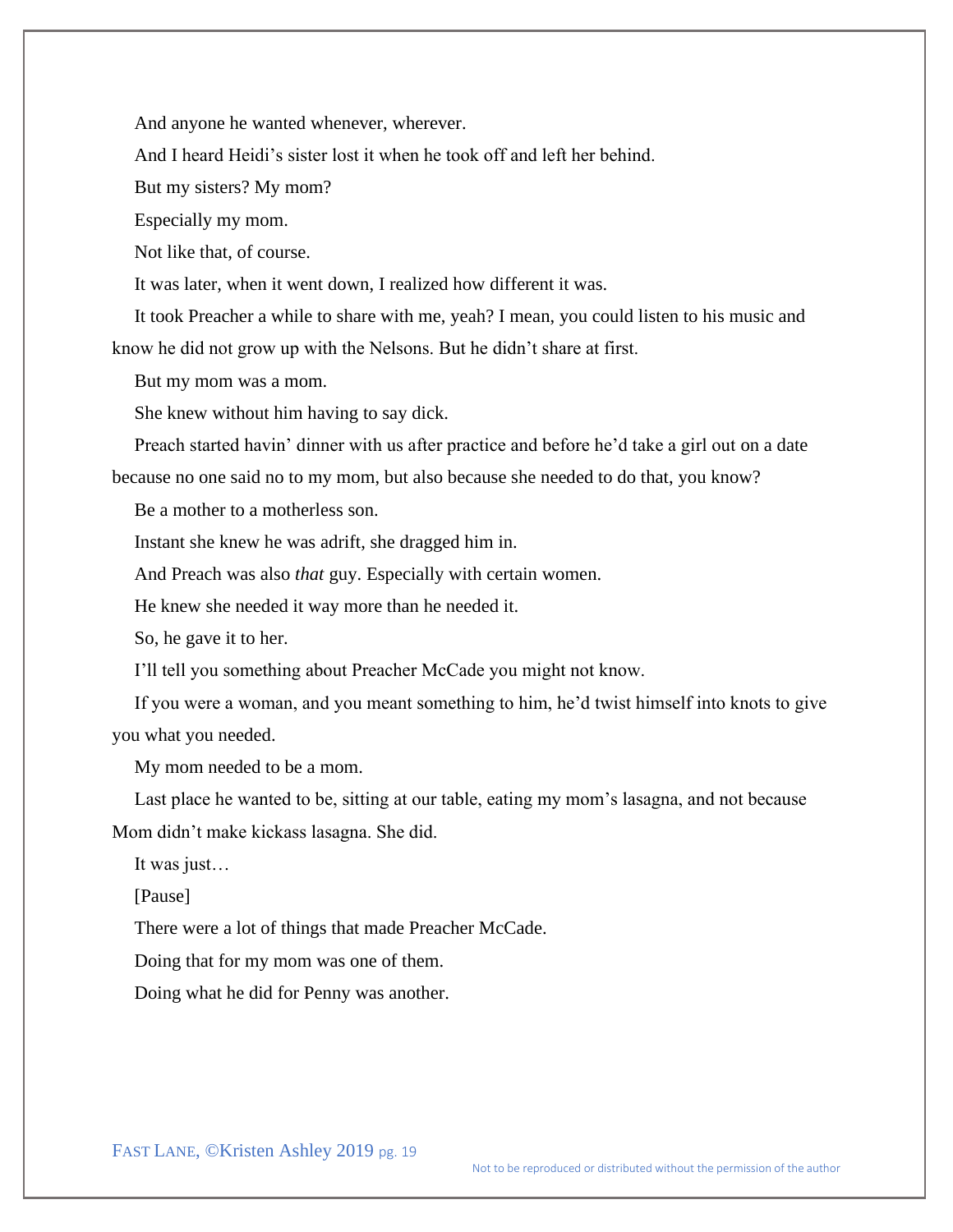My sisters, both of them, had crushes on him. But it was candyland stuff. He was too old, he was in the band, he thought of me as a brother even when I didn't know he thought of me that way, and they got that vibe. Chicks, they get those vibes.

So, they were his little sisters too.

So, when Nicky knocked up my sister Penny.

Yeah, that was not gonna go well for Nick.

Not with me.

Not with Preach.

No fuckin' way.

## [Off tape]

#### *Nick Pileggi alleges McCade put him in the hospital*.

No clue. Preach messed him up, all right. Asshole should have gone to the hospital, but don't know if he did. After that, never saw the guy again, and I thank God for that.

*You were there*.

Fuck yeah, I was. Guy knocked up my fifteen-year-old sister.

He's in *my* band, and he's sneakin' my little sister out of her bedroom window at night, takin' her somewhere and bangin' her?

[Shakes head]

Penny told me before she told Mom and Dad.

I sat there, holding her hand when she told Mom and Dad.

But Penny told me something she didn't tell Mom and Dad, and that was that she told Nick she wanted him to use a rubber and he said he wouldn't, and if she didn't, he'd find someone else who would, without a prophylactic.

And she was into him. She really liked him. Convinced herself she was in love with him.

But he told her a guy couldn't get off if he had to wear a rubber. Told her he needed it wet. I'm serious about this shit.

She was fifteen, she believed his ass. Part, I figure, because she'd do anything to keep him.

Part, I figure, because she was fifteen and hormones fuck you right up.

Nick told her, he pulled out, it'd all be good.

No problems.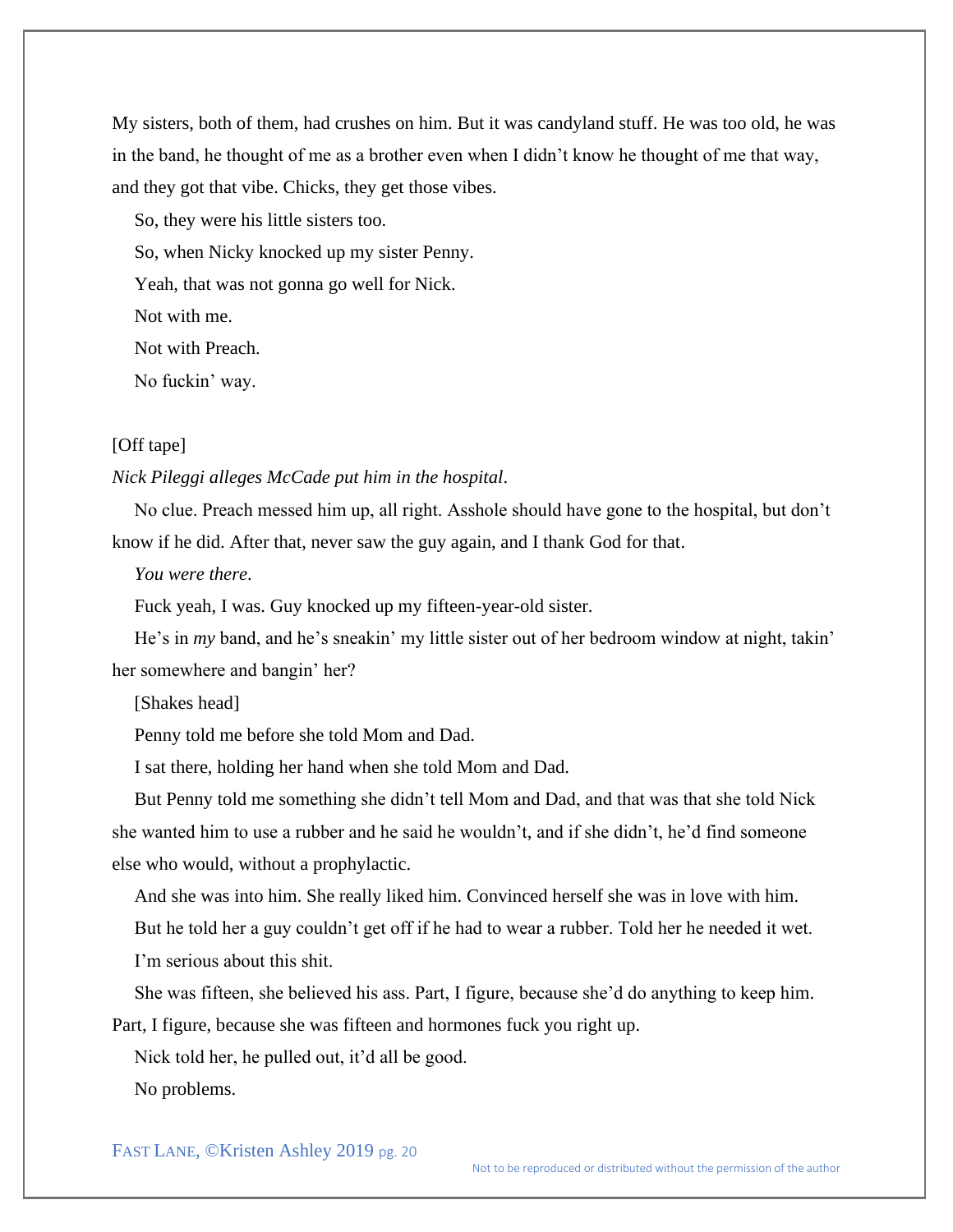Told her that's the way everyone did it.

Yeah.

Nick.

A real peach.

He didn't share that shit wide either.

[Shakes head]

And you got folks who don't want sex education in schools.

[Scoffs]

[Quietly] Fuckin' lunacy.

She told me, we told our folks, then I took off and told Preacher.

And we found Nick.

I knew what Preacher would do, that's why I found him.

[Smiles]

Preach, he grew up down South, you know? He can be a gentleman.

He let me get my licks in before he took over.

*Pileggi contends Preacher McCade broke all the fingers on both of his hands and this is why he can no longer play guitar*.

Got no comment on that.

*But you don't deny you and McCade sought him out to assault him*.

He knocked up my little sister.

*Pileggi's later lawsuits were dropped. He says he dropped them because Tommy Mancosa and Preacher McCade himself found him, threatened him, and he was forced to back down.*

Got no comment on that either.

*Pileggi*—

[Leans forward]

Listen, *I was there*. I'm not even sure you were born yet. But *I was there*.

I know, when we hit it, Pileggi did everything he could to take his piece of flesh. I know it 'cause it was *my flesh* he was stripping.

They made her have him, or Mom did. Penny wanted to get an abortion. Mom made her have it and give it up. She wasn't raisin' another kid.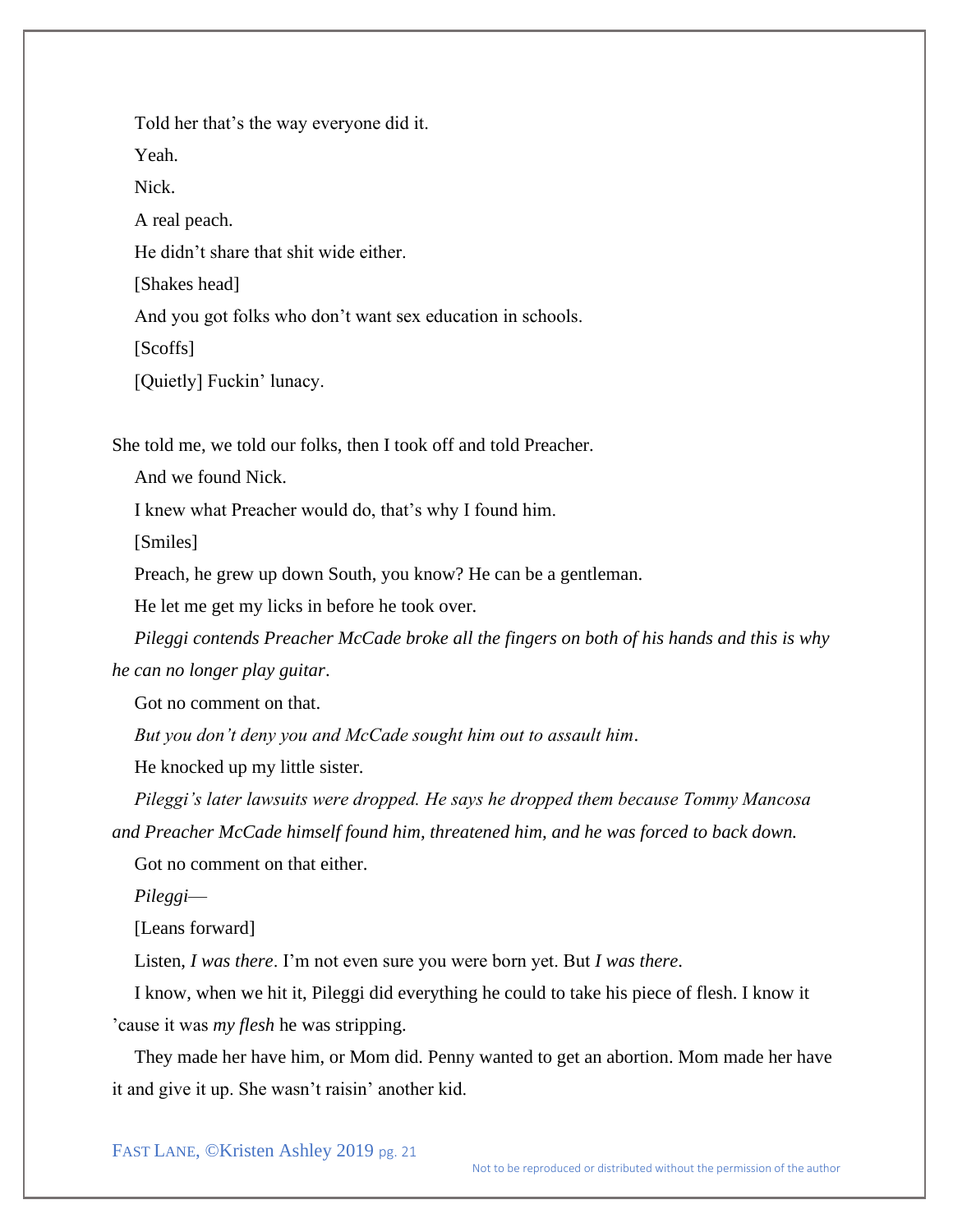Big fight, no surprise. Dad was for an abortion, and if not, helpin' Penny raise it. He wanted what Penny wanted, however that was.

Mom said no. Adoption.

And what Mom said went.

So, Penny had him, and gave him up.

Nick didn't care about any of *that* shit.

No.

He wasn't involved in *that*. He had nothing to say about *that*. After Preacher and me got done with him and shit got real, couldn't get the fucker on the phone. Went to his house, he was with "cousins" in Texas.

He was a ghost.

His old band starts making massive cake, suddenly, he's there.

Got *lots* to say.

I'll tell you this, and that's the last we'll talk about Ricky and Nicky fuckin' Pileggi.

A week ago, just a week ago, I'm sittin' next to my sister at dinner, and she's off her head, yeah?

It started back then, you know?

She hid it and then she came of age and didn't hide it so much and lived her life, and she can set it aside to go to work. Set it aside to get shit done. But the witching hour starts, the wine comes out and all bets are off.

And that part's on me. Yeah? On me and Mom and Preach and Tim and my baby sister Lana.

Preacher though, he saw it, called it and said it more than once, "We gotta get Penny in hand, brother."

He said it but even he didn't do dick about it.

We all danced around it like...

[Trails off]

So, she's drunk and chatty and gettin' loud like she's been doin' for, oh, I don't know…thirty some-odd years.

Then she gets quiet and I know it's gonna happen, man. I know it.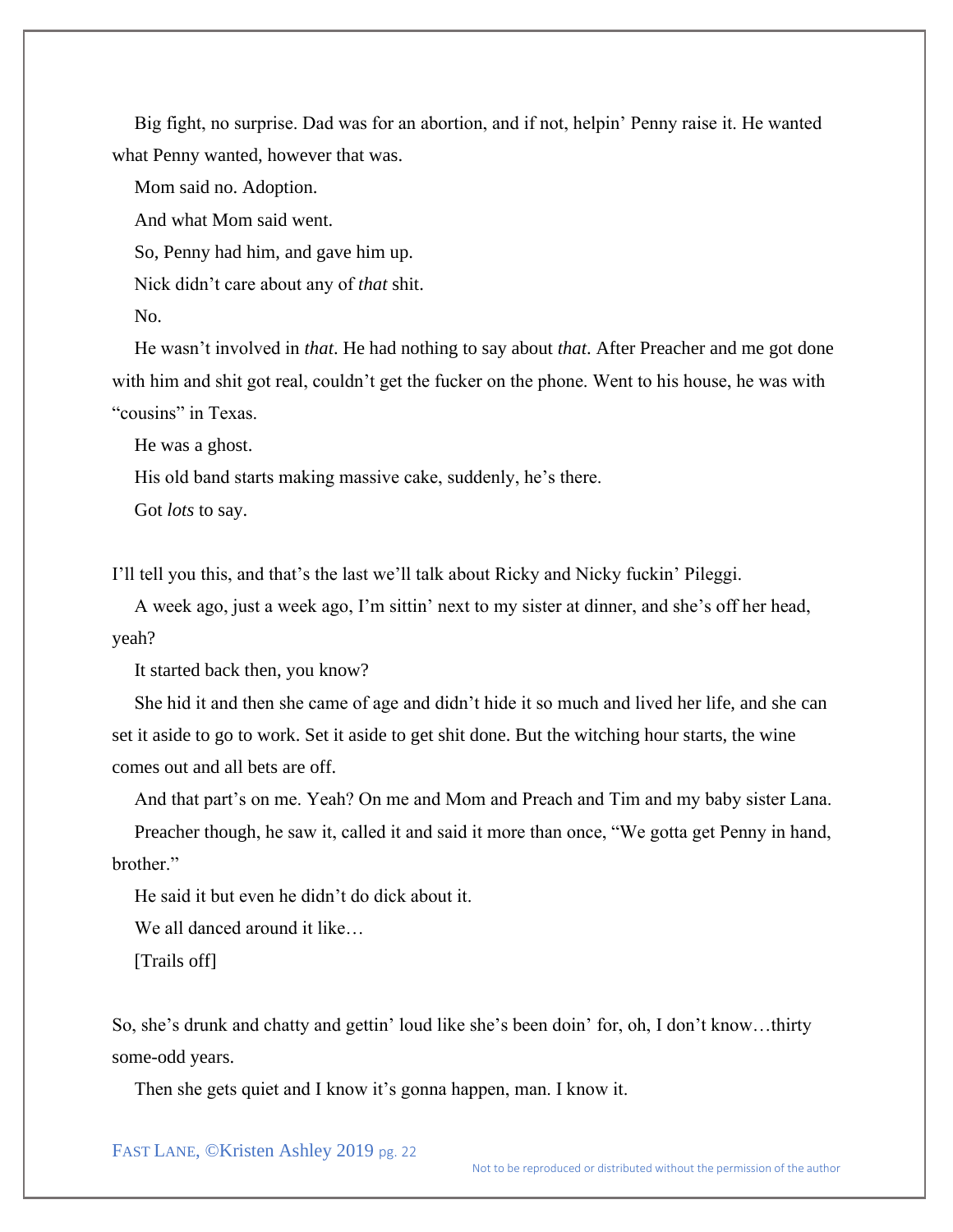I know it because it's happened so many damned times, there's no way to count. Each time, sister, hear this.

It's a knife in the gut.

*For me*.

So, if I feel that, you gotta get what *she* feels and how she's been drownin' that in booze for decades.

But I gotta give it to her because she's my sister, yeah?

So, I do. I sit next to her and it happens.

She says, "He's in his thirties now. He could be married. I could have grandbabies. I wonder if he knows. I wonder if they told him he wasn't theirs. I wonder if he'll ever find out his uncle is famous."

That was a good one.

There were good ones. "I wonder if they sent him to college." Or, "I hope they weren't too hard on him during potty training."

And there were bad ones. "You think he's okay? I hope he didn't get sick. Dad got sick. Nick might have something in his family. You think he got sick?" Or, "What if he's like Nick? What if he does some girl like Nick did me or worse?" Or, "What if he turns out like Ricky? What if he's dealing drugs to kids? They should know about that. They should know to look out for that and help him around it."

Got a million of 'em, sister.

A million what ifs.

Torture.

Pileggi opened his mouth and I lost track of how many people came forward, sayin' their kid was Nick Pileggi and Penny Simms's kid. Paid for so many fuckin' DNA tests, 'bout bankrupted me.

Every one of 'em, she'd have hope. Every one of 'em, she'd get crushed. She can't go lookin' for him, signed that right away.

She has to wait for him to come to her.

If he does.

I could probably pull some strings. Hell, I've got the money.

She won't let me.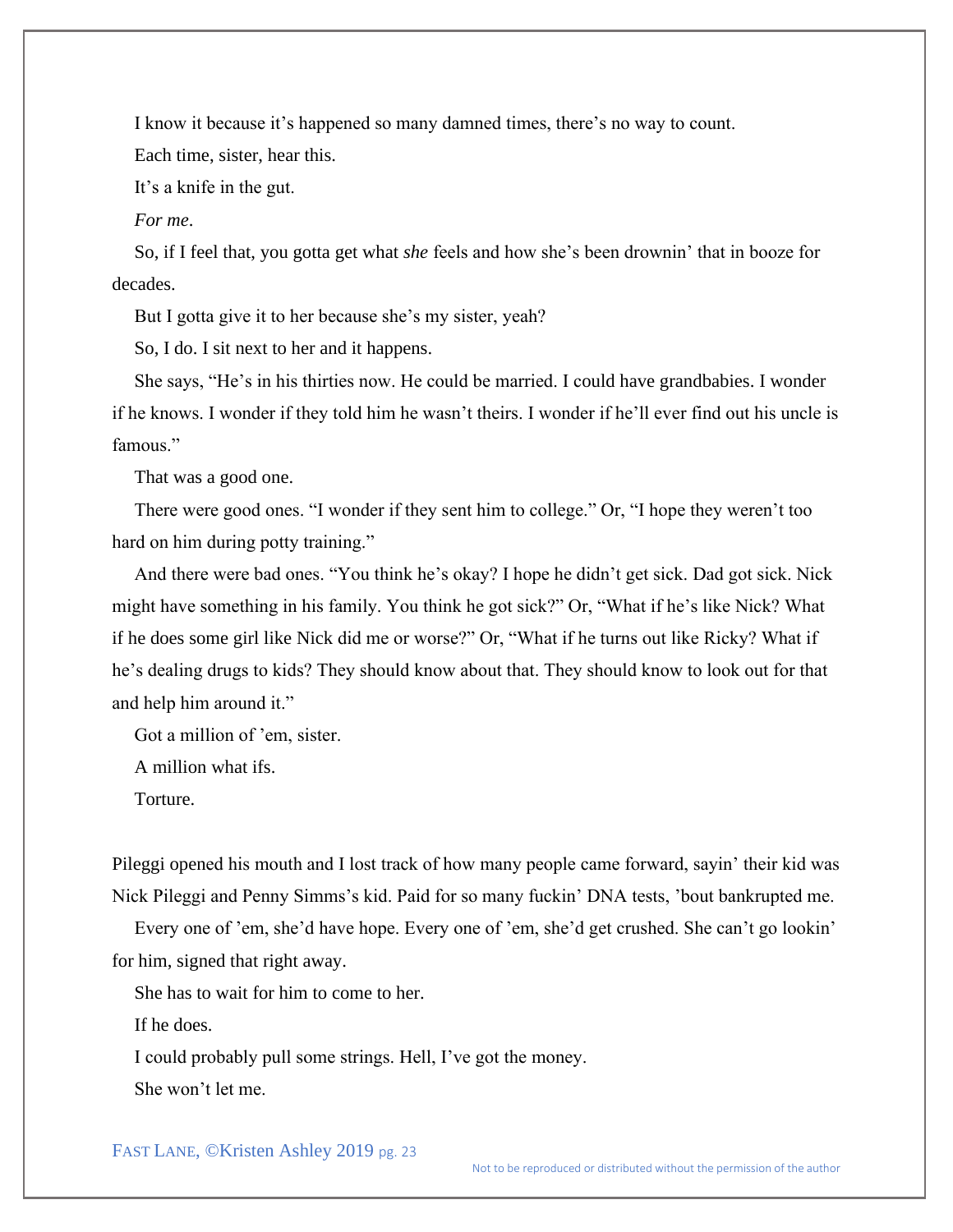"It's gotta be him," she says. "If he doesn't know, I don't wanna mess up his life."

It's taboo, talkin' about it. No one can take a stand without gettin' piled under shit.

And most of the people with the loudest mouths about it have no connection to it. They've made up their minds and decided how it's gonna be for everybody, on both sides.

I'll tell you what, you gotta have no heart in your chest, you sit a night with my drunk-ass sister who used to be beautiful, used to laugh a lot, now looks like she spent her life at the bottom of a bottle, looks twenty years older than she is, twenty years older than *me*, and I spent over thirty years in a fuckin' rock band.

Sit next to her and hear her talkin' about the kid her mother forced her to give up, and not get it. At least a little of it.

Just a little.

Don't get me wrong. If my nephew is somewhere out there havin' a good life, bein' a good man, loved by his folks, his friends, his woman, if he has one, or his man, whatever…good.

*Good*.

But I'll never know that.

Penny'll never know that.

A woman's gotta have a choice.

And it's gotta be *her* choice.

'Cause it's gonna be her, not the guy, not some white man behind a pulpit, not some other white guy with a senate seat, who lives with the consequences, either way.

Or it's gonna be her who doesn't figure out how.

#### So, yeah.

Band started with me, Timmy, Nick and Rick Pileggi.

We went on the road, still as Zenith, and we were Preacher McCade, Tim Townes, Dave Clinton and Jesse Simms.

We picked up Tommy on the way.

Later came Josh.

And we were gonna take rock by the balls.

And then came Lyla.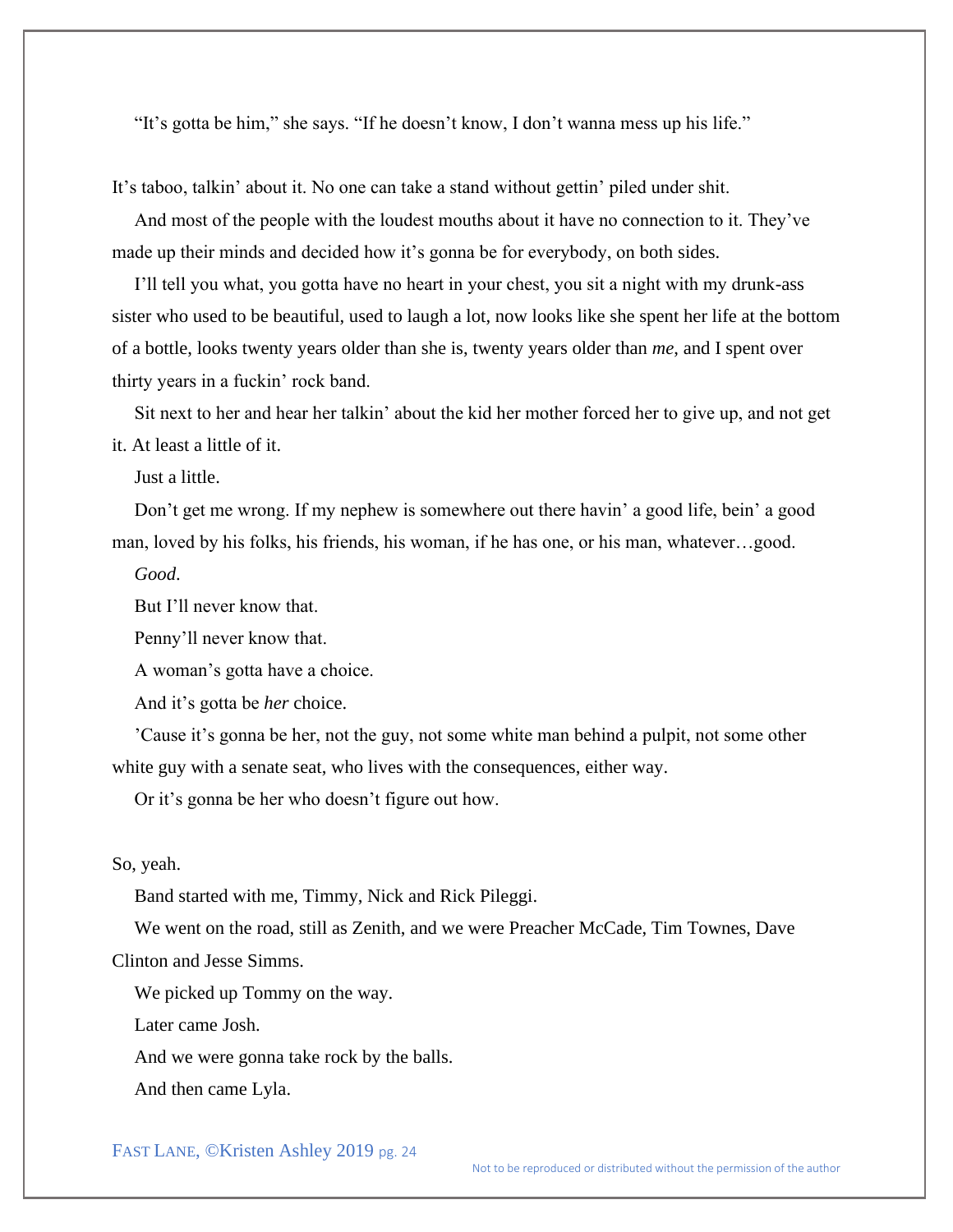## *Tommy Mancosa*

*Jesse Simms, bassist, Preacher McCade and the Roadmasters, formerly Zenith:* You seen the movie *Roadhouse*?

[Off tape]

*Yes.*

[Laughs]

Well, in the beginning, that's the kinda gigs Preach and Dave could find us.

[Shakes head]

I still don't know how Dave and Preacher found the money to buy that old truck-bed camper shell and pickup.

I know they both had cars and then they both didn't, but we had that truck with the camper shell on it. The kind that went up and over the cab of the truck.

We rolled out, fittingly they picked me up last, so we did this outta my parents' driveway, heading to our first gig, which was outside Cincy, and Dave slipped a tape into the deck and the opening theme from *Star Wars* played.

Preacher is behind the wheel and he's bustin' with laughter.

Never seen him laugh like that. By then, I'd known him near-on a year.

Never seen him laugh like that.

We were on our way, man.

We were on our way.

Now, I sensed Preacher was a serious dude when he stared down three drug suppliers.

And I was pretty impressed with what he did to Nick, but Nick was an eighteen-year-old fuckup.

Still, Preach was six foot four and a powerhouse.

Back then, you could stand him up and ask a hundred people, "What's this guy do?" and not a soul would say, "Lead singer and guitar of a rock and roll band."

I'd bet there'd be a lot of answers of enforcer, though.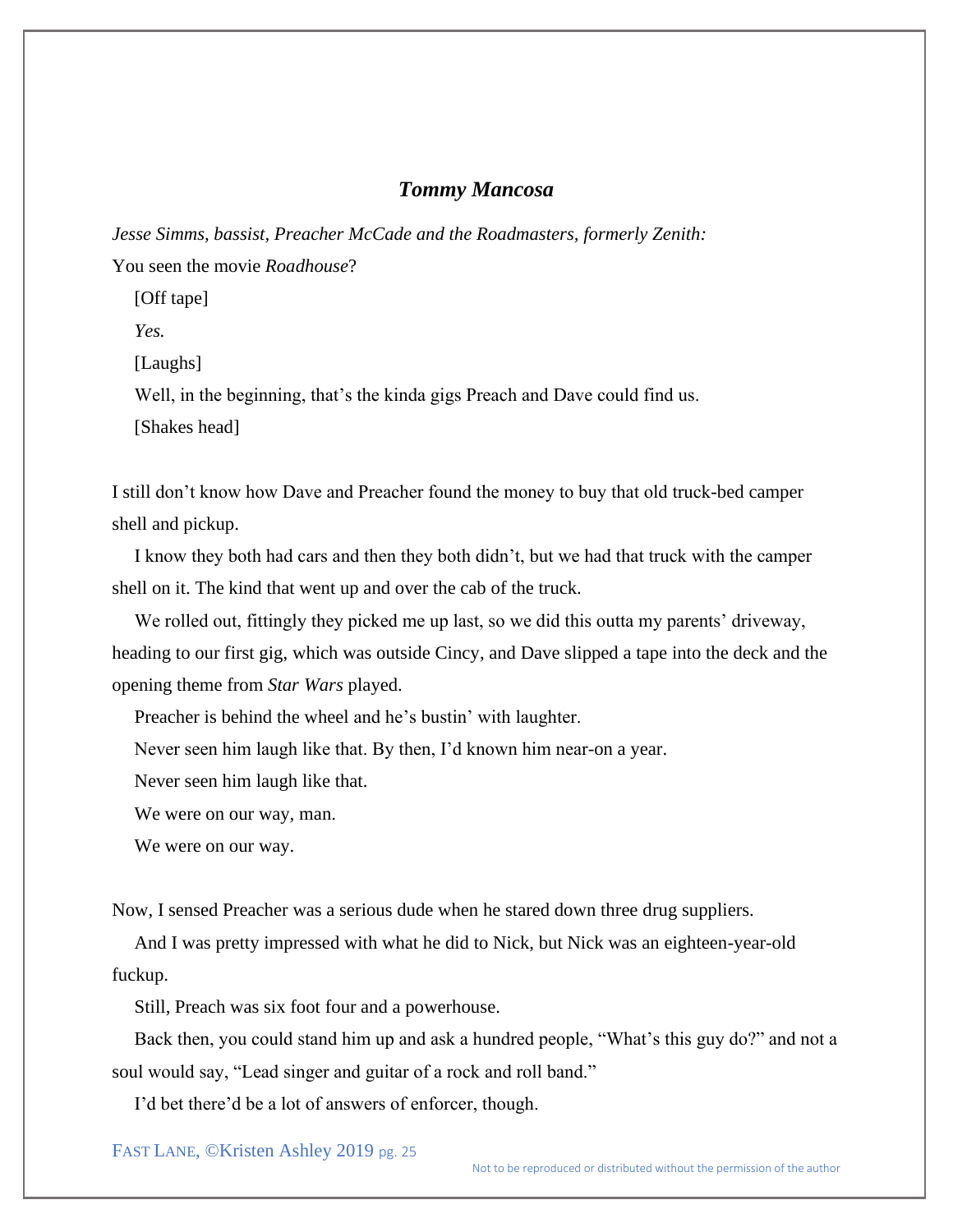I mean he was tall and packed and *ripped*.

You know, *Rocky*-style ripped.

We had no money to go to a gym, you hear what I'm sayin'?

But he'd put on that Rangers baseball cap backwards, his cutoff sweats and you didn't talk to him.

The man could do pushups from his fingertips.

[Shakes head]

Yeah.

His fucking *fingertips*.

But, until we went on the road, I had no idea Preacher was a bruiser.

And Dave?

Dave was a crackpot.

[Chuckles]

So, they weren't big fans when people threw their beers at us just because people can be assholes, especially when they're rednecks and drunk.

Because we did not suck.

We weren't awesome, but we didn't suck.

No reason to throw your beers at us.

And in order to play those bars, me, Dave and Tim had fake IDs. Wet behind our ears. We'd barely been out of Mooresville, Indiana, and when we were, it was with our parents to go to Florida to hit Disney World when we were kids or a beach when we were older.

You know?

So yeah, right now I will confirm the lore. In the beginning, there were brawls. And there were a lot of them.

And yeah, right now I'll confirm that Preach was protective and he didn't allow shit to fuck with the band.

And last, another yeah, the second Dave saw Preacher's arm go up to pull off his guitar, he'd jump his kit and be all in.

And since those two were in, Tim and me had to wade in because, man, these were our brothers. You took their backs.

But then…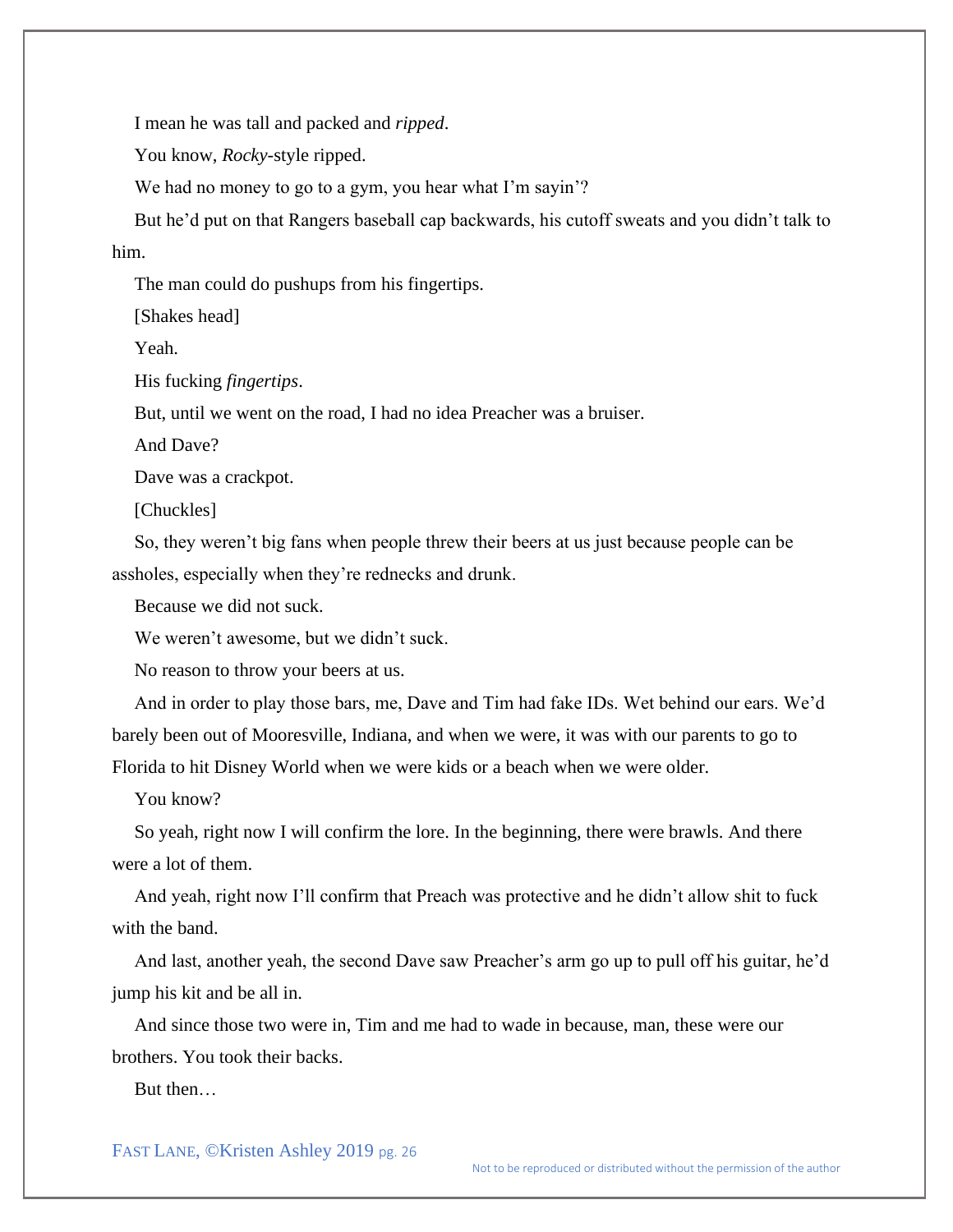#### [Pause]

We met Tommy.

By this time, we'd been on the road, I don't know, four, five months.

Summer was over, I know that.

Felt like we'd been on the road four, five years, I know that too.

And we were outside Chicago.

I know that too.

I'd have to look up my notebooks to know exactly when it was, but it doesn't matter.

I was pissed as shit because we were in that camper where we rode and slept, and they all fucked chicks.

But I wasn't pissed about that.

It was cold as fuck, and Dave was alternately smoking a bong—and we barely had enough money to eat, and Dave got his hands on weed, probably using our money, which did not make me happy—and holding ice to a fat lip.

And Preacher's knuckles were all split and he was lying on his back with his long-ass legs up the side of the camper, his head hanging over the bench of the table that turned into a bed 'cause his nose wouldn't stop bleeding.

Two of my knuckles were split and I had a tooth loose.

And before we even left the joint, Timmy had a shiner.

That was when someone hammered on the door.

Preacher was on his feet in a flash and Dave was mumbling shit like, "Fuck, I can't fight. I'm high," and Timmy had his head bowed and was staring at the crappy-ass carpet of that camper, probably hoping what I was hoping. That no one had come to kill us after we got out of that last brawl that included Preacher having to deliver a beatdown to the bar manager who didn't wanna pay us.

And after that, we had to haul ass.

In a *camper*.

When that knock came, I was in the middle of delivering a lecture, something I did a lot before Tommy, something that made me feel like I was my mom, which I fuckin' hated.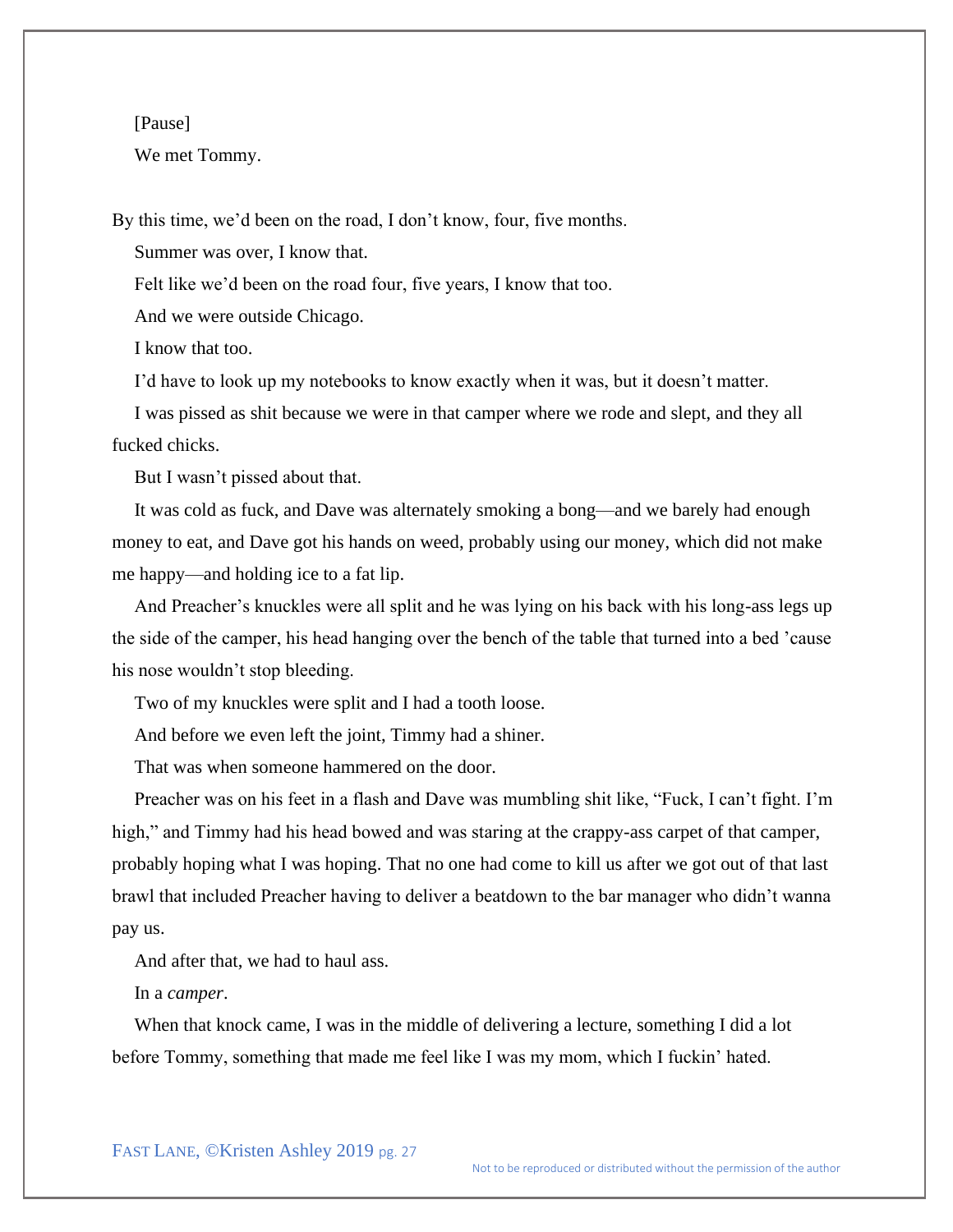I was doing this reminding Preach and Dave we kinda needed all our fingers to work so we could play music.

I'd learn, you know, later, where that shit came from for Preach.

I'd think about it a lot.

Hell, I still think about it a lot.

Wondering…

[Pause]

You know, if I should have let him…

[Trails off]

If he'd been able to get more of it out. If he'd have been able to work it out of his system. If we hadn't met Tommy.

Needless to say, Preach shoved me out of the way and opened the door.

Tom was outside.

I think Tommy said something like, "You'll wanna let me in and listen to me."

Now, Preach was a brawler and Preach had shit he was dealing with but Preacher was far from dumb.

Tommy Mancosa, as you know, was five foot eleven. Preach had five inches and probably fifty, sixty pounds on the guy.

But Tommy was also a former marine, still had the buzz cut, no neck, and he did not get the nickname "Bulldog" for nothin'.

There never was a Preacher versus Tommy smackdown.

From the beginning, total simpatico with those two.

But if it had happened, I wouldn't lay money on either of them, 'cause honest to Christ, I'd have no idea who'd come out on top.

So, what I'm sayin' is, Preach did not get up in his shit.

He just said, "I'm listenin', but I'm not lettin' you in."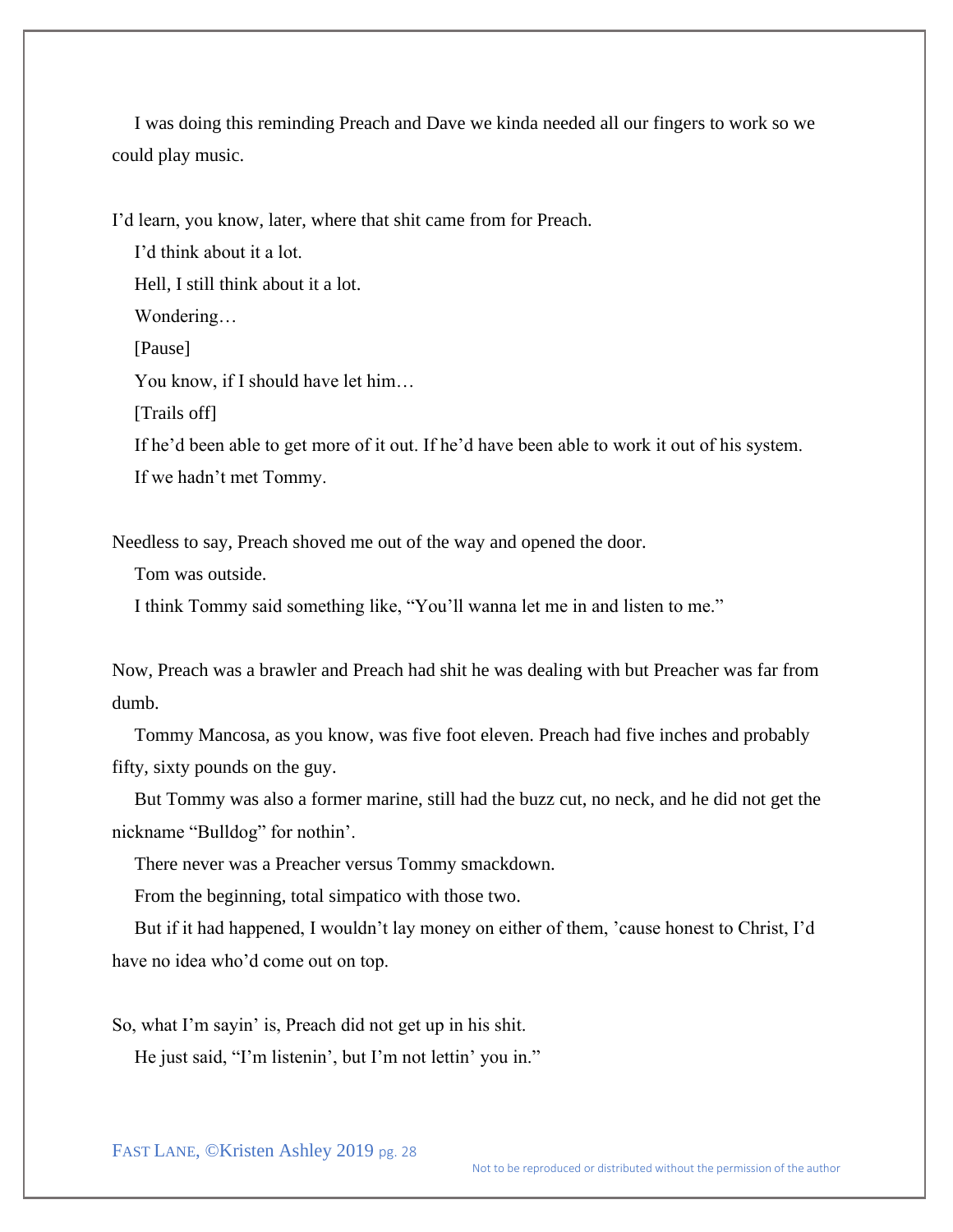Tom said, "Fair enough." Then he said, "I'm gonna make you guys the biggest rock band there ever was."

I was standing behind Preach.

At that, Tim and Dave pushed up close and we all stood there, behind Preach, looking down at this five-foot-eleven hunk of muscle with a fighter's face and mean eyes wearing a beat-up leather jacket who looked maybe five years older than Preach.

"You a scout?" Tim asked.

"Nope," Tom answered.

"You a manager?" Tim asked.

"Not until now," Tom answered.

Seriously.

That's what he said.

Guy had big balls. Huge. *Enormous*.

Not until now, he said.

[Shakes head while chuckling]

"You sayin' you wanna be our manager?" Preacher asked.

"Yup," Tommy says.

Preach shut the door in his face.

He turned to us and said, "Vote."

Dave was the first to say yes, which came as no surprise.

"He doesn't know dick," I pointed out.

"We don't know dick either," Dave reminded me.

"We don't know dick about this guy," I kept at it.

"We don't get *paid* dick by *anybody*," Tim reminded everybody.

Preach turned and opened the door and Tommy was still standing out there, in the cold.

"Until we make cake, you don't get paid," Preacher told him.

"Deal," Tommy said.

And that was how we hired Tommy Mancosa.

It wasn't Tommy but Preach who took me in hand.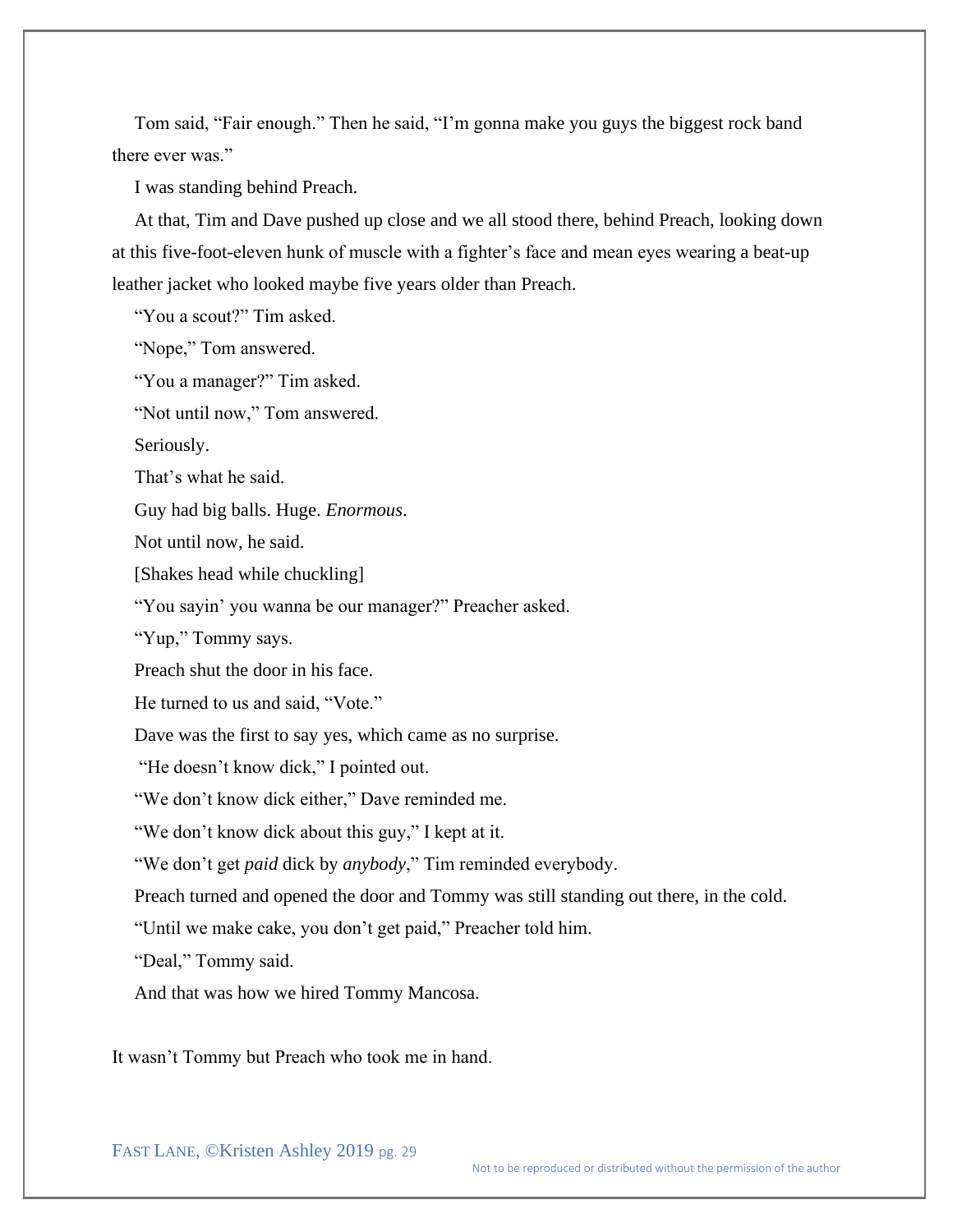Tom had found us some gig in Michigan City and he and the other guys were out with their posters and staple guns, papering the city with band shit, this Tommy's new thing. We'd never had posters before Tom.

I'd slept in the cab. I was cold, pissed I'd had to sleep in the cab and in no mood to wander around Michigan City, putting up posters.

And Preach was fucking some chick in the bed over the top of the cab.

When I heard he was done and took the time Preach took before he rolled her out—because even if it was a one shot, Preacher was not a slam-bam man—I got out of the cab and went to the camper at the back.

He was standing at the little stove, frying bacon.

I barely climbed in when he asked, eyes on the bacon, "You gay?"

"No, I'm not fuckin' gay," I told him, backed to pissed but now pissed because, you know, it was the eighties. You didn't ask a man shit like that in the eighties and ever get a yes or make the man you asked pissed as shit.

Even so, I'm not gay.

That was when Preach looked at me. "Why don't you get laid then, brother?"

"Look at me," I told him.

He was looking at me, so he just repeated his question.

"Pizza face," I said.

He had a fork in his hand, lifted it my way, and said, "That's the last time I hear shit like that from you."

That was it.

He made us bacon and eggs and we ate them at the table where he'd been bleeding a few weeks before.

That was Preacher McCade too.

He knew he was a good-lookin' guy with a good body. Straight up, he was full of himself. Totally vain.

It was confidence, sure.

But it was also vanity.

[Laughs]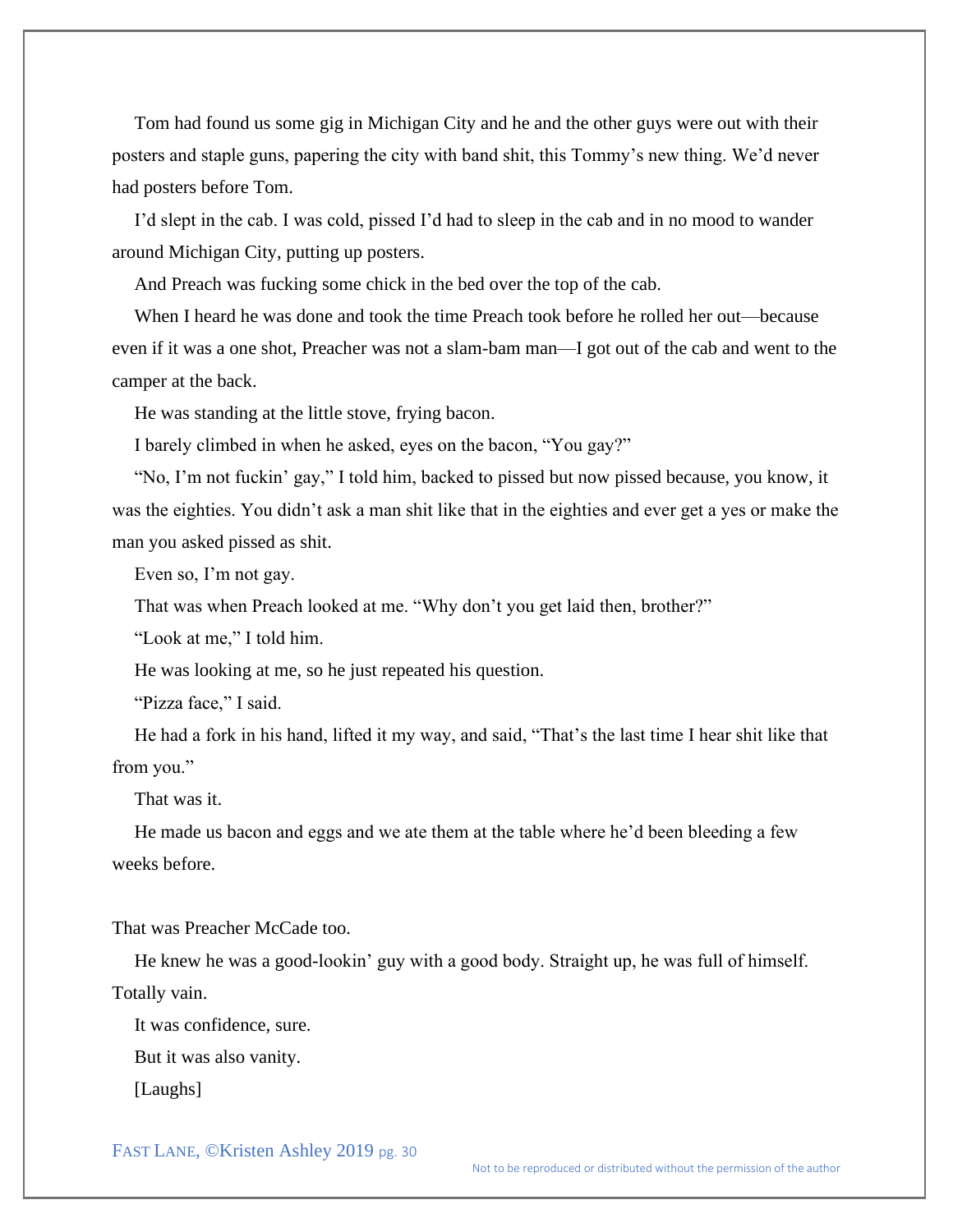Sayin' that, he could have been ugly as fuck, and he would have thought he was the shit. That was just how he was. That was just how he thought everyone should be.

Knowin' his story, I don't know how he got there, took himself there, got to that place in his head where he was at one with himself, and I never asked.

I just know he did.

The thing was, it wasn't something he had that he held over anyone else.

In the way Tim needed it, he did that shit with Timmy too. I didn't know when or how, I just saw Tim come into himself and how Preach settled into that, so I knew he had a hand in it.

Dave didn't need it.

Dave needed drumsticks, pussy, pot and blow, and Dave was all good.

[Chuckles]

I got my first blowjob in Michigan City.

It was a Preacher castoff, he told her to blow me, she did, and I did not and still to this day do not give that first fuck.

I've had more experience since.

[Grins]

So now I know.

That woman gave righteous head.

Lost my cherry, as it were, in South Bend.

She was not a castoff.

She was mine.

Her name was Beth.

Even though she was just a one go, guys sang "Beth" to me for the next I don't know how many months.

Don't care about that either.

[Grins again]

I love that fuckin' song.

I don't know how he got it, or if Tommy got it, it was probably Tom, but they got it.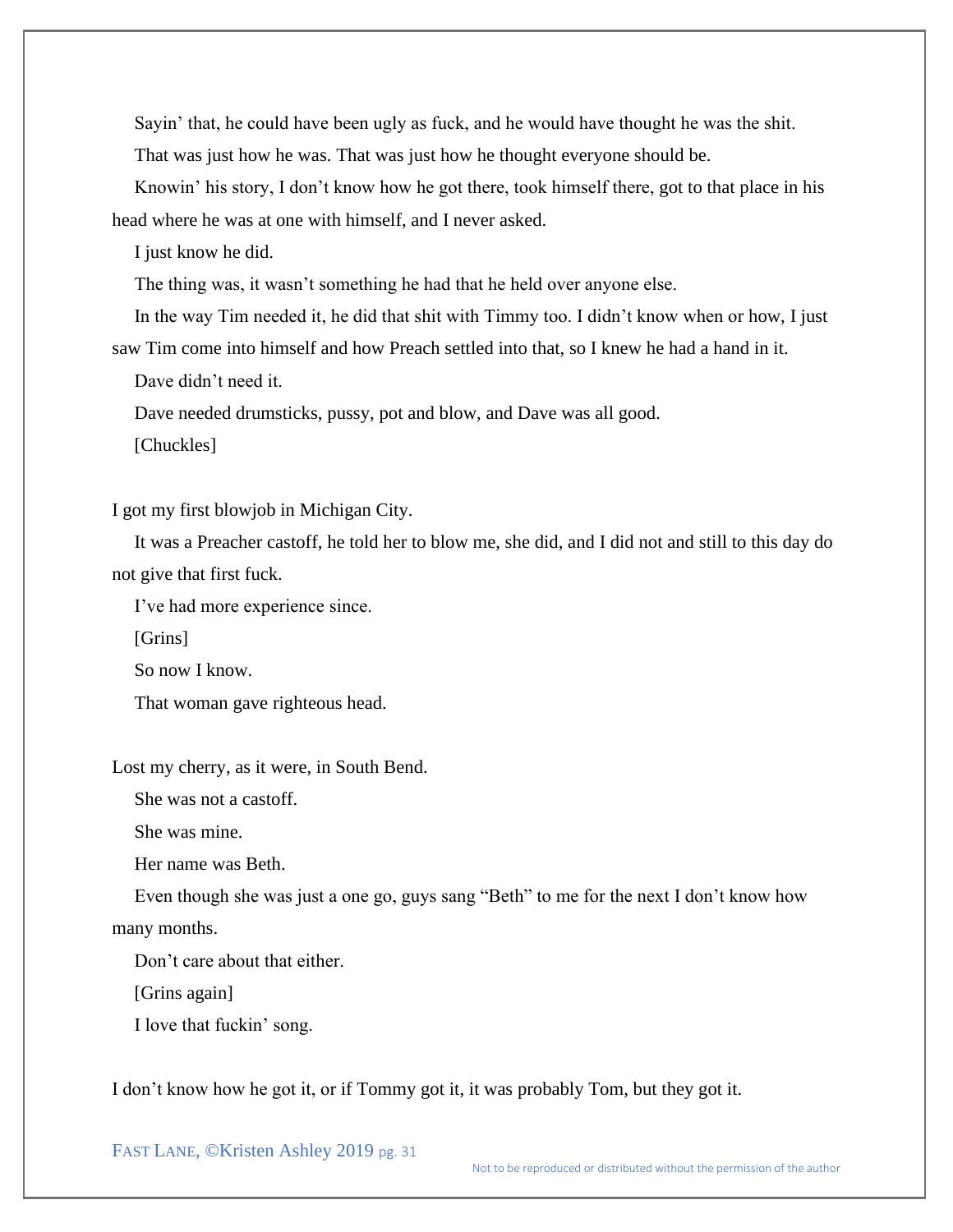It was Preach that gave it to me, though.

My mom had wanted me to go to the doctor. Always on my ass about picking, so I didn't pick.

Or squeeze.

I didn't want to think about it. I just wanted to wake up one day and it'd be gone.

Preacher and Tom did something about it.

Took two months using that cream they got their hands on, prescription shit, and then not a single zit.

Never came back.

[Points at face]

That's Preacher's, sister.

It was Tommy *and* Preacher who called my shit out.

It wasn't long after South Bend.

The seal was broken, and I was on a tear.

I don't know where the guys were, but I was in the camper getting laid.

Got off, she took off, and I was gonna try to find the guys, so I cleaned up, took off after her, still tucking my junk in my jeans.

Saw Tom first, he was down the lane from where we were in the RV park.

He gives a head lift, I think to me, but I closed the door and Preach is there, leaning with his shoulders against the camper.

I'm all "Hey, dude."

He's staring in the distance and all "You figure your shit out."

"What?" I ask.

That's when he looks at me.

"I listened to that whole thing, it didn't last even ten minutes and it was about you, brother.

Figure your shit out."

Needless to say, I repeated my question because I didn't know what the fuck he was talking about.

"You get her off?" he asked.

You know…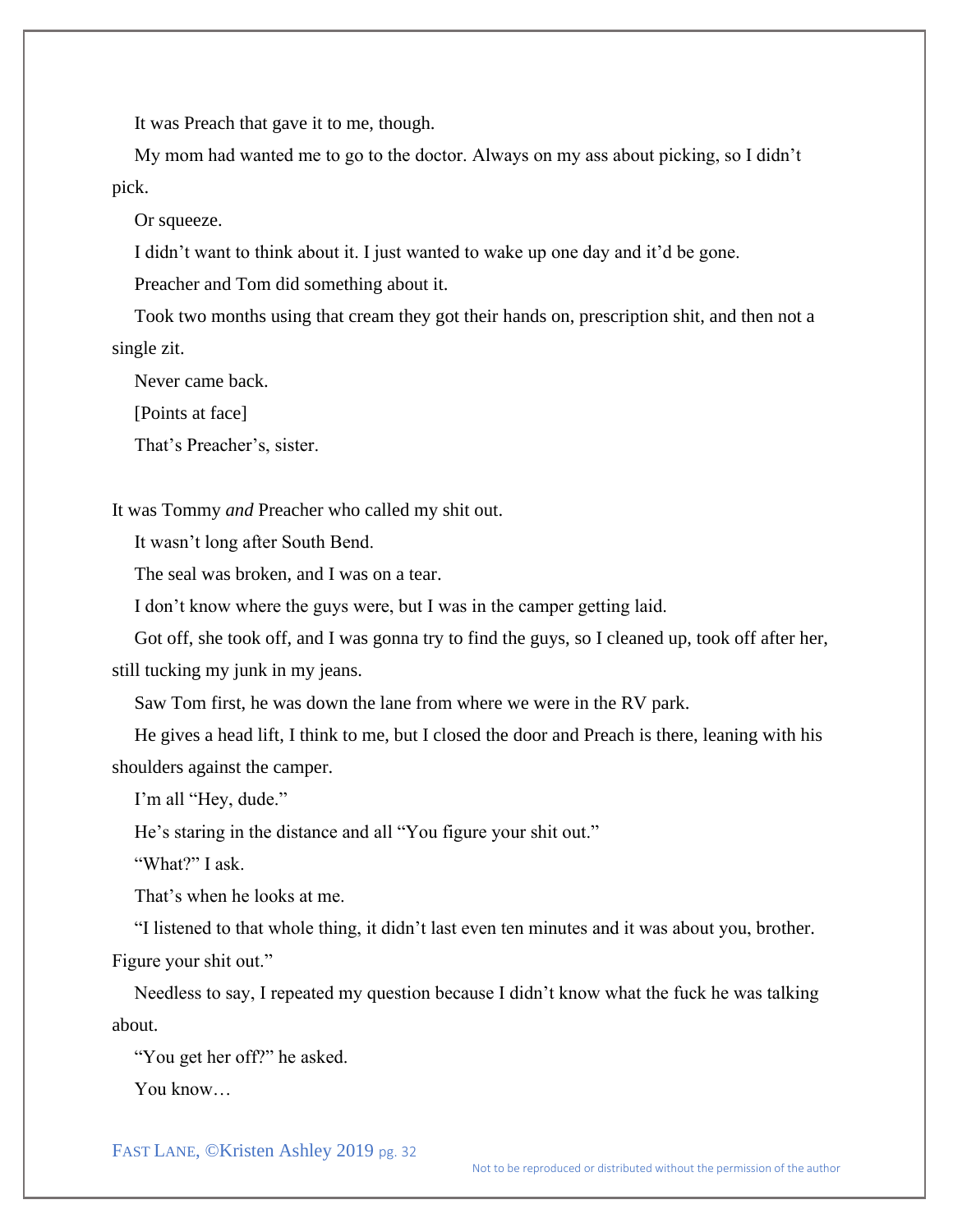[Shakes head]

*Shit*.

I lived more than half my life wide open and not every second of it was stellar.

And it is no lie, I have never felt as humiliated as I was right then.

"Learn to eat pussy," Preach advised. "You need pointers?"

I think I broke a record tellin' him I did not.

Even though I probably did.

"Fingers too, brother. Until you figure out the g-spot, and after, man. She's got a clit for a reason. You hear?"

He waited for me to nod and then waited more, like he wanted me to know how important this was.

I figure I somehow communicated that I got it because he took off and joined Tommy to do whatever it was they did.

Mostly planning world domination.

It's stone-cold, but true, that Tommy was about brand even before anyone called it a brand.

A fan did not leave a gig without being satisfied, you get me?

For Preach, it was something else.

You know about Lyla.

So, I figure you get that too.

It was Christmas when they told me.

We were home, had some gigs Tommy set up in Indy, but we all got to sleep in beds in our own houses.

Or our parents' houses.

Penny had just had the kid and she was a hollowed-out shell, and that is no fuckin' pun.

They told me, and I scoured town until I found whatever chick's bed Preach had fallen into and I knocked on the door until he answered, barefoot, no shirt, jeans not done up, and no words needed to be spoken what I'd interrupted.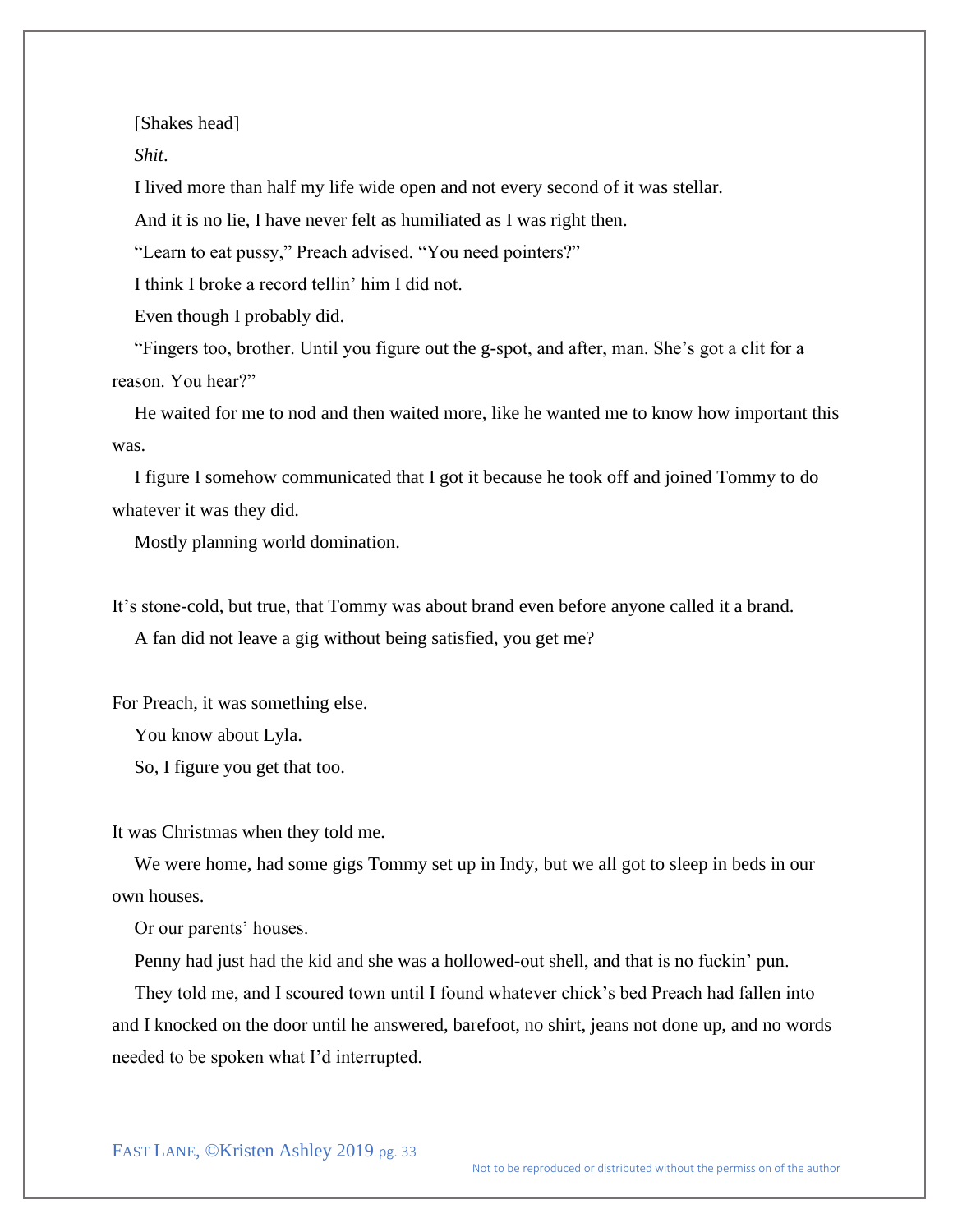He took one look at my face, and it was her pad, but she took a hike and he got the Jack and we sat in her living room, me on her couch, Preacher sitting on her coffee table in front of me.

"Dad's got cancer."

He caught me at the back of the neck with his hand and just held on, staring in my eyes.

You know, that moment lasted so long, when I think about it now, I'm surprised I'm still not sittin' on the couch, looking into Preacher's eyes.

I told you about getting those notebooks at Kmart.

I didn't tell you, it was Preach that drove me around to all of them, miles and miles, until I thought I had enough.

He didn't bitch once.

We were in Pennsylvania when we got word.

Pittsburgh.

Me and Preach, a map and a Yellow Pages so we could find Kmarts.

I wrote that down too.

That's somewhere in the first notebook Dad gave me.

I wrote down those patches of road Preach drove in Pittsburgh the day Dad died.

Every stretch.

Preach and me flew home. The band voted. Tim stood down, because he was my oldest friend, but he knew Preach was the one who should go. Not for me, for Mom and the girls.

We didn't make dick and every penny we could, we set aside 'cause Tommy played it that way.

He wanted us in a studio. He wanted us to cut a demo. Studio time cost a fortune.

He was getting us more money and sometimes managed to get us takes of the door. That was

part that Tommy was a man it was hard to say no to and part that we were getting a following.

Seriously.

Sometimes, we'd play "Give Then Take" and people would sing it with us, not that first record pressed, not a joke.

Tommy found the cheapest seats he could get, and I'll always owe it to the boys that they let us have the money so we could fly home for Dad's funeral.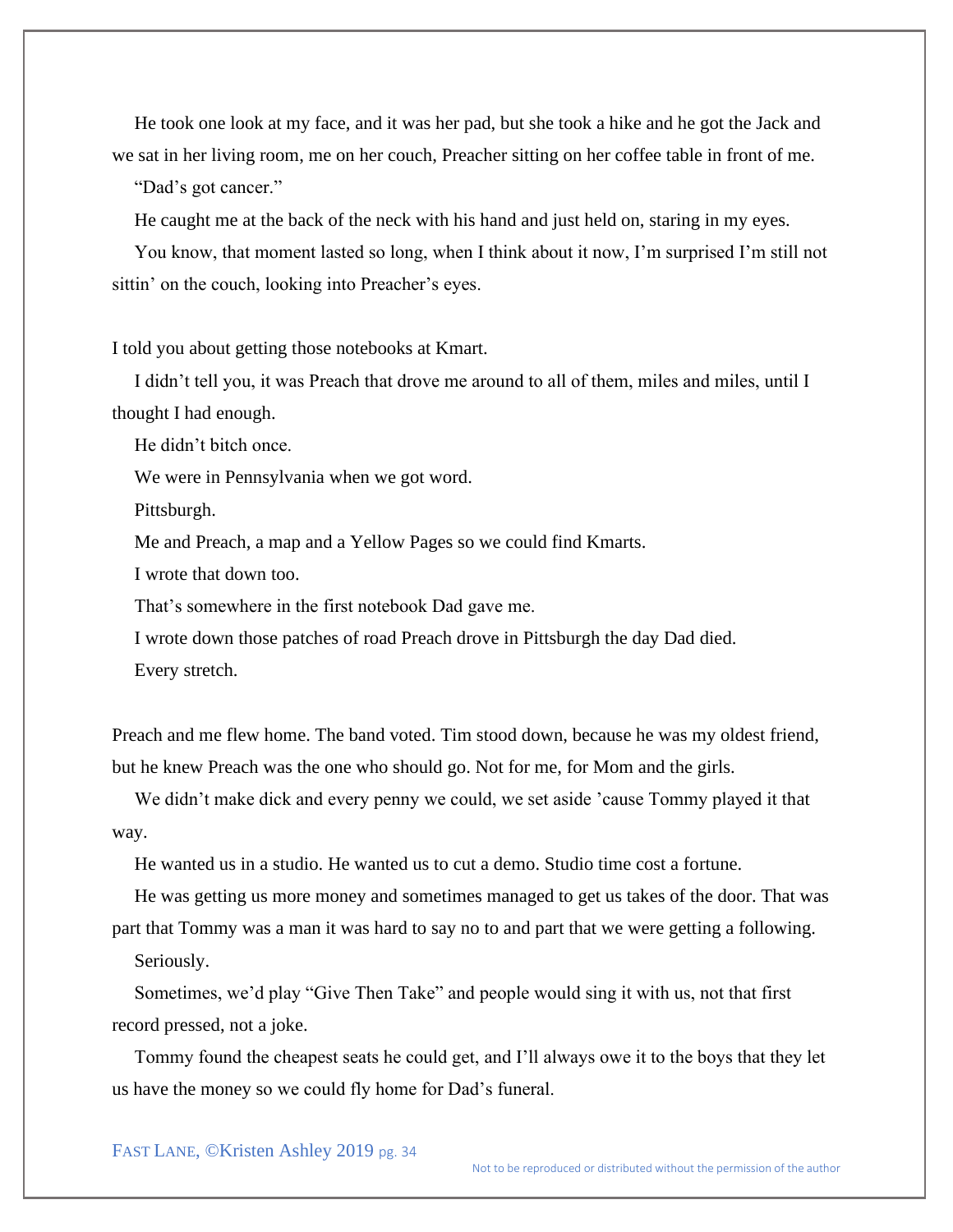Preach was the rock, you know? Not just for me. For Mom. Penny. My baby sister, Lana.

He did dishes, man.

[Leans forward, shaking head then hangs it]

[Mumbling] He did everything.

[Long silence]

[Coughs, lifts head, but does not sit back]

He slept on the floor by my bed in my old bedroom. Mom hadn't moved anything out. We didn't have a guest room. He didn't sleep on the couch. He slept on a sleeping bag on the floor by my bed the whole week we were there.

One of those nights, that was when he told me.

Told me how he knew his version of giving then taking and how fuckin' serious-ass ugly that shit was.

Told me about his parents.

About why he was not in Louisiana but in Indiana and, "We'll tour one day, brother. But we will not go down there. We will never go down there."

New Orleans is a party town and it's a fantastic place. I've been there more than once.

But we never played there.

Not once.

He didn't tell me that to lay a heavy vibe on me.

He told me that so I could rejoice even after my loss.

Preacher had what he had.

My dad cowed to my mom, hated doing it, didn't hide it, didn't stop doing it, ended up hating her for it.

But in the end, she stood by his side and she took him to his treatments, and she held his hand when he slipped away and she wept at his funeral holding my hand and Lana's hand, while me and Preach held onto Penny.

And my dad loved me.

It was fucked up, but it was family.

What Preach had was just fucked up.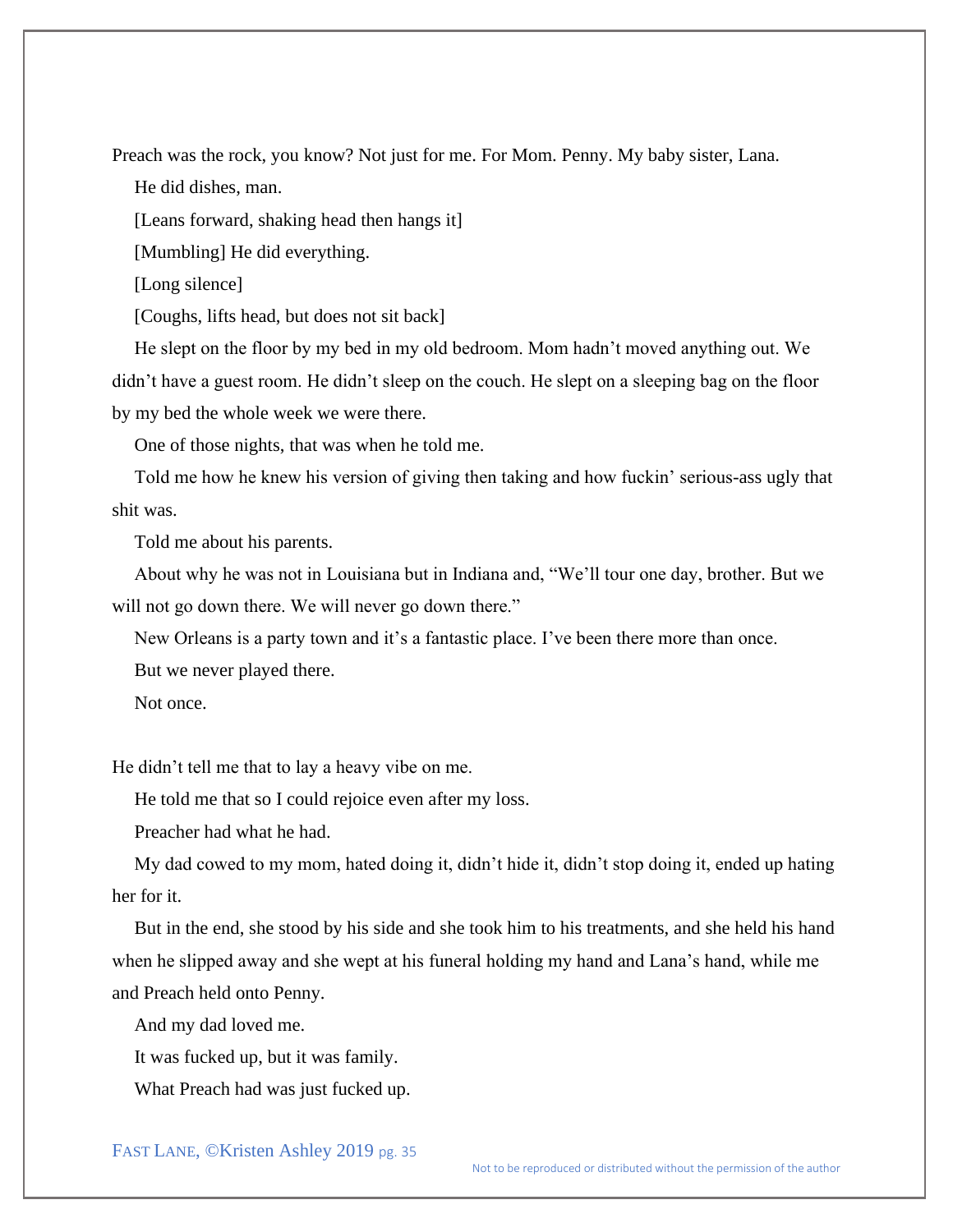So, I got what he was saying. I *felt* what he was saying. Dad was gone and that sucked. But I'd had a dad like him. So, I was lucky.

We went back to the band and it felt like I was seven hundred years older.

And that much wiser too. That was when I noticed it. We were all ambitious. We all wanted to play stadiums. But none of us were as ambitious as Tommy. And Preacher.

I didn't think much on it, but after the funeral I did. I figured it out, because we had no money to make posters. We had no money to put ads in the papers of places where we'd play.

I don't know if he had some payout from the marines or if he'd been socking money away before he saw us play or what. I never asked.

Tommy told you what Tommy thought you should know. We all learned that early, learned not to question it, learned to trust it.

Trust him.

But Tom Mancosa didn't just manage the band.

He invested in it.

Me and one of the guys would be head to foot in the bed above the cab, sleepin' off a gig, and the booze, weed and pussy after, and the other in the cab or off in some chick's bed.

And Preacher and Tommy would be at the table in that camper, heads bent over it, Tom going over his strategy, Preacher okaying it.

Tom Mancosa faced making us the biggest rock band in history like he'd face going to war, ready and equipped to fight battle after battle until you won the whole fuckin' thing.

You know he's almost as famous as we are.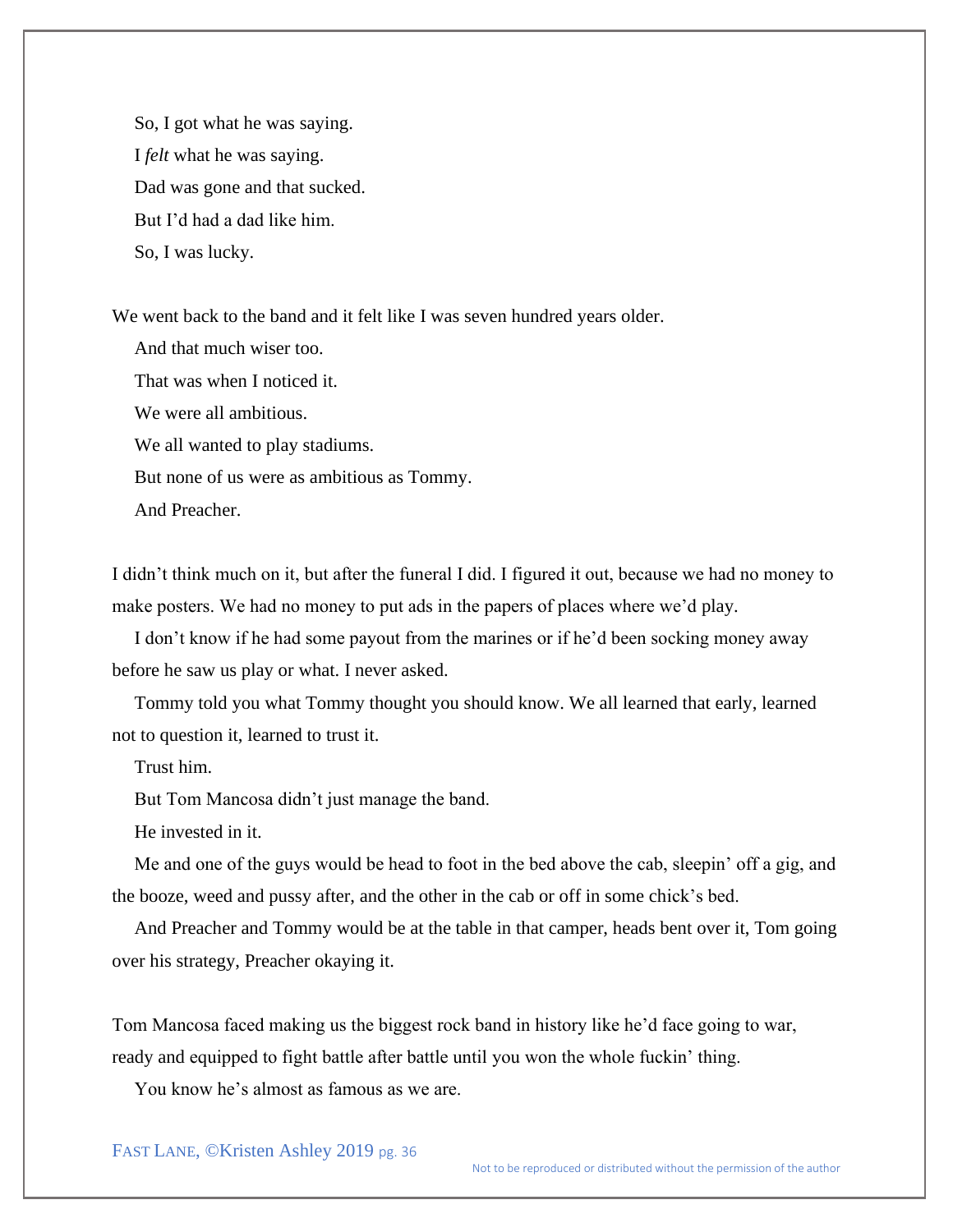So, just sayin'. He was a great fuckin' general.

[Off tape]

*Isn't this around the time the band took on Josh Hardy?*

Yup. *And the famous Larry Bird speech?* [Laughs for a long time] Yup.

Josh was keys.

He came to us.

We did a tryout.

He was good.

Really good.

Tommy hated him on sight and Preacher stared at him like he was a bug he was about to crush, so I don't know why both of them voted him in, but they did.

Looking back, I think it was because Preach's music was transcending, you know? This is why we'd later take on DuShawn and his horn and piano and talent. Preacher needed more for us to play in a way it was worthy of the songs he was writing.

We were never a four-man band when it came to Preacher's music.

Not really.

We needed keys, piano, horns, backup singers.

I honestly don't think they thought Josh would last very long, but he was what we could get at the time and they wanted the band to be more. They wanted more for the music. They wanted more for the audience.

And when the time came, they'd lose him and get someone who worked.

But Josh worked, at the time.

Dave had crazy-ass, curly hair and ended up tearing off his tee when he was playing 'cause he was sweating so bad. Short. Burly. Hairy.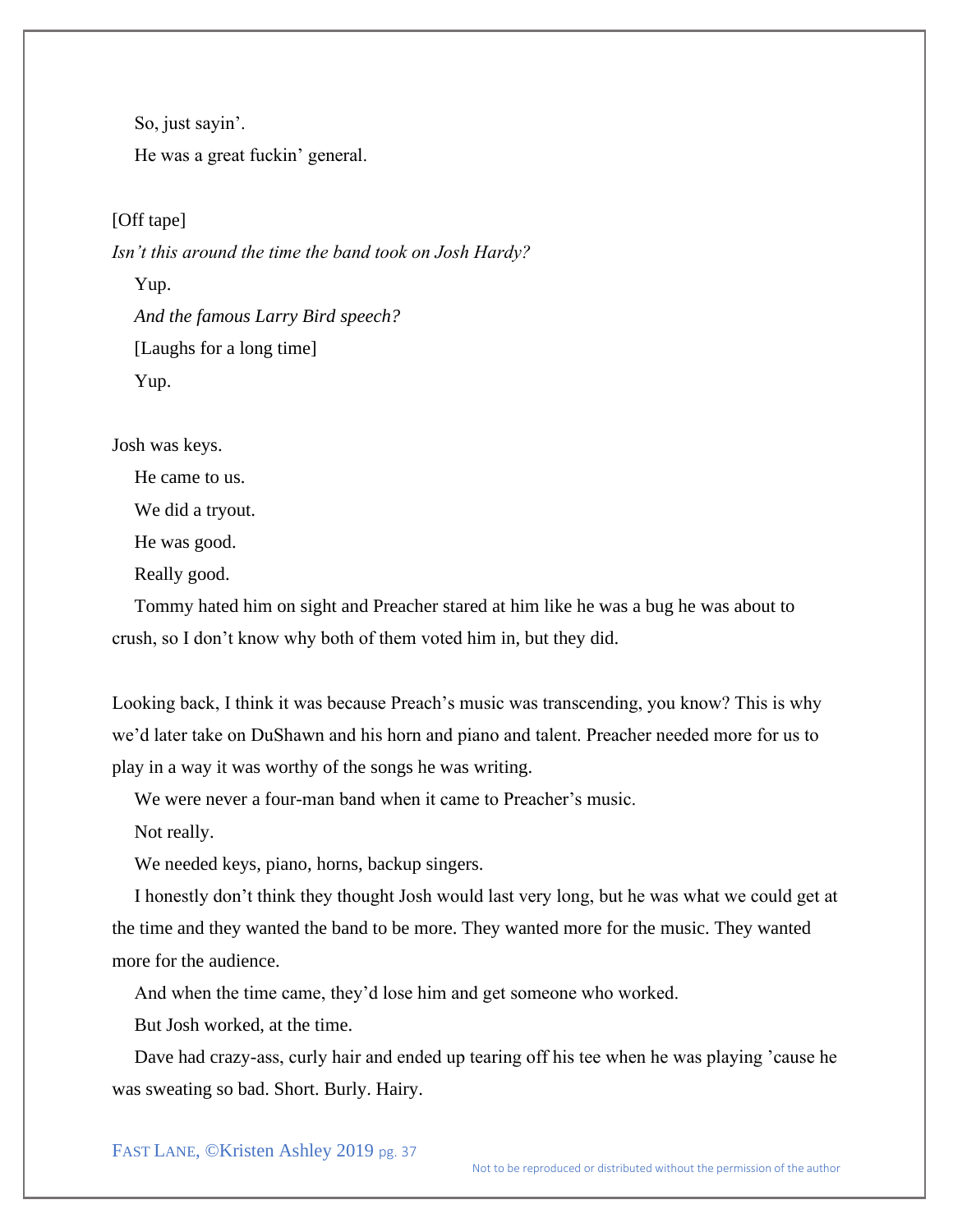Preacher had that long, layered look and a beard. John Bonham, Bob Seger, you know, staying true to the seventies because they were cool, and he hated the eighties shit that was happening, because it was not cool.

When we played, he wore a button-down with the sleeves rolled up over his elbows.

Or a short-sleeved Henley with the sleeves rolled up to his shoulders.

Or tight tees that made his chest look like a wall.

Timmy looked like a clean-cut surfer. A month rolled 'round, Tim didn't miss hitting a barber no matter where we were so he could get a cleanup. Always wore concert tees for other people's bands. Kiss. Van Halen. Drove Tom insane that Timmy was advertising other bands while playing in ours.

[Laughs]

Preacher was my spirit animal.

[Laughs again]

So, I had the thick, seventies mustache and long hair and scoured vintage shops for cool Tshirts like he sometimes wore, but I switched 'em up, wearing a vest over them and lots of necklaces.

[Laughs again]

Also started doing his Rocky workouts, pushups, pull ups, sit ups with something heavy on my chest.

Smoke a cigarette and then go on a five-mile run.

[More laughter]

Play bass in a rock band, get chicks.

Play bass in a rock band and have a good body.

Get more chicks.

What can I say?

I was nineteen, man.

[More laughter]

Josh rounded shit up, feathered hair on top, long on the bottom, not a mullet, but cut the sides, and there you have it. Wore a rolled bandana around his forehead even when he wasn't playing, which was douchy, even then. Always in a shirt with the sleeves cut off and unbuttoned down the front to wherever.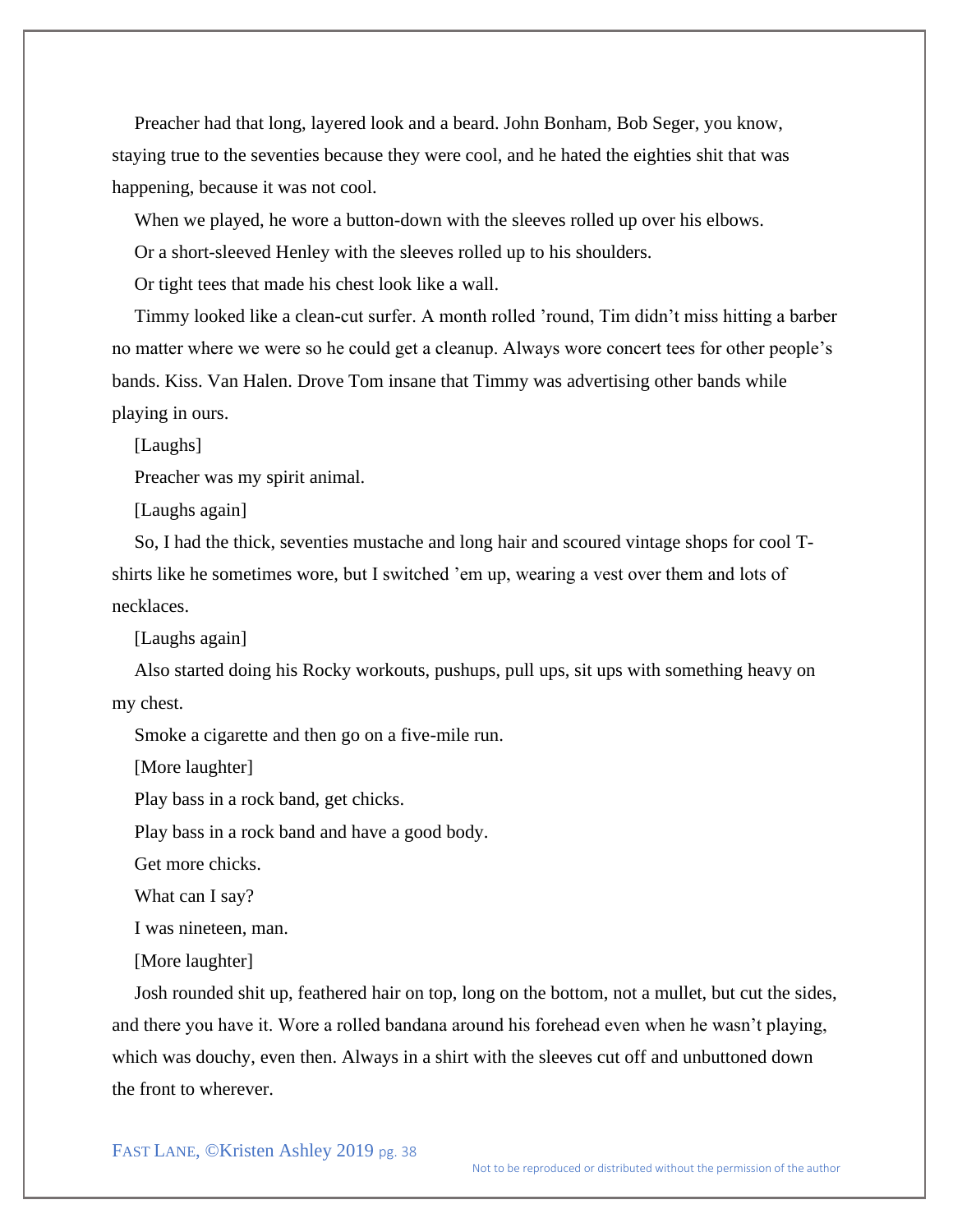At first, I thought it was just that we'd gone through a lot together, on the road, and before, with Nicky and Ricky and Penny and my dad dying.

I thought this was why Josh didn't fit in.

In the end, it came clear Josh didn't fit in because he was an asshole.

Josh came on board, we'd hit a town, and Tom would find us rehearsal space.

It might have no heat, but it'd have electricity.

And he was a drill sergeant about that shit, sister.

Even Preacher would bitch about it.

We were getting more gigs, thanks to Tom, for sure. Always Friday and Saturday nights. Bars'd get bands in for live music nights to pull people in during the week, we got a lot of those too.

If you don't do it, you think it's easy, standing up there, three, four hours a night, playing sets. But it's work. It's physical.

After getting loose and laid after a gig, we didn't want to eat breakfast and haul our asses to a warehouse or someone's basement or whatever and practice for four, five hours.

### [Off tape]

#### *This is the Larry Bird speech*.

Yeah.

'Cause we were about to hit Indy for some gigs and I hadn't been back since my dad died and I was tweaking. Preach had his eye on me, and straight up, we'd been at it, no breaks, except for a funeral, for over a year.

Lotsa road. Setting up. Tearing down. Booze. Women. Drugs. Brawls.

So, I guess Tommy had enough of us moaning, and he says, "You know, Larry Bird went out and shot hoops for hours every night as a kid."

We all knew who Larry Bird was, but we had no idea why Tommy was talking about him.

"Every fuckin' night, he's out there for hours, throwing a ball at a basket," he says. "Night after night. Now, the guy is tall. The guy's got talent. He could get on a high school team and be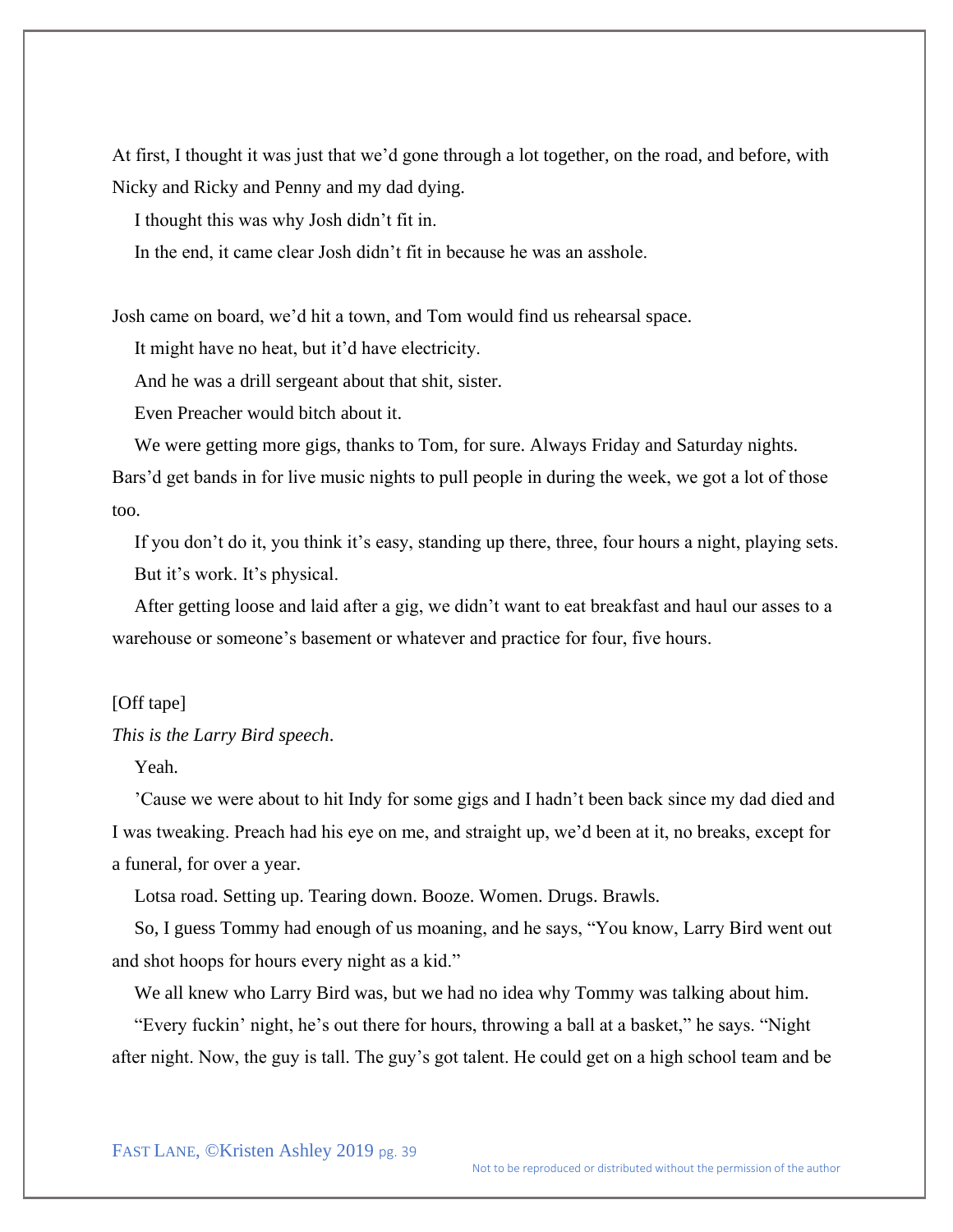a star just bein' nearly seven foot. He could get on a college team mostly for the same reason. But this tall, white guy isn't gonna be shit beyond that, unless he practices."

We got in then.

[Chuckles]

"Man's poor as dirt," Tommy tells us. "He doesn't wanna be poor and live in a tiny town in southern Indiana the rest of his life. Doesn't want his momma poor for the rest of hers. What's he gonna do about that?" Tommy asks. "He's got two things. The guy is nearly seven feet tall and he can handle a ball. *That's* what he's gonna do about it."

[Smiles]

Then he says, "You can have talent. And honest as fuck, you don't need it. Half the people who are rich and famous are famous 'cause they're pretty. Probably dumb as rocks, half of 'em. Most of 'em would work at McDonald's if they didn't have a killer smile. That sucks, but it's the way of the world."

And you know, he was right about that.

"You can have passion," he says. "And you need it, 'cause this shit is hard work, and if you don't got the fire for it, you're gonna fail."

Gotta say, Tom was right about that too.

But Tommy was right about a lot of things.

"But you want respect," he says, "you gotta be good at what you do, and to be good at what you do, you gotta practice, you gotta go at it hard, and gotta do it *a lot*. No one who's got talent, money *and* respect gets it pissin' about and givin' thirty percent. They earn it because they give it their all."

[Lengthy pause]

"Now," Tommy said, "you gotta make your minds up. You gonna get a little because you're all pretty and you can play in a rock band? Or are you gonna earn it all?"

[Slouches in seat]

Yeah.

That was the Larry Bird speech.

To this day, I have no clue if Larry Bird actually went out and practiced like that when he was a kid.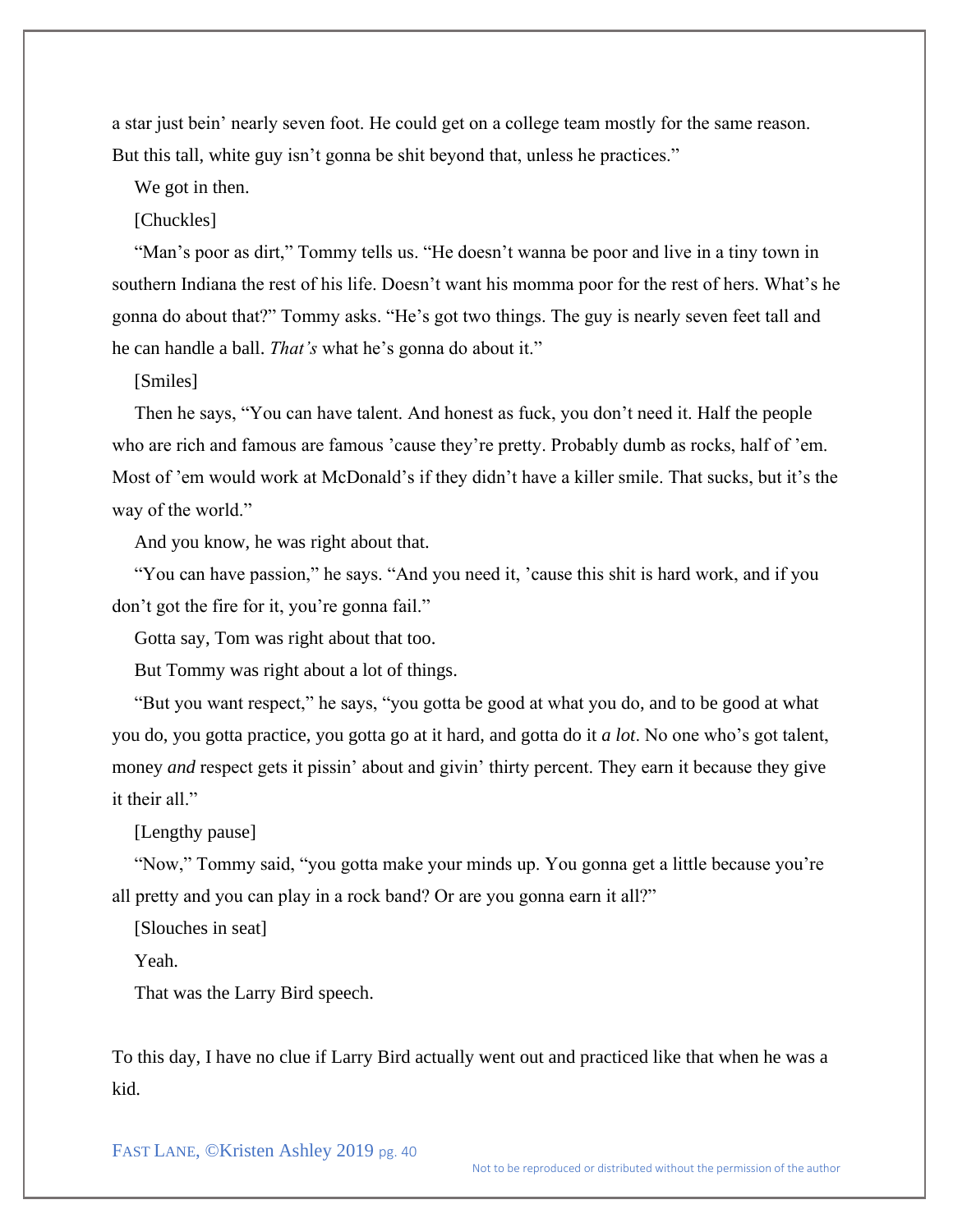But it doesn't matter. No one bitched after that. And we had a good number of gigs. But we practiced. All the fuckin' time.

# *Lyla*

### *Jesse:*

They'd tease him, in the beginning, you know? [Long pause] [Off tape] *No, I don't know.* Her name was Lyla. Dave and even Tim would tease him. Lyla. Layla. Get it? [Another long pause] They learned not to tease him, though.

I didn't understand. Not in the beginning.

She was…

[Lengthy pause]

Not *his scene*.

Straight up, he didn't seem to be hers, either.

Nothing seemed to be her scene.

We hooked up with her and her friends at the bar where we'd played, and she was not into it.

I mean, her friends and her, chalk and freakin' cheese.

Serious.

She wasn't into the bar, the music, the band.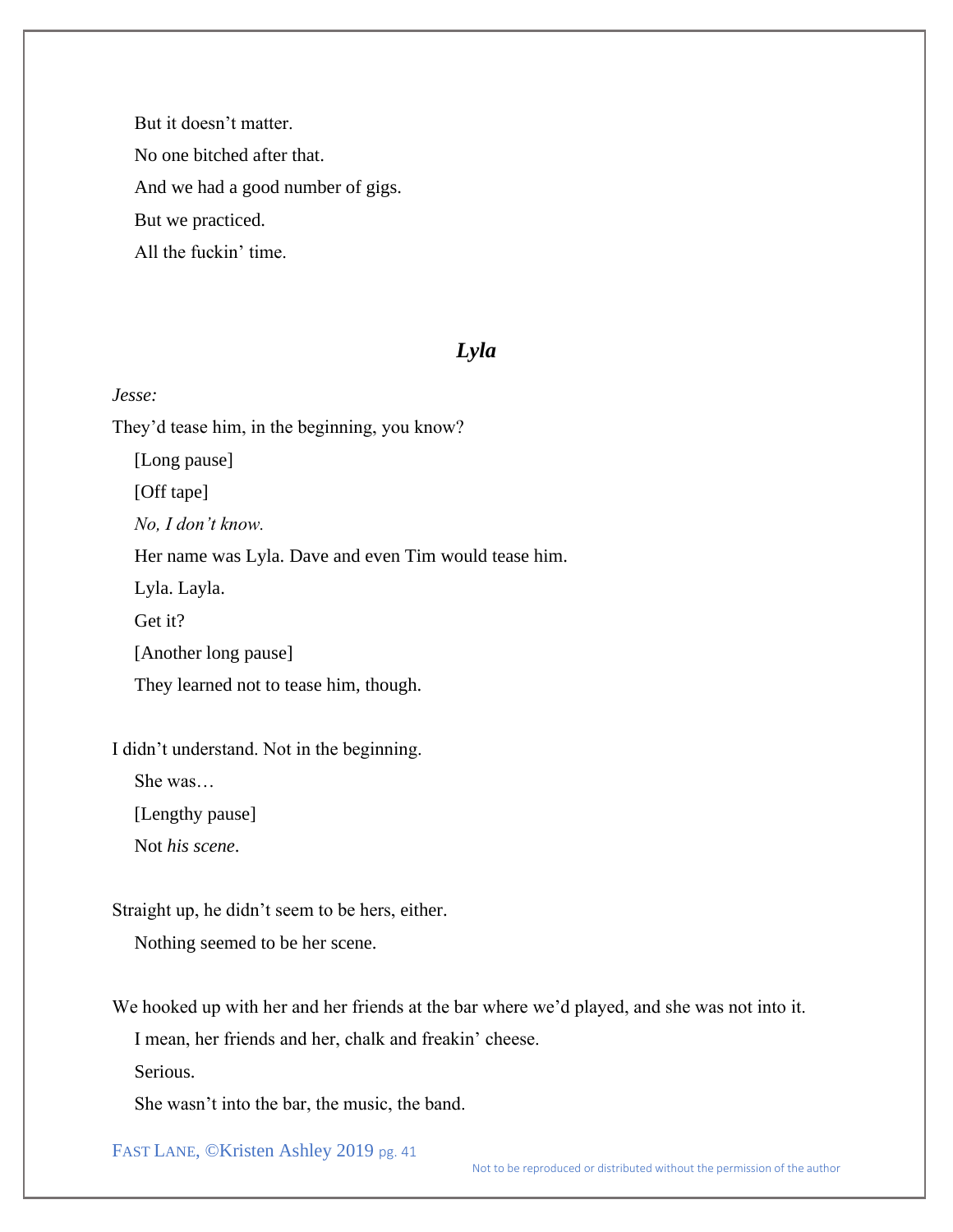Tight with her friends, you could tell, but us and everything around us? Nope.

She didn't even dress like them. Like a rocker-groupie girl.

She didn't even dress eighties, Madonna teased out hair and rubber bracelets and lotsa lace.

Or neon. Or whatever the fuck.

No, you know, that isn't right.

She did.

*Flashdance*.

Shirt falling off her shoulder. Jeans. White Nike classics. Cortez. If I remember, with a blue swoop.

Nikes.

First time we saw Lyla, she was in Nikes.

[Smiles]

They told us they had booze and blow and mushrooms and maybe some acid and a pool.

And they were party girls.

Lyla wasn't, but they were.

That was serious too.

Serious as shit.

Party girls like that and a pool?

[Smiles]

We were all in.

Even Tommy.

Josh took off somewhere else though. Found some other chick he wanted to party with, and he went with her.

Josh did that kind of thing a lot.

And he may say it different, but we wanted him with us, and we made that clear.

He took off and did his own thing.

So that's on him, no matter what that guy says.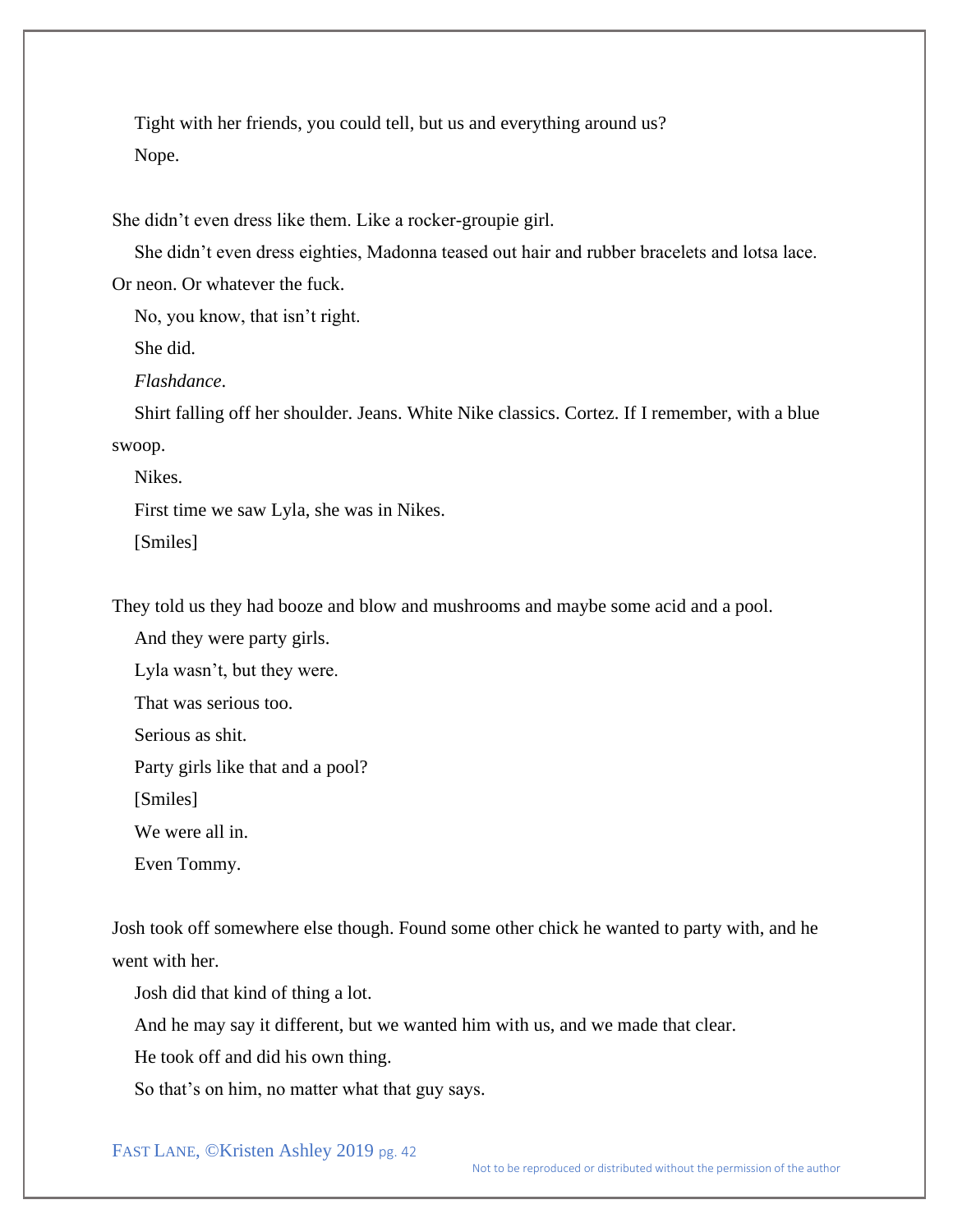We went with Lyla's friends. And I was twenty by then. I was in a rock band that no longer had trouble getting gigs. There were entire cities where I had pussy waiting for me when we got back to them.

But I was on my home turf.

Indy.

First time back after Dad died.

So, I was rattled, you know?

Preacher, I could tell, had a mind to me.

Tim ate the 'shrooms, Dave dropped the acid.

[Shakes head]

They didn't have a mind to dick.

Or at least not anything but their own dicks.

Lyla sat in a lounge chair she'd pulled away from the pool, up close to the house, and every once in a while, she'd get up to take a walk and clean shit up.

Clean shit up!

[Hoots, shakes head, grows serious]

[Speaking softly] God, Lyla.

Most of the time though, she laid in that lounge chair against the house, far from the pool, you know, like…*glaring* at us.

Preach was an equal opportunity, benevolent almost-rock god.

I remember seeing him with his jeans bunched up to his knees, sitting on the side of the pool, his feet and calves in the water, her friends barely clothed in the water, wet and hanging off his legs and his every word, and he'd glance over at her.

When he was in the mood to spread his love, everyone was invited.

We all were nailing serious tail, but I don't think anybody but Dave had had a threesome. But that was not unusual for Preach.

Or more, you know?

That night, I had one girl, he had two, three were in with Tim and Dave, tripping, and Tommy was fucking another one in what we would find out later was one of the girls' dad's waterbed.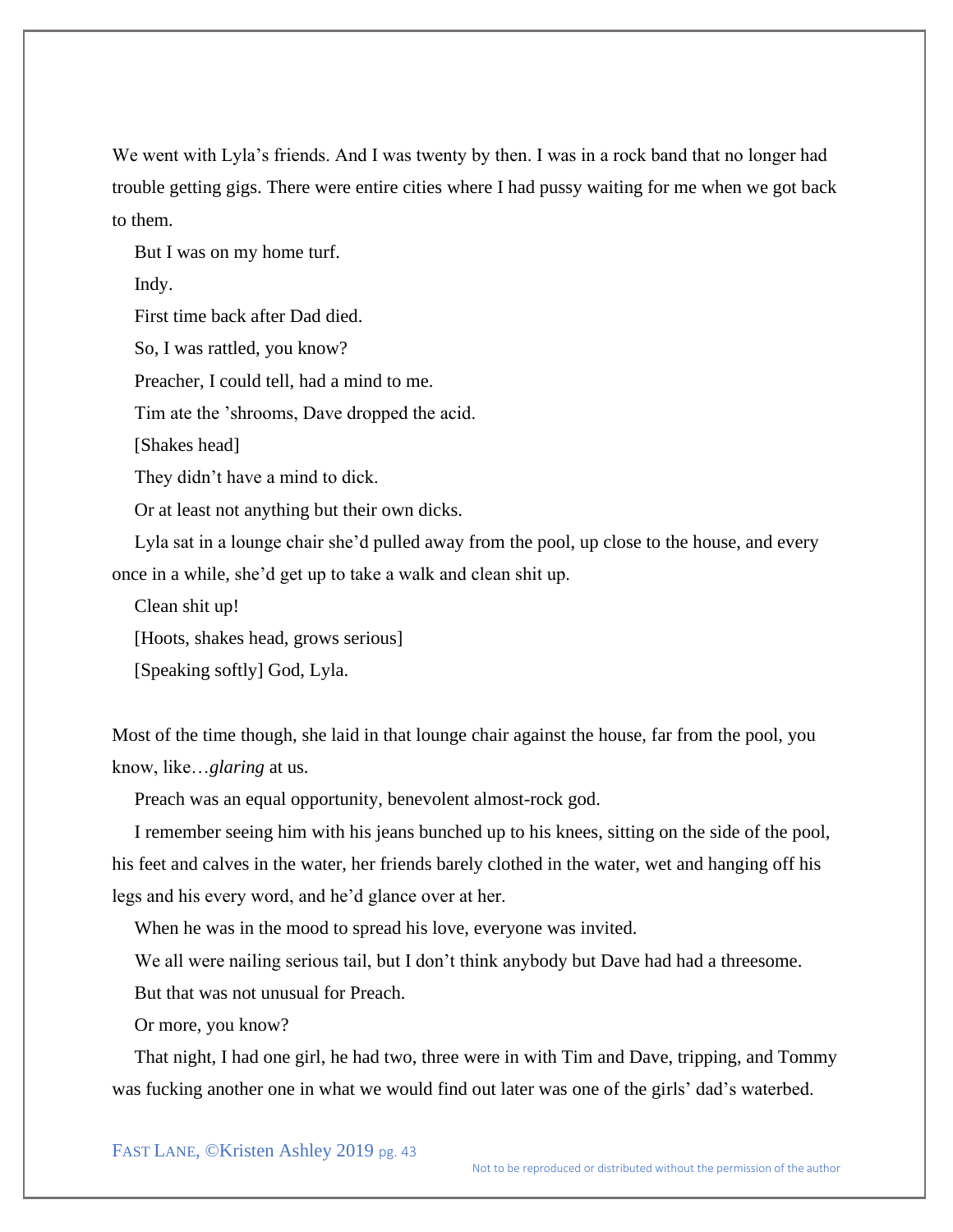And looking back, I knew Preacher was more into her than the two he had.

I also got why.

Kind of.

Now, again, it was the eighties. We're talkin' Jane Fonda workout videos and Jamie Lee Curtis in that movie *Perfect* and one-pieces making a comeback because the legs were cut so far up the hips, a girl had to shave.

And Lyla was not…

[Pause]

*That*.

I mean, there was a reason anorexia became prevalent during that decade and didn't let go. It wasn't right, it wasn't good, but it was the way it was.

But Lyla was not that way.

Tits *and* ass.

A lot.

Of both.

And, from what I could tell that night, bad attitude.

But fuck, the longer the night wore on, Preacher couldn't keep his eyes off her.

She'd do a lap to clean up ashtrays or beer bottles or whatever the fuck, and honest to Christ, he didn't miss a step.

Not that first step.

She had what they now politically correctly, but also, it's gotta be said, just plain correctly call *curves*.

Freddie Mercury called them fat-bottomed girls.

But man, she was pretty.

Lotsa hair.

Perfect skin.

You know, and a way about her.

It was part that attitude.

Part the mystery.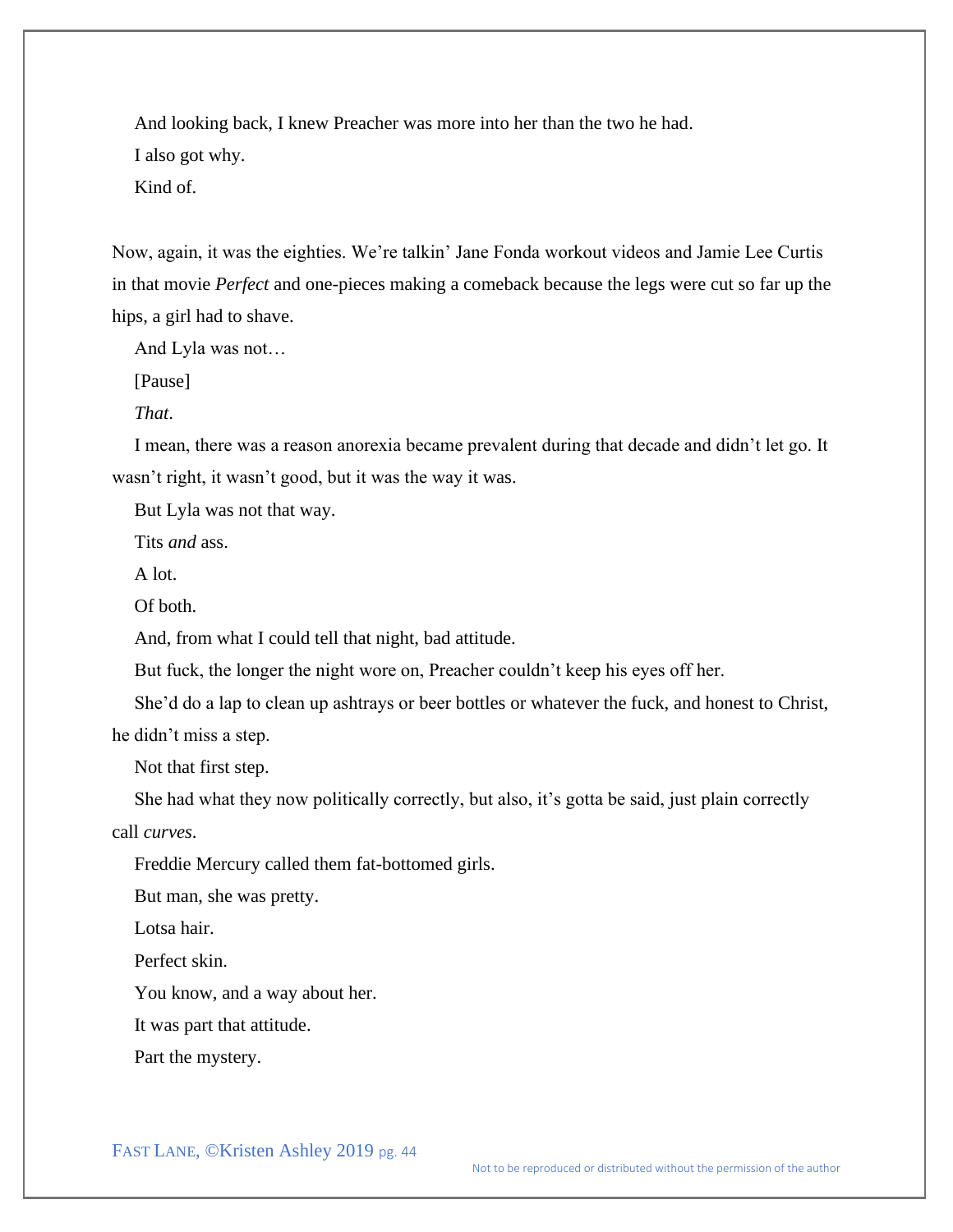You know, tell a man, "don't touch, you'll get burned," he'll become obsessed with the fire. It's just how it is.

She screamed *don't touch*. And Preacher, man… Preacher could be obsessive. In a big way.

But it was the eyes.

I gotta believe, and this would prove true, in a way, if it wasn't Preach, it would be somebody. Another rock star. A photographer. A painter. *Someone* would fall in the muse of Lyla's eyes.

But as you know, it was Preacher.

Eventually, my girl said she had some coke hidden in her purse.

We went in, did lines, she went down on me, I went down on her, we smoked a joint to mellow out, and then we banged.

When we were done, everyone was either passed out or boning. It was late, nearly morning, she said she had to go home, so she took me back to our motel.

We were staying in motels then. Shitty-ass ones, but we slept in beds.

Yeah, battle by battle, Tommy was winning the war.

We could only afford two rooms, though, and Dave, Tim, or Josh had to take turns sleeping on the floor unless one of them passed out in a bed another one was in.

This was because, most of the time, I shared a room with Preach and Tom always slept in the camper.

It just was what it was.

My band (at the time).

Preacher's talent.

Though, a lot of the time, I'd end up in the other room or hanging with Tom in the camper because Preacher had company.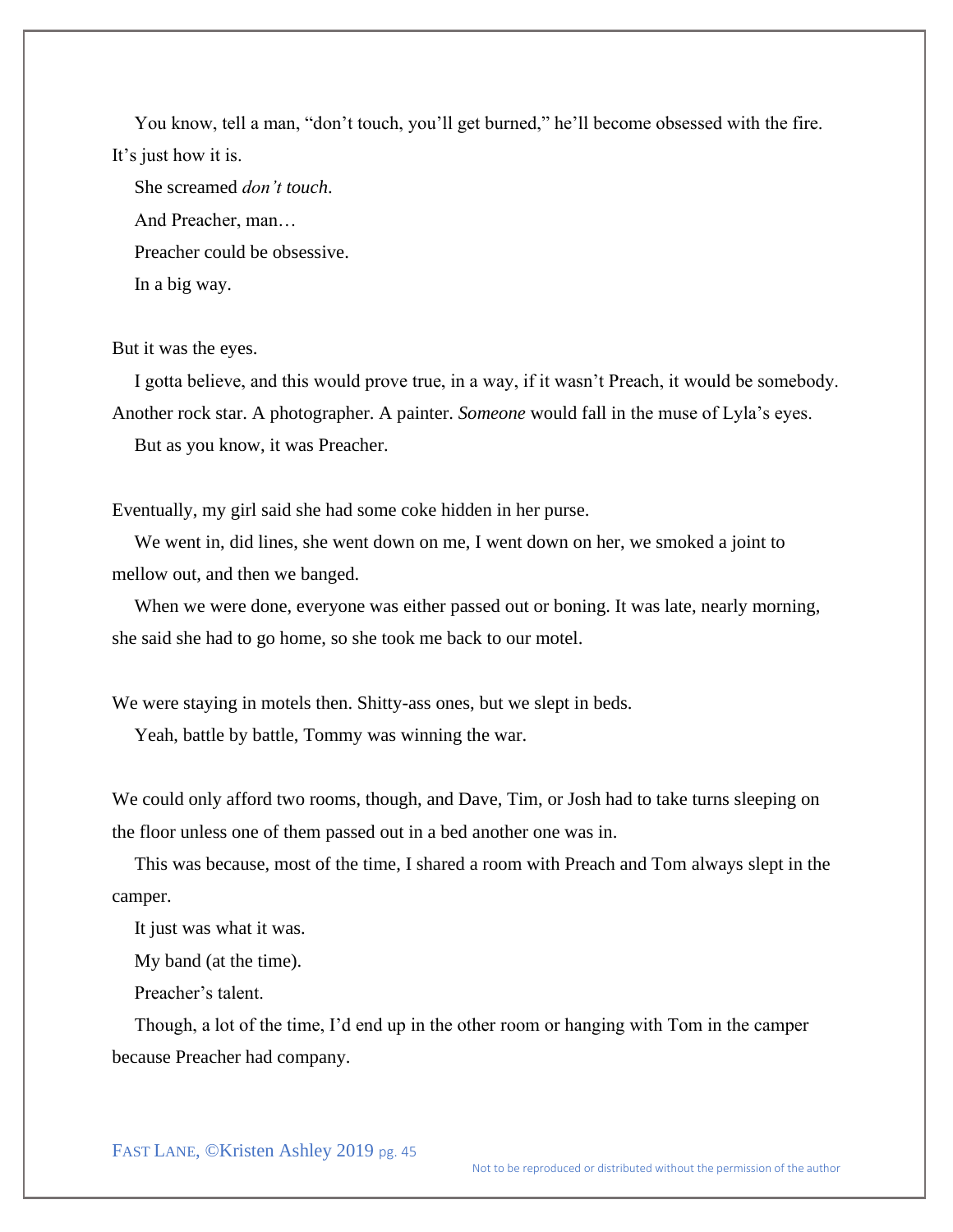I thought for sure he was back at the party house tangled in girls.

I was looking forward to crashing and a shower, or the other way around.

So, when I opened the door to our room, I was not prepared for what I saw.

Not even close.

It didn't rock my world.

It changed it.

After what I saw, it'd never be the same.

I'd never be the same.

And Preacher would never be the same.

Not again.

He had Lyla with him.

They were both on his bed, legs twined, and she was tall too, model tall. So, between the two of them, they had a lot of leg to twine.

Lyla's head was on his chest, her arm around him so tight, it disappeared around his back because he was lying on it.

No shoes for either of them, but each fully clothed.

Preacher had both his arms around her.

She was asleep.

He wasn't.

No lights, just the dawn coming in through the door I'd opened.

He looked at me when I was in the opened door, didn't say a word, just shook his head.

He didn't need to do that. I was already backing out.

I closed the door, hit the motel's diner, ordered coffee and waited for the others to join me.

We did that by then, after every gig, no matter what we got up to.

We had breakfast together in a diner close to or in our motel, if it had one.

Just us six.

Tommy's orders. He'd suss out the diner we'd meet at about ten seconds after we checked in to whatever motel we were gonna stay at.

Even Josh didn't miss breakfast.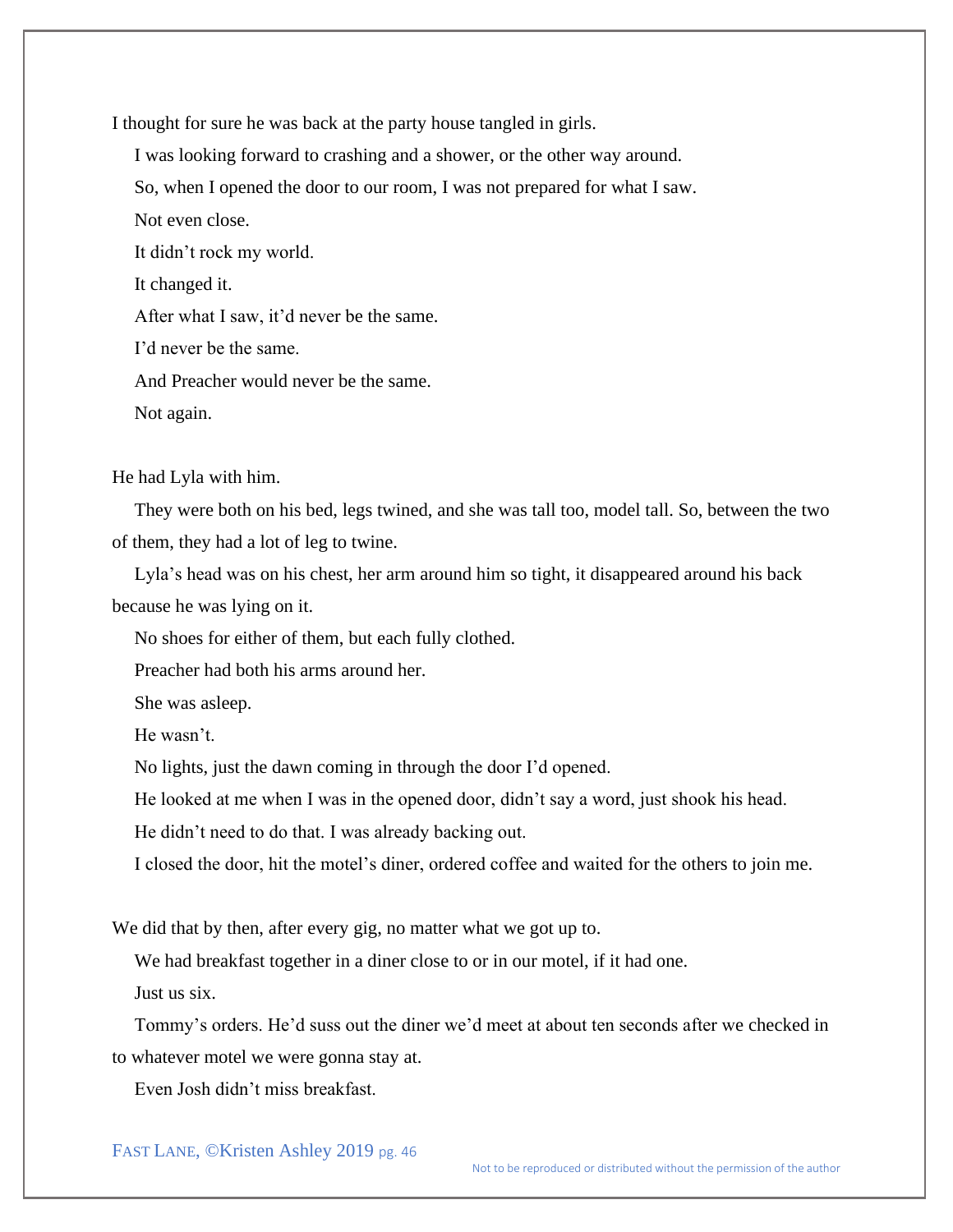Band bonding. Chicks came and went. The band remained. We'd do that for decades. Except sometimes, one chick, who sadly came and went, would join us. And only the first time she did would anyone have a problem with it.

I sat in that diner, though, gotta tell you, shaken.

It wasn't Lyla.

It wasn't Preacher.

It was maybe partly that I'd never seen that, the way my parents were.

I'd never seen anything that pure. That right.

It was definitely that I saw Preacher holding a woman like he was holding Lyla.

I saw the look on his face before he looked to me.

Christ.

[Pause to swallow]

That look on his face.

I was glad he had that, feeling some relief, and not a little fuckin' joy, a whole lot.

And it was that I wanted it for myself.

Just *that*.

What I saw Preacher had with Lyla

A woman asleep, cradled in my arms, trusting me in her vulnerability, tied up in me. Holding me tight.

That started my quest.